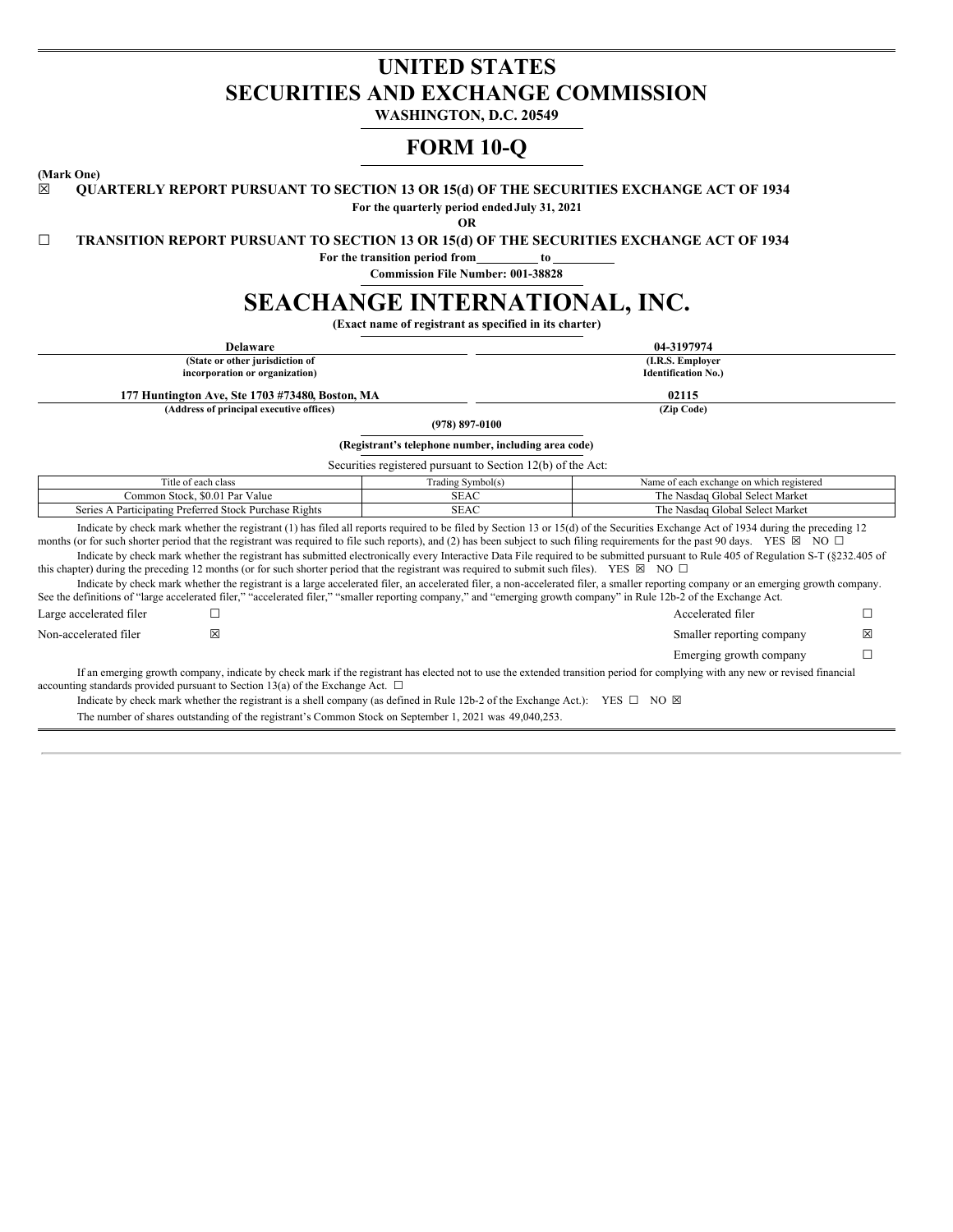# **SEACHANGE INTERNATIONAL, INC.**

# **Table of Contents**

**Page**

# **PART I. FINANCIAL [INFORMATION](#page-2-0)**

| Item 1.           | <b>Financial Statements</b>                                                           |                |
|-------------------|---------------------------------------------------------------------------------------|----------------|
|                   | <b>Consolidated Balance Sheets</b>                                                    | $\overline{2}$ |
|                   | <b>Consolidated Statements of Operations and Comprehensive Loss</b>                   | 3              |
|                   | <b>Consolidated Statements of Stockholders' Equity</b>                                | $\overline{4}$ |
|                   | <b>Consolidated Statements of Cash Flows</b>                                          | 6              |
|                   | <b>Notes to Consolidated Financial Statements</b>                                     | $\tau$         |
| Item 2.           | Management's Discussion and Analysis of Financial Condition and Results of Operations | 23             |
| Item 3.           | <b>Quantitative and Qualitative Disclosures About Market Risk</b>                     | 31             |
| Item 4.           | <b>Controls and Procedures</b>                                                        | 31             |
|                   | <b>PART II. OTHER INFORMATION</b>                                                     |                |
| Item 1.           | <b>Legal Proceedings</b>                                                              | 32             |
| Item 1A.          | <b>Risk Factors</b>                                                                   | 32             |
| Item 5.           | <b>Other Information</b>                                                              | 32             |
| Item 6.           | Exhibits                                                                              | 32             |
| <b>SIGNATURES</b> |                                                                                       | 34             |
|                   |                                                                                       |                |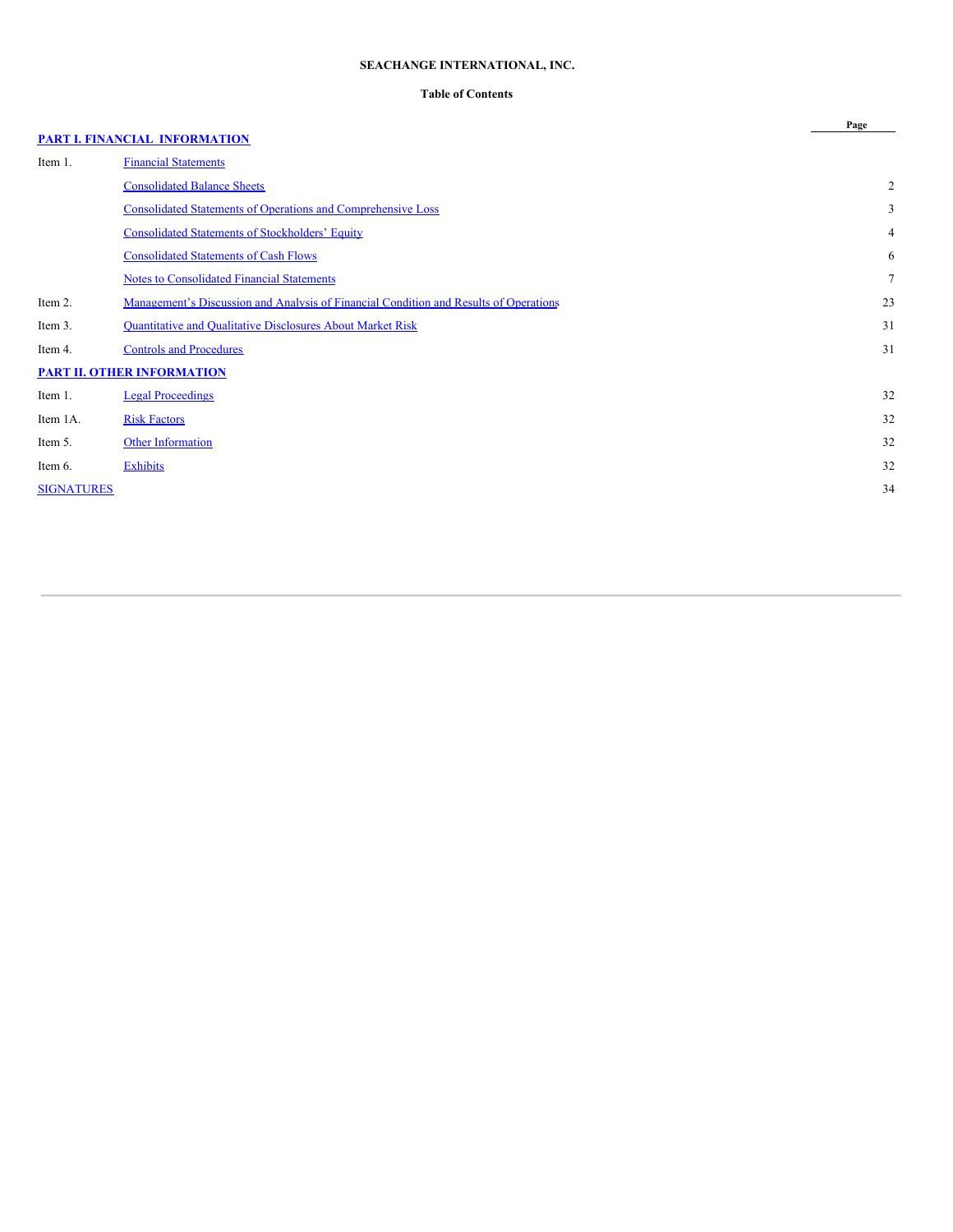# <span id="page-2-2"></span><span id="page-2-1"></span><span id="page-2-0"></span>**ITEM 1. Financial Statements**

#### **SEACHANGE INTERNATIONAL, INC. CONSOLIDATED BALANCE SHEETS** *(Unaudited, amounts in thousands, except share data)*

|                                                                                                                                        |              | <b>July 31,</b><br>2021 |    |           |  |  |
|----------------------------------------------------------------------------------------------------------------------------------------|--------------|-------------------------|----|-----------|--|--|
| <b>Assets</b>                                                                                                                          |              |                         |    | 2021      |  |  |
| Current assets:                                                                                                                        |              |                         |    |           |  |  |
| Cash and cash equivalents                                                                                                              | $\mathbb{S}$ | 18,933                  | \$ | 5,856     |  |  |
| Marketable securities                                                                                                                  |              |                         |    | 252       |  |  |
| Accounts receivable, net of allowance for doubtful accounts of \$748                                                                   |              |                         |    |           |  |  |
| and \$934 at July 31, 2021 and January 31, 2021, respectively                                                                          |              | 5,560                   |    | 6,050     |  |  |
| Unbilled receivables                                                                                                                   |              | 8,344                   |    | 9,359     |  |  |
| Prepaid expenses and other current assets                                                                                              |              | 4,200                   |    | 4,372     |  |  |
| Total current assets                                                                                                                   |              | 37,037                  |    | 25,889    |  |  |
| Property and equipment, net                                                                                                            |              | 498                     |    | 605       |  |  |
| Operating lease right-of-use assets                                                                                                    |              | 2,504                   |    | 4,968     |  |  |
| Intangible assets, net                                                                                                                 |              | 622                     |    | 1,272     |  |  |
| Goodwill                                                                                                                               |              | 10,393                  |    | 10,577    |  |  |
| Unbilled receivables                                                                                                                   |              | 6,079                   |    | 6,340     |  |  |
| Other assets                                                                                                                           |              | 672                     |    | 757       |  |  |
| Total assets                                                                                                                           | \$           | 57,805                  | \$ | 50,408    |  |  |
| <b>Liabilities and Stockholders' Equity</b>                                                                                            |              |                         |    |           |  |  |
| Current liabilities:                                                                                                                   |              |                         |    |           |  |  |
| Accounts payable                                                                                                                       | \$           | 1,284                   | \$ | 1,825     |  |  |
| Accrued expenses                                                                                                                       |              | 3,663                   |    | 4,277     |  |  |
| Deferred revenue                                                                                                                       |              | 4,133                   |    | 4,737     |  |  |
| Promissory note                                                                                                                        |              |                         |    | 1,340     |  |  |
| Total current liabilities                                                                                                              |              | 9.080                   |    | 12,179    |  |  |
| Deferred revenue                                                                                                                       |              | 146                     |    | 657       |  |  |
| Operating lease liabilities                                                                                                            |              | 1,797                   |    | 4,070     |  |  |
| Taxes payable                                                                                                                          |              | 674                     |    | 763       |  |  |
| Promissory note                                                                                                                        |              |                         |    | 1,073     |  |  |
| Other liabilities                                                                                                                      |              | 125                     |    | 125       |  |  |
| <b>Total liabilities</b>                                                                                                               |              | 11,822                  |    | 18,867    |  |  |
| Commitments and contingencies (Note 6)                                                                                                 |              |                         |    |           |  |  |
| Stockholders' equity:                                                                                                                  |              |                         |    |           |  |  |
| Common stock, \$0.01 par value; 100,000,000 shares authorized at<br>July 31, 2021 and January 31, 2021; 49, 212, 173 shares issued and |              |                         |    |           |  |  |
| 49,040,253 shares outstanding at July 31, 2021; 37,811,224 shares                                                                      |              |                         |    |           |  |  |
| issued and 37,639,304 shares outstanding at January 31, 2021;                                                                          |              | 492                     |    | 378       |  |  |
| Additional paid-in capital                                                                                                             |              | 264,972                 |    | 246,446   |  |  |
| Treasury stock, at cost; 171,920 shares at July 31, 2021 and<br>January 31, 2021                                                       |              | (227)                   |    | (227)     |  |  |
| Accumulated other comprehensive loss                                                                                                   |              | (430)                   |    | (73)      |  |  |
| Accumulated deficit                                                                                                                    |              | (218, 824)              |    | (214,983) |  |  |
| Total stockholders' equity                                                                                                             |              | 45,983                  |    | 31,541    |  |  |
| Total liabilities and stockholders' equity                                                                                             | \$           | 57,805                  | \$ | 50.408    |  |  |

The accompanying notes are an integral part of these unaudited, consolidated financial statements.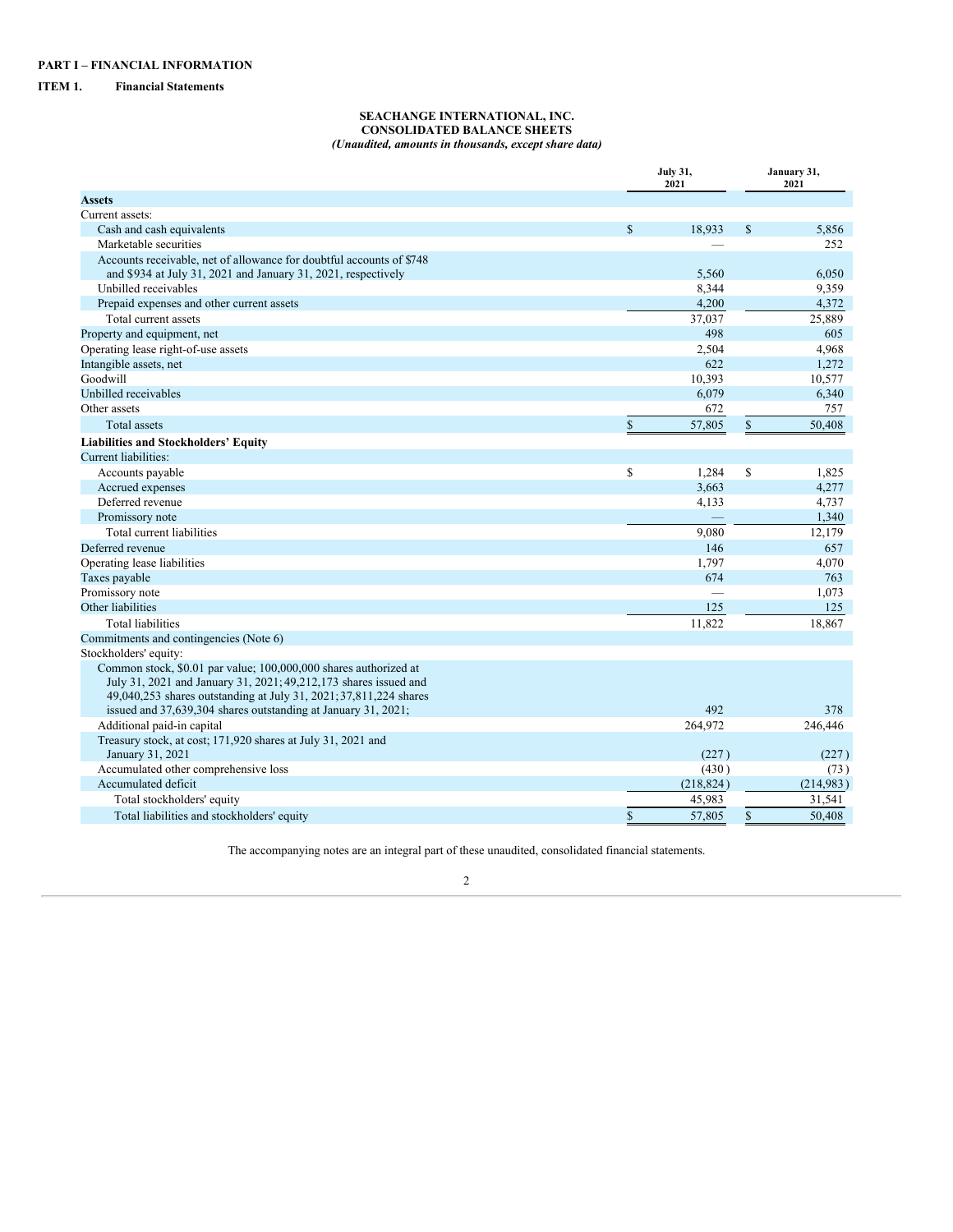#### **SEACHANGE INTERNATIONAL, INC. CONSOLIDATED STATEMENTS OF OPERATIONS AND COMPREHENSIVE LOSS** *(Unaudited, amounts in thousands, except per share data)*

<span id="page-3-0"></span>

|                                                     |             | <b>For the Three Months</b><br>Ended July 31, |              |          |               | For the Six Months<br>Ended July 31, |               |           |
|-----------------------------------------------------|-------------|-----------------------------------------------|--------------|----------|---------------|--------------------------------------|---------------|-----------|
|                                                     |             | 2021                                          |              | 2020     |               | 2021                                 |               | 2020      |
| Revenue:                                            |             |                                               |              |          |               |                                      |               |           |
| Product                                             | \$          | 2,709                                         | \$           | 1,066    | \$            | 4,329                                | S             | 4,164     |
| Service                                             |             | 3,831                                         |              | 3,929    |               | 7,263                                |               | 7,746     |
| Total revenue                                       |             | 6,540                                         |              | 4,995    |               | 11,592                               |               | 11,910    |
| Cost of revenue:                                    |             |                                               |              |          |               |                                      |               |           |
| Product                                             |             | 693                                           |              | 788      |               | 1,099                                |               | 2,368     |
| Service                                             |             | 1,730                                         |              | 2,393    |               | 3,545                                |               | 5,219     |
| Total cost of revenue                               |             | 2,423                                         |              | 3,181    |               | 4,644                                |               | 7,587     |
| Gross profit                                        |             | 4,117                                         |              | 1,814    |               | 6,948                                |               | 4,323     |
| Operating expenses:                                 |             |                                               |              |          |               |                                      |               |           |
| Research and development                            |             | 2,213                                         |              | 3,360    |               | 4,881                                |               | 7,526     |
| Selling and marketing                               |             | 1,643                                         |              | 1,728    |               | 3,023                                |               | 3,854     |
| General and administrative                          |             | 2,682                                         |              | 2,367    |               | 4,787                                |               | 4,421     |
| Severance and restructuring costs                   |             | 87                                            |              | 543      |               | 571                                  |               | 1,029     |
| Total operating expenses                            |             | 6,625                                         |              | 7,998    |               | 13,262                               |               | 16,830    |
| Loss from operations                                |             | (2,508)                                       |              | (6, 184) |               | (6,314)                              |               | (12, 507) |
| Other income (expense), net                         |             | 212                                           |              | 373      |               | (16)                                 |               | 165       |
| Gain on extinguishment of debt                      |             | 2,440                                         |              |          |               | 2,440                                |               |           |
| Income (loss) before income taxes                   |             | 144                                           |              | (5, 811) |               | (3,890)                              |               | (12, 342) |
| Income tax benefit                                  |             | 83                                            |              | 45       |               | 49                                   |               | 66        |
| Net income (loss)                                   | \$          | 227                                           | \$           | (5,766)  | \$            | (3, 841)                             | $\mathbf S$   | (12, 276) |
| Net income (loss) per share, basic                  | \$          | 0.00                                          | \$           | (0.15)   | \$            | (0.09)                               | \$            | (0.33)    |
| Net income (loss) per share, diluted                | $\mathbf S$ | 0.00                                          | $\mathbb{S}$ | (0.15)   | \$            | (0.09)                               | $\mathbf S$   | (0.33)    |
| Weighted average common shares outstanding, basic   |             | 48,489                                        |              | 37,527   |               | 44,958                               |               | 37,376    |
| Weighted average common shares outstanding, diluted |             | 48,727                                        |              | 37,527   |               | 44,958                               |               | 37,376    |
| Comprehensive loss:                                 |             |                                               |              |          |               |                                      |               |           |
| Net income (loss)                                   | $\mathbf S$ | 227                                           | $\mathbb{S}$ | (5,766)  | $\mathcal{S}$ | (3,841)                              | <sup>\$</sup> | (12, 276) |
| Other comprehensive (loss) income, net of tax:      |             |                                               |              |          |               |                                      |               |           |
| Foreign currency translation adjustment             |             | (399)                                         |              | 1,665    |               | (358)                                |               | 1,641     |
| Unrealized (losses) gains on marketable securities  |             |                                               |              | (13)     |               |                                      |               | (4)       |
| Total other comprehensive (loss) income             |             | (399)                                         |              | 1,652    |               | (357)                                |               | 1,637     |
| Comprehensive loss                                  | \$          | (172)                                         | S            | (4, 114) | \$            | (4, 198)                             | S             | (10, 639) |

The accompanying notes are an integral part of these unaudited, consolidated financial statements.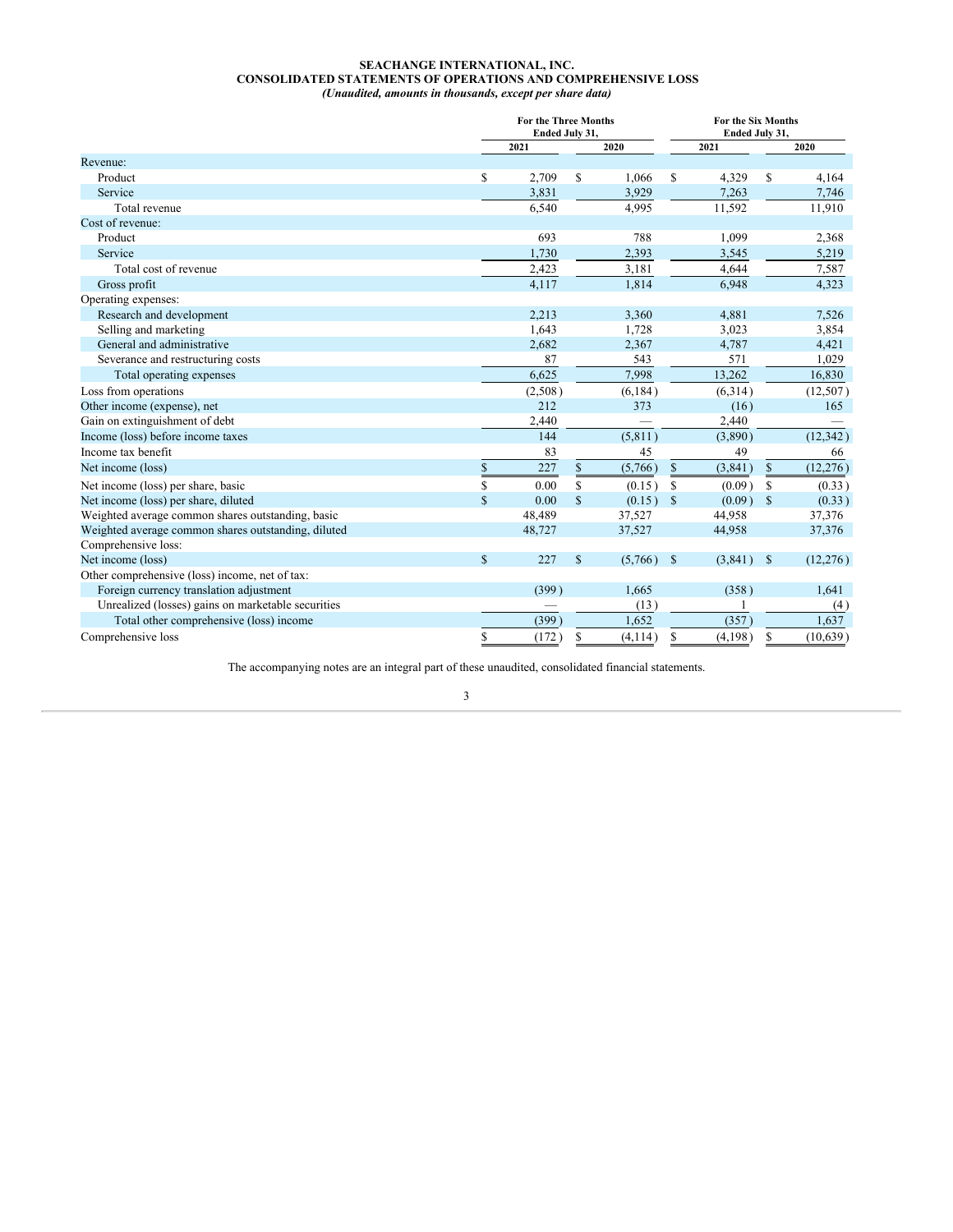#### **SEACHANGE INTERNATIONAL, INC. CONSOLIDATED STATEMENTS OF STOCKHOLDERS' EQUITY** *(Unaudited, amounts in thousands except number of shares)*

<span id="page-4-0"></span>

|                                                                           | Common Stock               |  |           |  | <b>Additional</b>  | Accumulated<br>Other     |  |                       |  |                        |  | Total                          |  |  |
|---------------------------------------------------------------------------|----------------------------|--|-----------|--|--------------------|--------------------------|--|-----------------------|--|------------------------|--|--------------------------------|--|--|
|                                                                           | Number of<br><b>Shares</b> |  | Par Value |  | Paid-in<br>Capital | Treasurv<br><b>Stock</b> |  | Comprehensive<br>Loss |  | Accumulated<br>Deficit |  | Stockholders'<br><b>Equity</b> |  |  |
| <b>Balances at April 30, 2021</b>                                         | 48,408,342                 |  | 484       |  | 264,147            | (227)                    |  | (31)                  |  | (219, 051)             |  | 45.322                         |  |  |
| Issuance of common stock pursuant to<br>vesting of restricted stock units | 803,831                    |  |           |  | (8)                |                          |  |                       |  |                        |  |                                |  |  |
| Stock-based compensation expense                                          |                            |  |           |  | 833                |                          |  |                       |  |                        |  | 833                            |  |  |
| Foreign currency translation adjustment                                   |                            |  |           |  |                    |                          |  | (399)                 |  | __                     |  | (399)                          |  |  |
| Net income                                                                | __                         |  |           |  |                    |                          |  |                       |  | 227                    |  | 227                            |  |  |
| Balances at July 31, 2021                                                 | 49,212,173                 |  | 492       |  | 264,972            | (227)                    |  | (430)                 |  | (218, 824)             |  | 45,983                         |  |  |

|                                         |                            | <b>Common Stock</b>      | <b>Additional</b>  |         |                          | Total |                       |                        |                                |
|-----------------------------------------|----------------------------|--------------------------|--------------------|---------|--------------------------|-------|-----------------------|------------------------|--------------------------------|
|                                         | Number of<br><b>Shares</b> | Par Value                | Paid-in<br>Capital |         | Treasurv<br><b>Stock</b> |       | Comprehensive<br>Loss | Accumulated<br>Deficit | Stockholders'<br><b>Equity</b> |
| Balances at April 30, 2020              | 37.661.641                 | 376                      |                    | 245,558 |                          | (147) | $(2,152)$ \$<br>- S   | (199, 734)             | 43,901                         |
| Issuance of common stock pursuant to    |                            |                          |                    |         |                          |       |                       |                        |                                |
| vesting of restricted stock units       | 66,346                     |                          |                    | (1)     |                          |       |                       |                        |                                |
| Stock-based compensation expense        |                            |                          |                    | 260     |                          | $-$   |                       | __                     | 260                            |
| Repurchases of common stock             |                            |                          |                    | _       |                          | (80)  |                       |                        | (80)                           |
| Unrealized losses on marketable         |                            |                          |                    |         |                          |       |                       |                        |                                |
| securities                              | __                         | $\overline{\phantom{a}}$ |                    |         |                          |       | (13)                  |                        | (13)                           |
| Foreign currency translation adjustment |                            |                          |                    |         |                          |       | 1,665                 |                        | 1,665                          |
| Net loss                                |                            |                          |                    |         |                          |       |                       | (5,766)                | (5,766)                        |
| Balances at July 31, 2020               | 37,727,987                 | 377                      |                    | 245,817 |                          | 227   | (500)                 | (205,500)              | 39,967                         |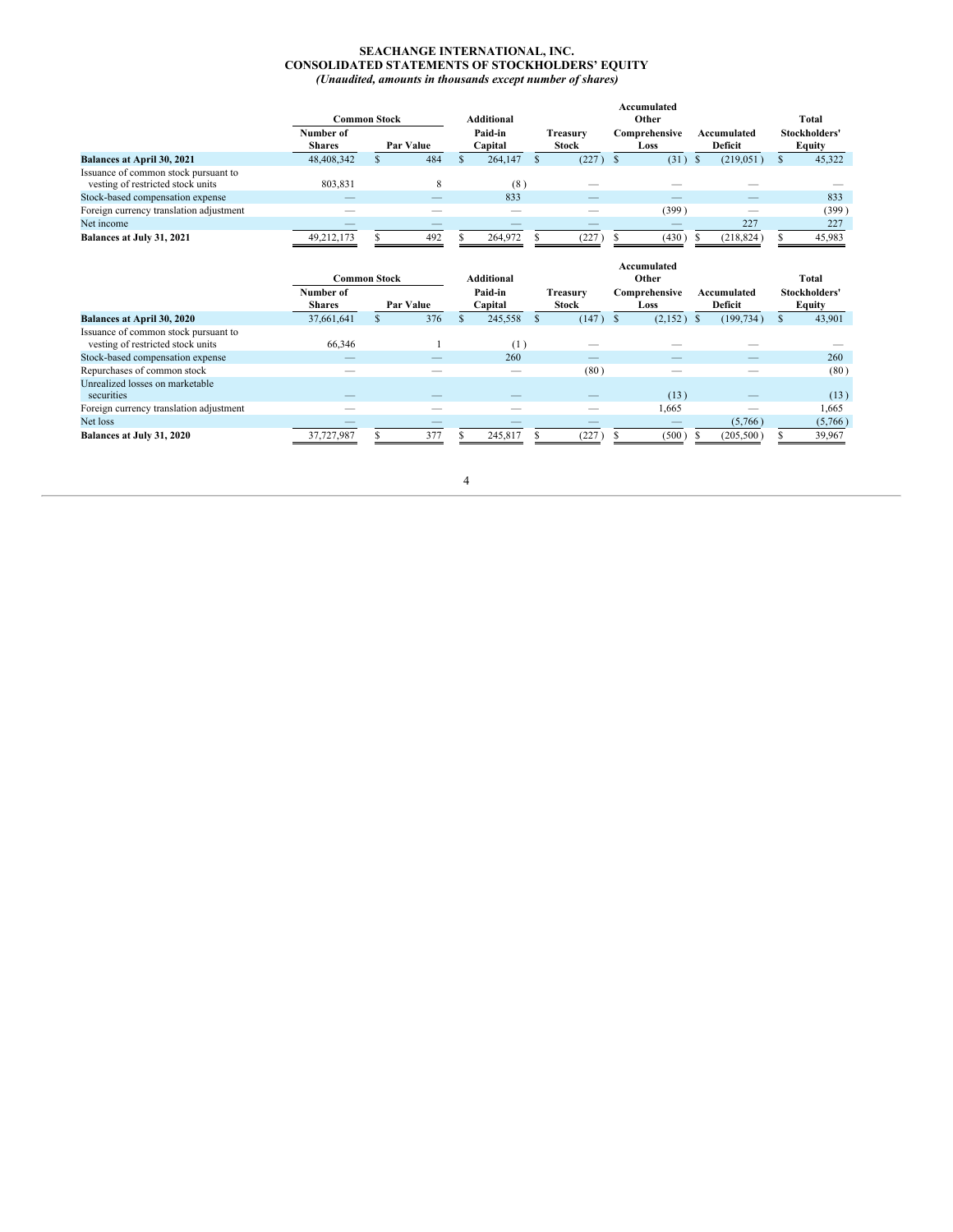#### **SEACHANGE INTERNATIONAL, INC. CONSOLIDATED STATEMENTS OF STOCKHOLDERS' EQUITY** *(Unaudited, amounts in thousands except number of shares)*

|                                                                           | <b>Common Stock</b>        |  |           | <b>Additional</b>        |    |                          | Accumulated<br>Other |                       |  |                        | Total |                         |  |
|---------------------------------------------------------------------------|----------------------------|--|-----------|--------------------------|----|--------------------------|----------------------|-----------------------|--|------------------------|-------|-------------------------|--|
|                                                                           | Number of<br><b>Shares</b> |  | Par Value | Paid-in<br>Capital       |    | Treasurv<br><b>Stock</b> |                      | Comprehensive<br>Loss |  | Accumulated<br>Deficit |       | Stockholders'<br>Equity |  |
| Balances at January 31, 2021                                              | 37,811,224                 |  | 378       | 246,446                  | Ъ. | (227)                    | .ъ                   | (73)                  |  | (214,983)              |       | 31,541                  |  |
| Issuance of common stock pursuant to<br>vesting of restricted stock units | 981,927                    |  | 10        | (10)                     |    |                          |                      |                       |  |                        |       |                         |  |
| Issuance of common stock pursuant to<br>exercise of stock options         | 95,538                     |  |           | 136                      |    |                          |                      |                       |  |                        |       | 137                     |  |
| Issuance of common stock, net of<br>issuance costs                        | 10,323,484                 |  | 103       | 17,359                   |    |                          |                      |                       |  |                        |       | 17,462                  |  |
| Stock-based compensation expense                                          |                            |  |           | 1,041                    |    |                          |                      |                       |  |                        |       | 1,041                   |  |
| Unrealized gains on marketable<br>securities                              |                            |  |           |                          |    |                          |                      |                       |  |                        |       |                         |  |
| Foreign currency translation adjustment                                   |                            |  | __        | $\overline{\phantom{a}}$ |    | --                       |                      | (358)                 |  |                        |       | (358)                   |  |
| Net loss                                                                  | __                         |  | __        | $\overline{\phantom{a}}$ |    | __                       |                      | $-$                   |  | (3,841)                |       | (3, 841)                |  |
| Balances at July 31, 2021                                                 | 49,212,173                 |  | 492       | 264,972                  |    | (227)                    |                      | (430)                 |  | (218, 824)             |       | 45,983                  |  |

|                                                                           | <b>Common Stock</b>        |  |           |  | <b>Additional</b>        |    |                                 | Accumulated<br>Other |                       |              |                               | Total |                         |  |
|---------------------------------------------------------------------------|----------------------------|--|-----------|--|--------------------------|----|---------------------------------|----------------------|-----------------------|--------------|-------------------------------|-------|-------------------------|--|
|                                                                           | Number of<br><b>Shares</b> |  | Par Value |  | Paid-in<br>Capital       |    | <b>Treasury</b><br><b>Stock</b> |                      | Comprehensive<br>Loss |              | Accumulated<br><b>Deficit</b> |       | Stockholders'<br>Equity |  |
| Balances at January 31, 2020                                              | 37,303,952                 |  | 373       |  | 245,067                  | S. | (147)                           |                      | (2,137)               | $\mathbf{s}$ | (193, 224)                    |       | 49.932                  |  |
| Issuance of common stock pursuant to<br>vesting of restricted stock units | 379,063                    |  | 4         |  | (4)                      |    |                                 |                      |                       |              |                               |       |                         |  |
| Issuance of common stock pursuant to<br><b>ESPP</b> purchases             | 5,702                      |  |           |  | 18                       |    |                                 |                      |                       |              |                               |       | 18                      |  |
| Issuance of common stock pursuant to<br>exercise of stock options         | 39,270                     |  |           |  | 119                      |    |                                 |                      |                       |              |                               |       | 119                     |  |
| Stock-based compensation expense                                          |                            |  |           |  | 617                      |    |                                 |                      |                       |              |                               |       | 617                     |  |
| Repurchases of common stock                                               |                            |  |           |  |                          |    | (80)                            |                      |                       |              |                               |       | (80)                    |  |
| Unrealized losses on marketable<br>securities                             |                            |  |           |  |                          |    |                                 |                      | (4)                   |              |                               |       | (4)                     |  |
| Foreign currency translation adjustment                                   |                            |  |           |  | $\overline{\phantom{a}}$ |    |                                 |                      | 1,641                 |              |                               |       | 1,641                   |  |
| Net loss                                                                  |                            |  |           |  |                          |    |                                 |                      |                       |              | (12, 276)                     |       | (12, 276)               |  |
| Balances at July 31, 2020                                                 | 37,727,987                 |  | 377       |  | 245,817                  |    | (227)                           |                      | (500)                 |              | (205, 500)                    |       | 39,967                  |  |

The accompanying notes are an integral part of these unaudited, consolidated financial statements.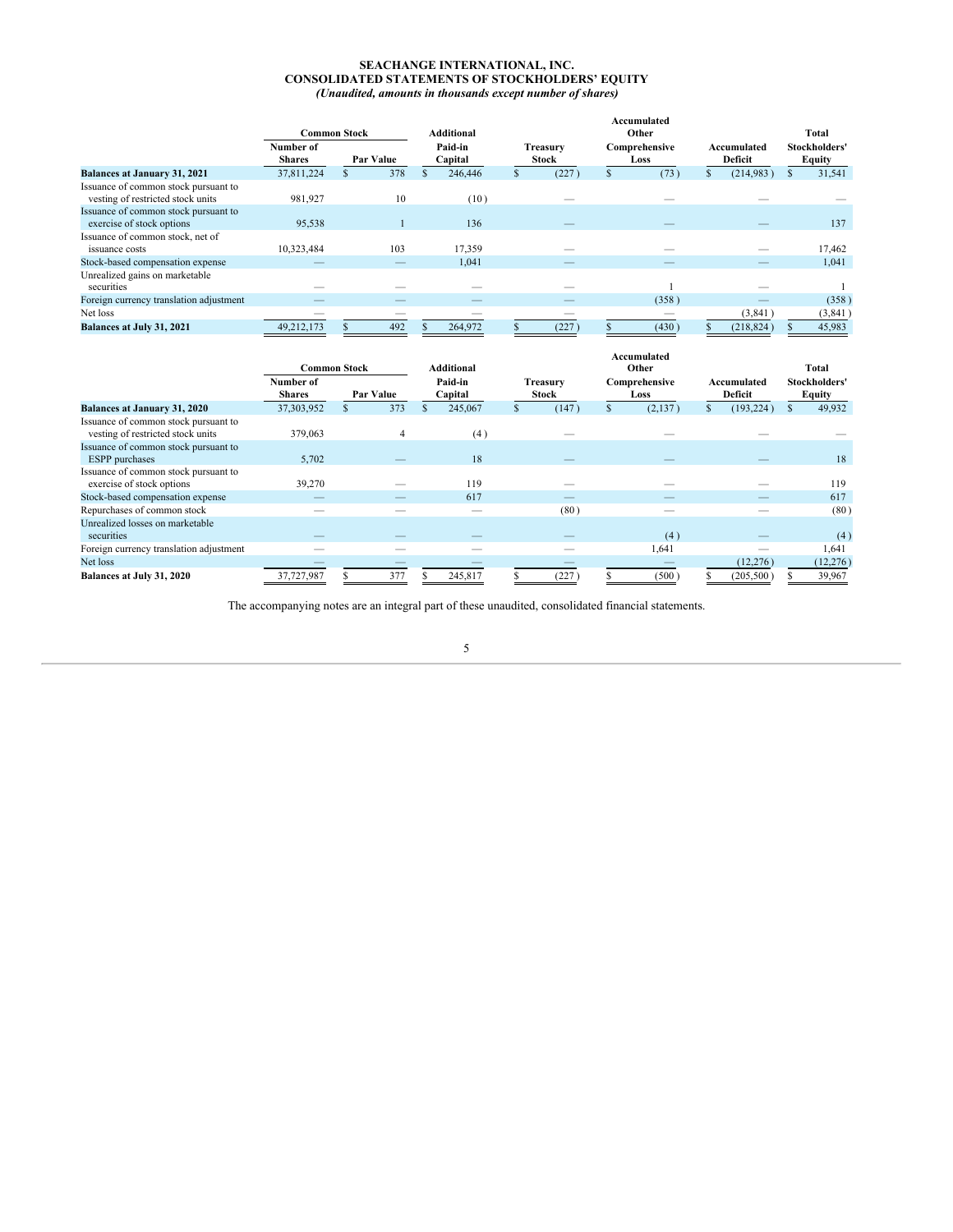#### **SEACHANGE INTERNATIONAL, INC. CONSOLIDATED STATEMENTS OF CASH FLOWS** *(Unaudited, amounts in thousands)*

<span id="page-6-0"></span>

|                                                                                                    | For the Six Months Ended July 31, |                 |
|----------------------------------------------------------------------------------------------------|-----------------------------------|-----------------|
|                                                                                                    | 2021                              | 2020            |
| Cash flows from operating activities:                                                              |                                   |                 |
| Net loss                                                                                           | \$<br>(3,841)                     | \$<br>(12, 276) |
| Adjustments to reconcile net loss to net cash used in operating activities:                        |                                   |                 |
| Depreciation and amortization expense                                                              | 732                               | 725             |
| Loss on disposal of fixed assets                                                                   | 77                                |                 |
| Gain on write-off of operating lease right-of-use assets and liabilities<br>related to termination | (328)                             |                 |
| Gain on extinguishment of debt                                                                     | (2,440)                           |                 |
| Change in allowance for doubtful accounts                                                          | (135)                             | (216)           |
| Stock-based compensation expense                                                                   | 1,041                             | 617             |
| Deferred income taxes                                                                              |                                   | 186             |
| Realized and unrealized foreign currency transaction loss                                          | 201                               | 1.641           |
| Other                                                                                              | $\mathbf{1}$                      | (3)             |
| Changes in operating assets and liabilities:                                                       |                                   |                 |
| Accounts receivable                                                                                | 579                               | 6,332           |
| Unbilled receivables                                                                               | 1,208                             | 2,345           |
| Prepaid expenses and other current assets and other assets                                         | 354                               | 291             |
| Accounts payable                                                                                   | (527)                             | (1,290)         |
| Accrued expenses and other liabilities                                                             | (170)                             | (2,814)         |
| Deferred revenue                                                                                   | (1,085)                           | (1,084)         |
| Net cash used in operating activities                                                              | (4,333)                           | (5,546)         |
| <b>Cash flows from investing activities:</b>                                                       |                                   |                 |
| Purchases of property and equipment                                                                | (77)                              | (202)           |
| Proceeds from sales and maturities of marketable securities                                        | 252                               | 2,476           |
| Net cash provided by investing activities                                                          | 175                               | 2,274           |
| Cash flows from financing activities:                                                              |                                   |                 |
| Proceeds from stock option exercises                                                               | 137                               | 119             |
| Proceeds from employee stock purchase plan                                                         |                                   | 18              |
| Proceeds from issuance of common stock, net of issuance costs                                      | 17,462                            |                 |
| Repurchases of common stock                                                                        |                                   | (80)            |
| Proceeds from the Paycheck Protection Program                                                      |                                   | 2,413           |
| Net cash provided by financing activities                                                          | 17,599                            | 2,470           |
| Effect of exchange rate on cash, cash equivalents and restricted cash                              | (242)                             | (840)           |
| Net increase (decrease) in cash, cash equivalents and restricted cash                              | 13,199                            | (1,642)         |
| Cash, cash equivalents and restricted cash at beginning of period                                  | 6,084                             | 9,297           |
| Cash, cash equivalents and restricted cash at end of period                                        | \$<br>19,283                      | \$<br>7,655     |
| Supplemental disclosure of cash flow information                                                   |                                   |                 |
| Income taxes paid                                                                                  | \$<br>109                         | \$<br>92        |
| Non-cash activities:                                                                               |                                   |                 |
| Right-of-use assets obtained in exchange for lease obligations                                     | \$                                | \$<br>987       |

The accompanying notes are an integral part of these unaudited, consolidated financial statements.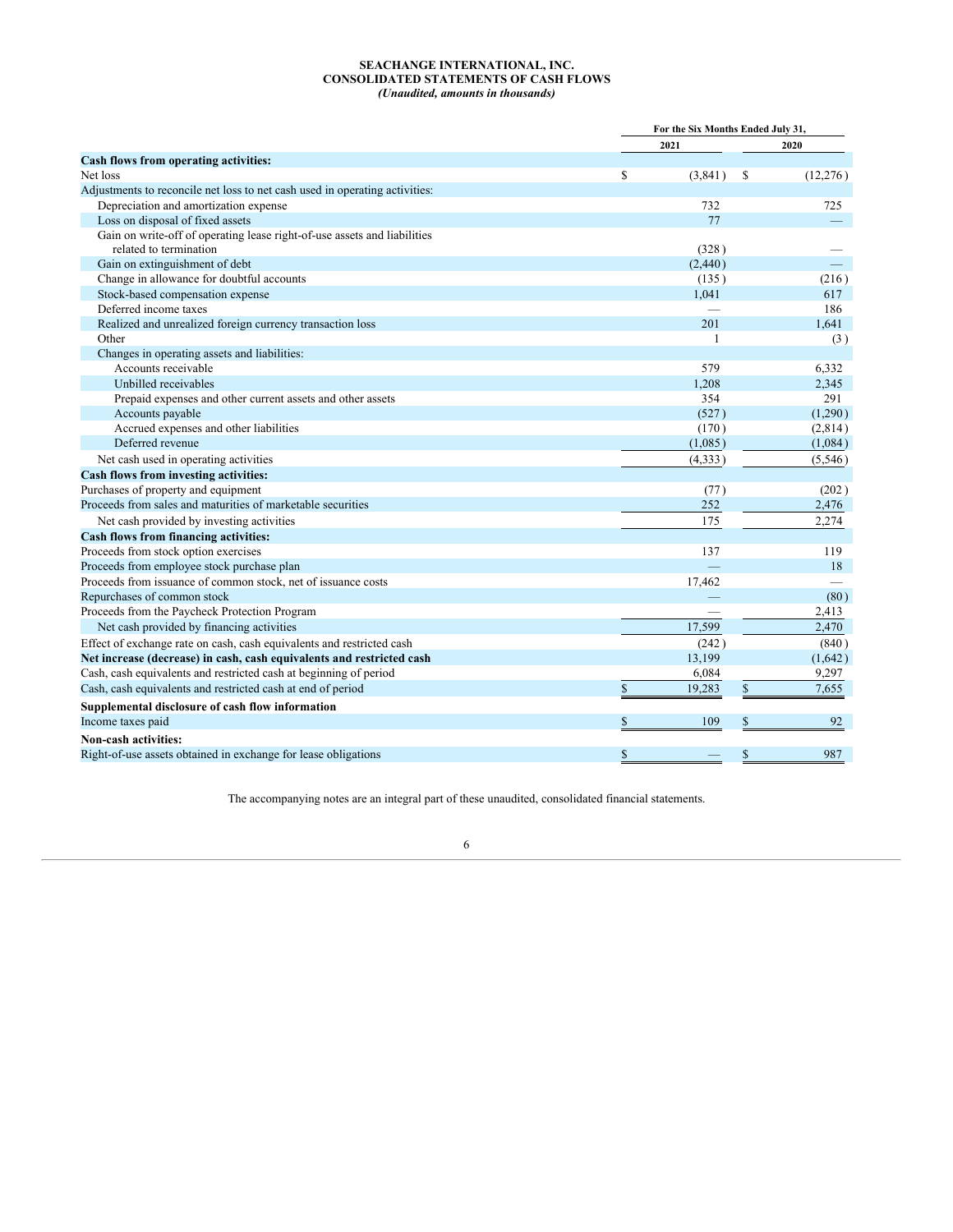#### **SEACHANGE INTERNATIONAL, INC. NOTES TO CONSOLIDATED FINANCIAL STATEMENTS (Unaudited)**

#### <span id="page-7-0"></span>**1. Nature of Business and Basis of Presentation**

SeaChange International, Inc. ("we" or the "Company"), was incorporated under the laws of the state of Delaware on July 9, 1993. We are an industry leader in the delivery of multiscreen, advertising and premium over-the-top ("OTT") video management solutions. Our software products and services are designed to empower video providers to create, manage and monetize the increasingly personalized, highly engaging experiences that viewers demand.

#### *Liquidity*

In the first half of fiscal 2021, we reduced our headcount across all departments in response to the COVID-19 pandemic and in the second quarter of fiscal 2021 we transferred our technical support services to our Poland location in an effort to further reduce cost. In the first quarter of fiscal 2022, we entered into a Sublease Termination Agreement (the "Termination Agreement") which terminated the office sublease for our former headquarters in Waltham, Massachusetts, effective March 21, 2021. Additionally, in the first quarter of fiscal 2022, we issued and sold10,323,484 shares of common stock, \$0.01 par value per share, at a public offering price of \$1.85 per share (the "Offering"). The Offering resulted in approximately \$17.5 million in proceeds, net of underwriting discounts and commissions of 6.5%, or \$0.12025 per share of common stock, and offering expenses of approximately \$0.2 million. In addition to the Offering, the Company also granted the underwriters a 45-day option to purchase up to an additional 1,548,522 shares at a purchase price of \$1.85 per share, less underwriting discounts and commissions (the "Underwriter Option"). The Underwriter Option was not exercised and has expired.

In the second quarter of fiscal 2022, we were granted full forgiveness of the promissory note (the "Note") we entered into with Silicon Valley Bank (the "Lender") in May 2020 pursuant to the Paycheck Protection Program (the "PPP") under the Coronavirus Aid and Economic Security Act (the "CARES Act") administered by the U.S. Small Business Administration ("SBA"). The aggregate principal amount of \$2,412,890 and interest accrued of \$27,145 at a fixed rate of one percent (1%) per annum, were fully forgiven by the SBA on June 15, 2021 and is included in the consolidated statements of operations and comprehensive loss as a gain on extinguishment of debt. These measures are important steps in restoring us to profitability and positive cash flow. We believe that existing cash and cash equivalents and cash expected to be provided by future operating results will be adequate to satisfy our working capital, capital expenditure requirements and other contractual obligations for at least 12 months from the date of this filing.

If our expectations are incorrect, we may need to raise additional funds to fund our operations or take advantage of unanticipated strategic opportunities in order to strengthen our financial position. In the future, we may enter into other arrangements for potential investments in, or acquisitions of, complementary businesses, services or technologies, which could require us to seek additional equity or debt financing. If adequate funds are not available or are not available on acceptable terms, we may not be able to take advantage of market opportunities, to develop new products or to otherwise respond to competitive pressures.

### *Impact of COVID-19 Pandemic*

In the first quarter of fiscal 2021, concerns related to the spread of COVID-19 began to create global business disruptions as well as disruptions in our operations and to create potential negative impacts on our revenues and other financial results. COVID-19 was declared a pandemic by the World Health Organization on March 11, 2020. The extent to which COVID-19 will impact our financial condition or results of operations is currently uncertain and depends on factors including the impact on our customers, partners, and vendors and on the operation of the global markets in general. Due to our business model, the effect of COVID-19 on our results of operations may also not be fully reflected for some time.

We are currently conducting business with substantial modifications to employee travel, employee work locations, virtualization or cancellation of customer and employee events, and remote sales, implementation, and support activities, among other modifications. These decisions may delay or reduce sales and harm productivity and collaboration. We have observed other companies and governments making similar alterations to their normal business operations, and in general, the markets are experiencing a significant level of uncertainty at the current time. Virtualization of our team's sales activities could foreclose future business opportunities, particularly as our customers limit spending, which could negatively impact the willingness of our customers to enter into or renew contracts with us. The pandemic has impacted our ability to complete certain implementations, negatively impacting our ability to recognize revenue, and could also negatively impact the payment of accounts receivable and collections. We continue to realize our on-going cost optimization efforts in response to the impact of the pandemic. We may take further actions that alter our business operations as the situation evolves. As a result, the ultimate impact of the COVID-19 pandemic and the effects of the operational alterations we have made in response on our business, financial condition, liquidity, and financial results cannot be predicted at this time.

On March 27, 2020, President Trump signed into law the CARES Act. The CARES Act, among other things, includes provisions relating to refundable payroll tax credits, deferment of employer side social security payments, net operating loss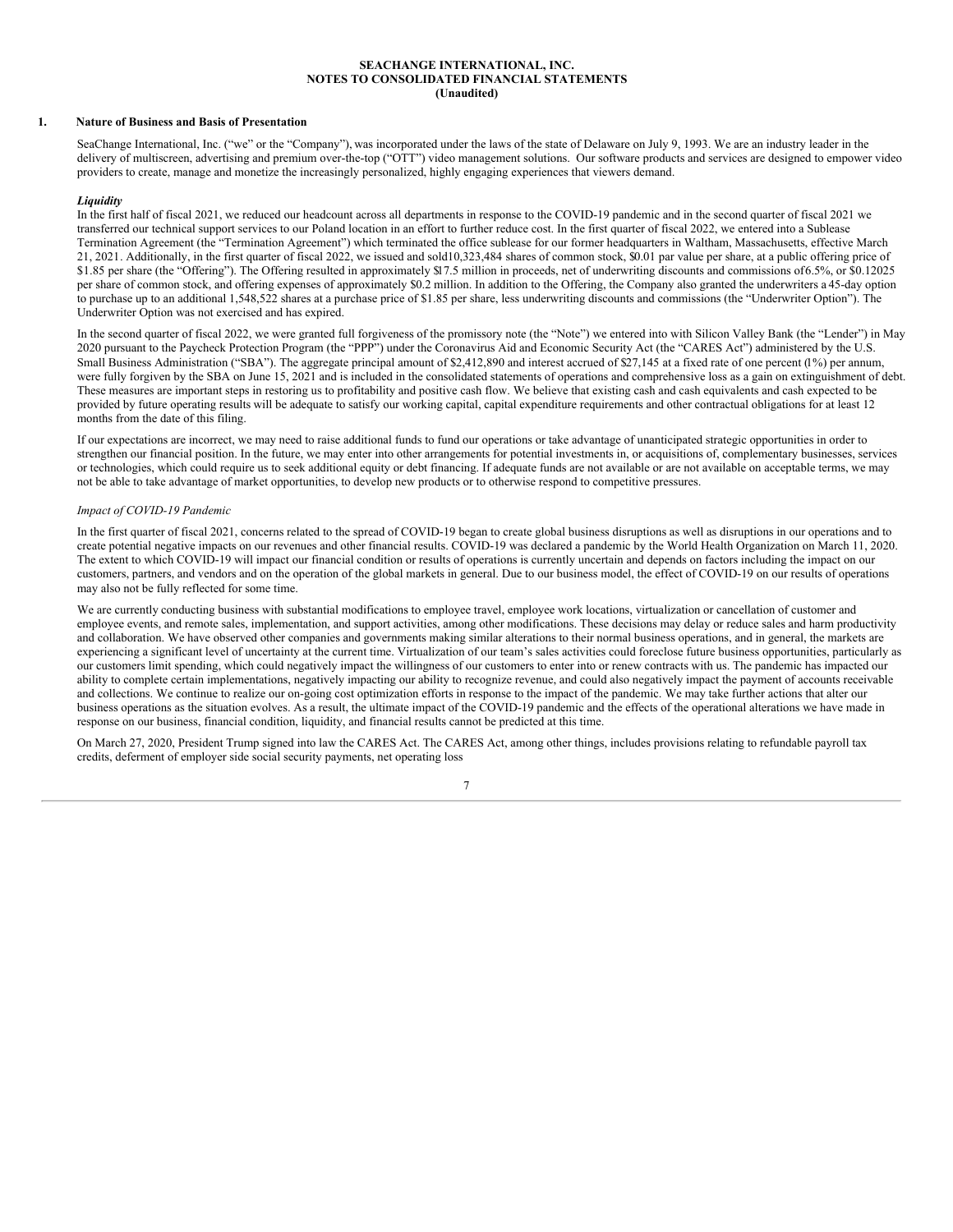carryback periods, alternative minimum tax credit refunds, modifications to the net interest deduction limitations and technical corrections to tax depreciation methods for qualified improvement property. We continue to examine the impact that theCARES Act may have on our business.

#### *Basis of Presentation and Principles of Consolidation*

The accompanying consolidated financial statements have been prepared in accordance with accounting principles generally accepted in the United States of America ("U.S. GAAP"). We consolidate the financial statements of our wholly-owned subsidiaries and all intercompany transactions and account balances have been eliminated in consolidation. Certain prior period amounts have been reclassified to conform to the current year presentation.

The accompanying unaudited consolidated financial statements included herein have been prepared by the Company pursuant to the rules and regulations of the Securities and Exchange Commission (the "SEC"). Certain information and footnote disclosures normally included in consolidated financial statements prepared in accordance with U.S. GAAP have been omitted pursuant to applicable rules and regulations. In the opinion of management, all adjustments of a normal recurring nature which were considered necessary for a fair presentation have been included. The year-end consolidated balance sheet data as of January 31, 2021 was derived from our audited consolidated financial statements and may not include all disclosures required by U.S. GAAP. The results of operations for the three and six months ended July 31, 2021 are not necessarily indicative of the results to be expected for the entire year. These consolidated financial statements should be read in conjunction with the consolidated financial statements and the notes thereto included in our Annual Report on Form 10-K for the fiscal year ended January 31, 2021, filed with the SEC on April 15, 2021.

#### **2. Significant Accounting Policies**

#### *Use of Estimates*

The preparation of these consolidated financial statements in conformity with U.S. GAAP requires management to make estimates and judgments that affect the reported amounts of assets, liabilities, revenue and expenses, and disclosure of contingent assets and liabilities. Significant estimates and assumptions reflected in these consolidated financial statements include, but are not limited to, those related to revenue recognition, allowance for doubtful accounts, goodwill and intangible assets, impairment of long-lived assets, accounting for income taxes, the valuation of stock-based awards, and management's assessment of the Company's ability to continue as a going concern. We base our estimates on historical experience, known trends and other market-specific or relevant factors that are believed to be reasonable under the circumstances. On an ongoing basis, management evaluates its estimates as there are changes in circumstances, facts and experience. Changes in estimates are recorded in the period in which they become known. Actual results may differ from those estimates or assumptions.

#### *Cash, Cash Equivalents and Restricted Cash*

Cash and cash equivalents include cash on hand and on deposit and highly liquid investments in money market mutual funds, government sponsored enterprise obligations, treasury bills, commercial paper and other money market securities with remaining maturities at the date of purchase of 90 days or less. All cash equivalents are carried at cost, which approximates fair value. Restricted cash represents cash that is restricted as to withdrawal or usage and consists primarily of cash held as collateral in relation to obligations set forth by the landlord of our Poland facility.

The following table provides a summary of cash, cash equivalents and restricted cash in the consolidated balance sheets as of the periods presented:

|                                                  | As of                  |  |                         |  |  |  |
|--------------------------------------------------|------------------------|--|-------------------------|--|--|--|
|                                                  | July 31, 2021          |  | <b>January 31, 2021</b> |  |  |  |
|                                                  | (Amounts in thousands) |  |                         |  |  |  |
| Cash and cash equivalents                        | 18.933                 |  | 5,856                   |  |  |  |
| Restricted cash                                  | 350                    |  | 228                     |  |  |  |
| Total cash, cash equivalents and restricted cash | 19.283                 |  | 6.084                   |  |  |  |

Restricted cash is included as a component of other assets in the consolidated balance sheets.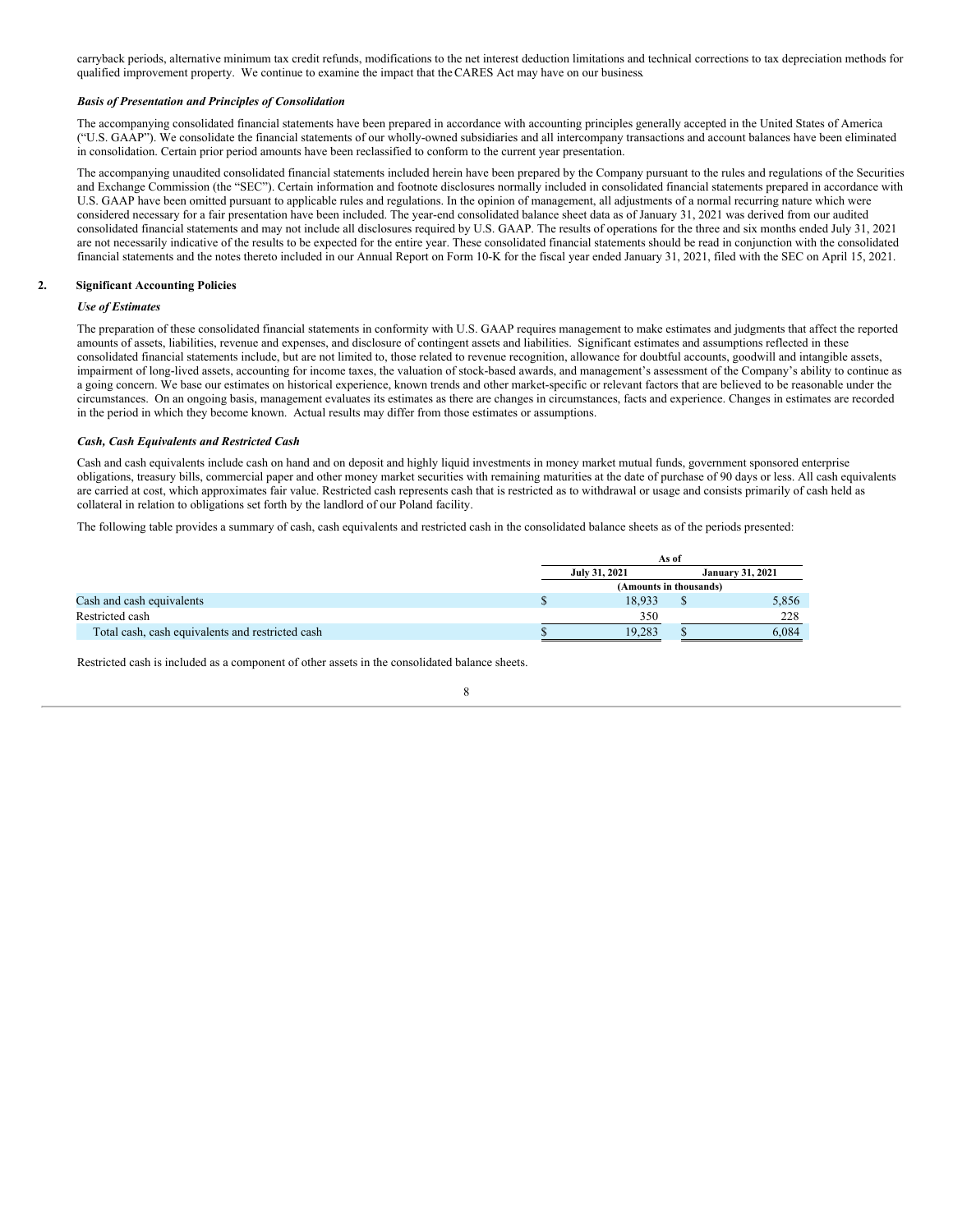#### *Marketable Securities*

Our investments in debt securities are classified as available-for-sale and are carried at fair value, with the unrealized gains and losses, net of tax, reported as a component of accumulated other comprehensive loss in stockholders' equity. Realized gains and losses and declines in value determined to be other than temporary are based on the specific identification method and are included as a component of other expense, net in the consolidated statements of operations and comprehensive loss.

We evaluate our investments with unrealized losses for other-than-temporary impairment. When assessing investments for other-than-temporary declines in value, we consider such factors as, among other things, how significant the decline in value is as a percentage of the original cost, how long the market value of the investment has been less than its original cost, our ability and intent to retain the investment for a period of time sufficient to allow for any anticipated recovery in fair value and market conditions in general. If any adjustment to fair value reflects a decline in the value of the investment that we consider to be "other than temporary," we reduce the investment to fair value through a charge to the consolidated statement of operations and comprehensive loss. No such adjustments were necessary during the periods presented.

#### *Fair Value Measurements*

Certain assets and liabilities are carried at fair value under U.S. GAAP. Fair value is defined as the exchange price that would be received for an asset or paid to transfer a liability (an exit price) in the principal or most advantageous market for the asset or liability in an orderly transaction between market participants on the measurement date. Valuation techniques used to measure fair value must maximize the use of observable inputs and minimize the use of unobservable inputs. Financial assets and liabilities carried at fair value are to be classified and disclosed in one of the following three levels of the fair value hierarchy, of which the first two are considered observable and the last is considered unobservable:

- Level 1—Quoted prices in active markets for identical assets or liabilities.
- Level 2—Observable inputs (other than Level 1 quoted prices), such as quoted prices in active markets for similar assets or liabilities, quoted prices in markets that are not active for identical or similar assets or liabilities, or other inputs that are observable or can be corroborated by observable market data.
- Level 3—Unobservable inputs that are supported by little or no market activity and that are significant to determining the fair value of the assets or liabilities, including pricing models, discounted cash flow methodologies and similar techniques.

Our cash equivalents and marketable securities are carried at fair value determined according to the fair value hierarchy described above. The carrying values of our accounts and other receivables, unbilled receivables, accounts payable, accrued expenses, and the Note approximate their fair values due to the short-term nature of these assets and liabilities.

#### *Concentration of Credit Risk and of Significant Customers*

Financial instruments which potentially expose us to concentrations of credit risk include cash, cash equivalents and restricted cash, marketable securities and accounts receivable. We have cash investment policies which, among other things, limit investments to investment-grade securities. We restrict our cash equivalents and marketable securities to repurchase agreements with major banks and U.S. government and corporate securities which are subject to minimal credit and market risk. We perform ongoing credit evaluations of our customers.

We sell our software products and services worldwide primarily to service providers consisting of operators, telecommunications companies, satellite operators and broadcasters. Two customers each accounted for 15% and one customer accounted for 12% of total revenue for the three months ended July 31, 2021 andtwo customers accounted for 22% and 11% of total revenue for the three months ended July 31, 2020. One customer accounted for14% and two customers each accounted for 10% of total revenue for the six months ended July 31, 2021 and one customer accounted for 18% of total revenue for the six months ended July 31, 2020.Two customers accounted for 14%, and 11% of the accounts receivable balance as of July 31, 2021.Two customers accounted for 18% and 16% of the accounts receivable balance as of January 31, 2021.

#### *Goodwill and Acquired Intangible Assets*

We record goodwill when consideration paid in a business acquisition exceeds the value of the net assets acquired. Our estimates of fair value are based upon assumptions believed to be reasonable at that time but such estimates are inherently uncertain and unpredictable. Assumptions may be incomplete or inaccurate and unanticipated events or circumstances may occur, which may affect the accuracy or validity of such assumptions, estimates or actual results.

Goodwill is tested for impairment annually on August 1st of each year and more frequently if events and circumstances indicate that the asset might be impaired. We have determined that there is a single reporting unit for the purpose of conducting the goodwill impairment assessment. Goodwill impairment is recorded if the amount of our carrying value exceeds our fair value, not to exceed the carrying amount of goodwill. Factors that could lead to a future impairment include material uncertainties such as a significant reduction in projected revenues, a deterioration of projected financial performance, future acquisitions and/or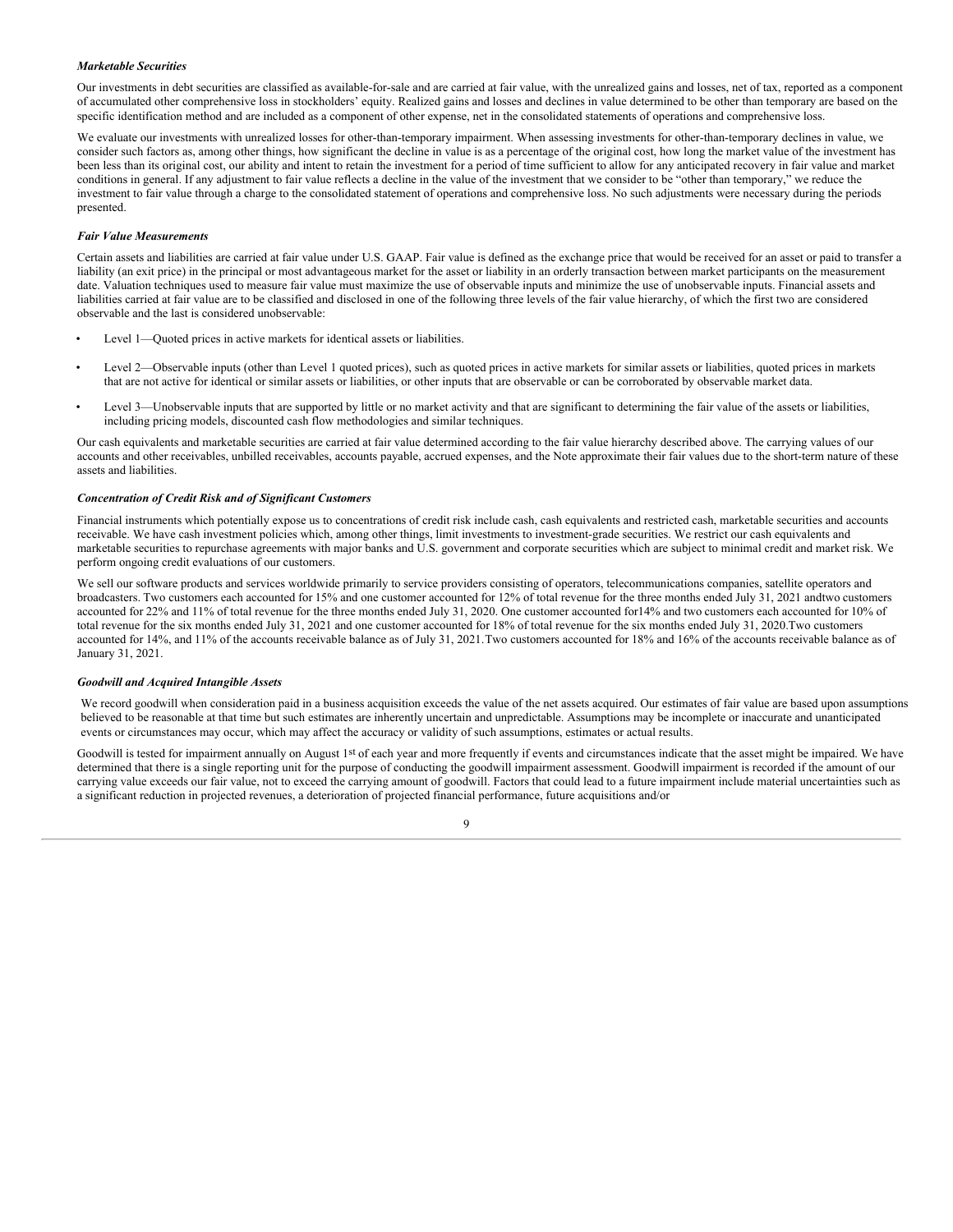mergers, and a decline in our market value as a result of a significant decline in our stock price.There were no impairment charges recorded in fiscal 2021 or the first half of fiscal 2022.

We performed our annual impairment test on August 1, 2021 using a quantitative approach. We considered macroeconomic, industry-specific and Company specific factors in addition to estimates and assumptions in our analysis. We estimated the fair value of the reporting unit using the income (or discounted cash flows model) and market approaches and determined there was no impairment as our fair value exceeded our carrying value.

Intangible assets are recorded at their estimated fair values at the date of acquisition. We amortize intangible assets over their estimated useful lives based on the pattern of consumption of the economic benefits or, if that pattern cannot be readily determined, on a straight-line basis.

#### *Impairment of Long-Lived Assets*

Long-lived assets primarily consist of property, plant and equipment and intangible assets with finite lives. Long-lived assets are evaluated for impairment whenever events or changes in circumstances indicate that the carrying amount of an asset or group of assets may not be recoverable. Recoverability of long-lived assets or groups of assets is assessed based on a comparison of the carrying amount to the estimated future undiscounted cash flows. If estimated future undiscounted net cash flows are less than the carrying amount, the asset is considered impaired and expense is recorded at an amount required to reduce the carrying amount to fair value. Determining the fair value of long-lived assets includes significant judgment by management, and different judgments could yield different results.

We assess the useful lives and possible impairment of existing recognized long-lived assets whenever events or changes in circumstances occur that indicate that it is more likely than not that an impairment has occurred. Factors considered important which could trigger a review include:

- significant underperformance relative to historical or projected future operating results;
- significant changes in the manner of use of the acquired assets or the strategy for our overall business;
- identification of other impaired assets within a reporting unit;
- significant negative industry or economic trends;
- a significant decline in our stock price for a sustained period; and
- a decline in our market capitalization relative to net book value.

Determining whether a triggering event has occurred involves significant judgment.

#### *Revenue Recognition*

#### *Overview*

Our revenue recognition policies follow Accounting Standards Codification ("ASC") 606, Revenue from Contracts with Customers. Our revenue is derived from sales of software licenses and associated third party hardware and support services, as well asprofessional services and support fees related to our software licenses.

The Company recognizes revenue from contracts with customers using a five-step model, which is described below:

- identify the customer contract;
- identify performance obligations that are distinct;
- determine the transaction price;
- allocate the transaction price to the distinct performance obligations; and
- recognize revenue as the performance obligations are satisfied.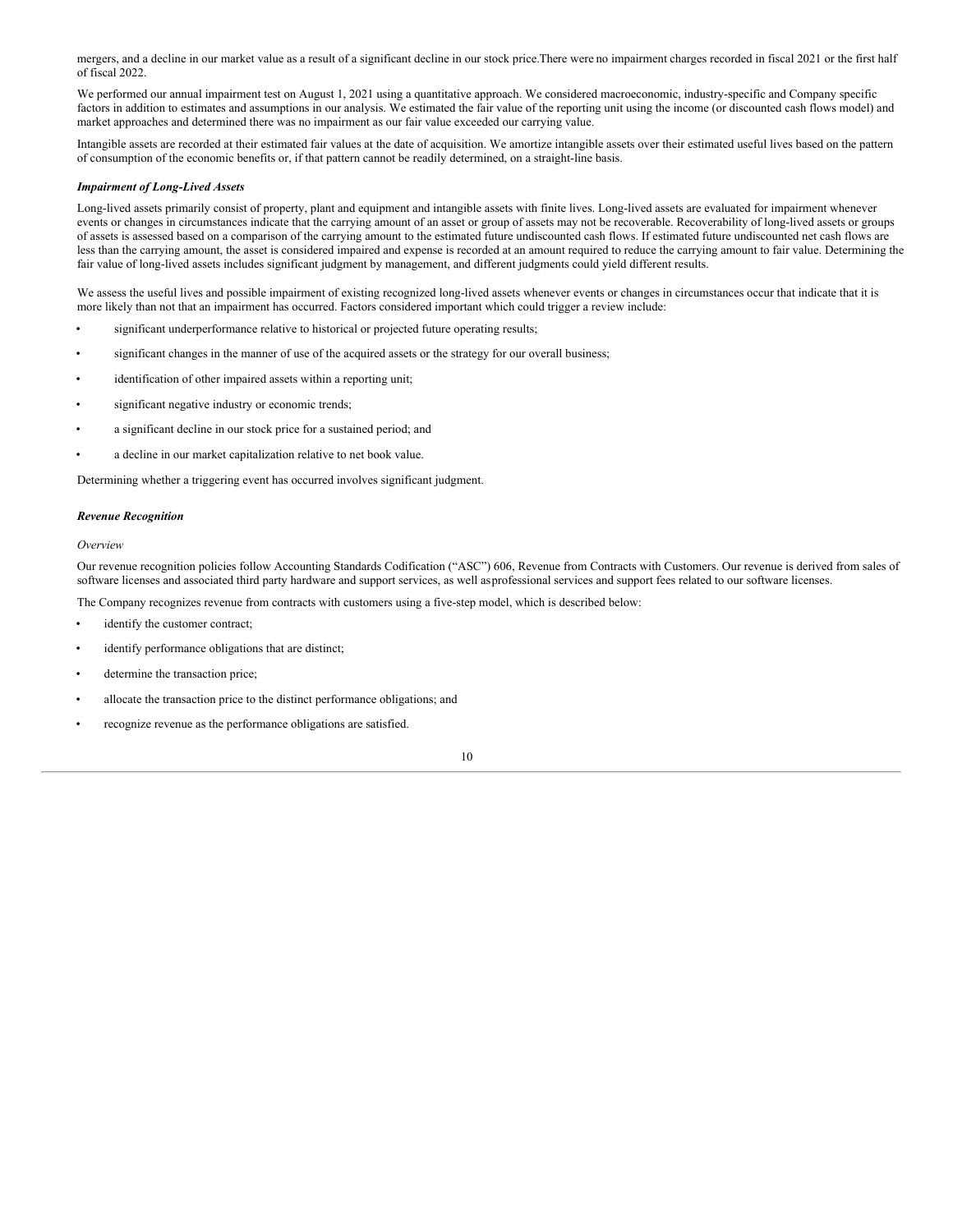#### *Identify the customer contract*

A customer contract is generally identified when there is approval and commitment from both the Company and its customer, the rights have been identified, payment terms are identified, the contract has commercial substance and collectability and consideration is probable.

#### *Identify performance obligations that are distinct*

A performance obligation is a promise to provide a distinct good or service or a series of distinct goods or services. A good or service that is promised to a customer is distinct if the customer can benefit from the good or service either on its own or together with other resources that are readily available to the customer, and a company's promise to transfer the good or service to the customer is separately identifiable from other promises in the contract.

#### *Determine the transaction price*

The transaction price is the amount of consideration to which the Company expects to be entitled in exchange for transferring goods or services to a customer, excluding sales and VAT taxes that are collected on behalf of government agencies.

#### *Allocate the transaction price to distinct performance obligations*

The transaction price is allocated to each performance obligation based on the relative standalone selling prices ("SSP") of the goods or services being provided to the customer. Our contracts typically contain multiple performance obligations, for which we account for individual performance obligations separately, if they are distinct.

#### *Recognize revenue as the performance obligations are satisfied*

We enter into contracts that include combinations of license, support and professional services, and third-party products, which are accounted for as separate performance obligations with differing revenue recognition patterns. Revenue is recognized when or as control of the promised goods or services is transferred to customers. Our software licenses are primarily delivered on a perpetual basis, whereby the customer receives rights to use the software for an indefinite time period or a specified term and delivery and revenue recognition occurs at the point in time when the customer has the ability to download or access the software. Our customers may also contract with us for a Software as a Service ("SaaS") type license whereby the customer only has a right to access the software for a defined term. SaaS licenses are recognized ratably over the subscription period beginning on the date the license is made available to customers.

Our services revenue is comprised of support services and professional services. Support services consist of software upgrades on a when-and-if available basis, telephone support, bug fixes or patches and general hardware maintenance support. Revenue related to support services is recognized ratably over the term of the contract. Professional services are recognized as the services are performed.

Revenues attributable to third party products typically consist of hardware and related support contracts. Hardware products aretypically recognized when control is transferred to the customer, which is defined as the point in time when the client can use and benefit from the hardware. In situations where the hardware is distinct and it is delivered before services are provided and is functional without services, control is transferred upon delivery or acceptance by the customer. Revenue attributable to third-party support contracts is recognized ratably over the term of the contract.

#### *Significant Judgments*

Our contracts with customers often include promises to transfer multiple products and services to a customer. Determining whether products and services are considered distinct performance obligations that should be accounted for separately versus together may require significant judgment. Once we determine the performance obligations, we determine the transaction price, which includes estimating the amount of variable consideration to be included in the transaction price, if any. The transaction price is then allocated to each performance obligation in the contract based on the SSP. The corresponding revenue is recognized as the related performance obligations are satisfied.

Judgment is required to determine the SSP for each distinct performance obligation. We determine SSP based on the price at which the performance obligation is sold separately and the methods of estimating SSP under the guidance of ASC 606-10-32-33. If the SSP is not observable through past transactions, we estimate the SSP, taking into account available information such as market conditions, expected margins, and internally approved pricing guidelines related to the performance obligations. In February 2019, we began selling our software bundle called the Framework in addition to our legacy software products and services. Our legacy products were historically sold on a standalone basis and therefore the SSP and revenue recognition may differ from the Framework. A typical Framework deal licenses our software products and services, including upgrades for one fixed price. Management considers the pricing of our Framework perpetual licenses as highly variable and uncertain and we do

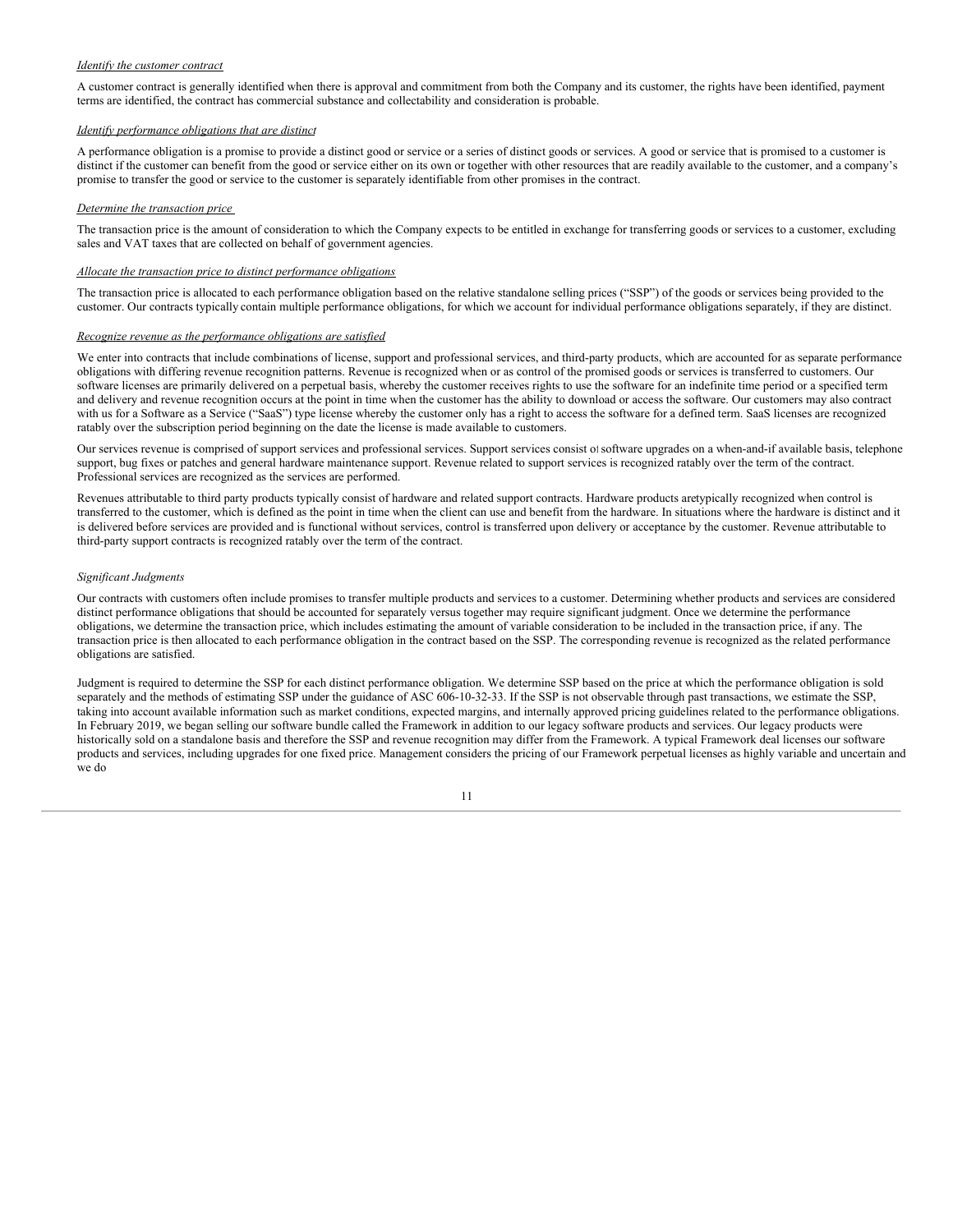not have a history of selling the Framework software on a standalone basis. We recognize the portion of the transaction price allocated to the Framework software on a residual basis, as we have at least one performance obligation for which the SSP is observable. The Company notes that both hardware and support services represent observable pricing. The SSP for our legacy software is also recognized on a residual basis, as we have observable SSP for the associated support services sold with the software license based on historical observable data of selling support contracts on a standalone basis. We may also license our software as a SaaS type license, whereby our customer only has a right to access the software over a specifiedtime period and the service includes technical support and unspecified upgrades and bug fixes. We recognize the full value of the contract ratably over the contractual term of the SaaS license.

Our services revenue is comprised of support services, software license implementation services, engineering services, training and reimbursable expenses. We have concluded that services are distinct performance obligations, with the exception of engineering services. Engineering services may be provided on a standalone basis or bundled with a license when we are providing custom development.

We utilize the cost-plus margin method to determine the SSP for our Framework support services offerings and hardware sales. For Framework support services, we calculate the average cost of support to within a small range to arrive at an average expected cost. Legacy support services are priced as a percentage of the list price of the related software license and hardware. Historically, we determined the SSP of the support services based on this pricing relationship and observable data from standalone sales of support contracts. The expected cost-plus margin for hardware is based on the cost of the hardware from third parties, plus a reasonable markup that the Company believes is reflective of a market-based reseller margin.

The SSP for services in time and materials contracts is determined by observable prices in standalone services arrangements. We estimate the SSP for fixed price services based on estimated hours adjusted for historical experience at time and material rates charged in standalone services arrangements. Revenue for fixed price services is recognized over time as the services are provided based on an input measure of hours incurred to total estimated hours.

Some of our contracts have payment terms that differ from the timing of revenue recognition, which requires us to assess whether the transaction price for those contracts include a significant financing component. We have elected the practical expedient that permits an entity to not adjust for the effects of a significant financing component if we expect that at the contract inception, the period between when the entity transfers a promised good or service to a customer and when the customer pays for that good or service, will be one year or less. For those contracts in which the period exceeds the one-year threshold, this assessment, as well as the quantitative estimate of the financing component and its relative significance, requires judgment. We estimate the significant financing component provided to our customers with extended payment terms by determining the present value of the future payments by applying an average standard industry discount rate that reflects the customer's creditworthiness.

Payment terms with customers typically require payment 30 days from invoice date. Our agreements with customers do not provide for any refunds for services or products and therefore no specific reserve for such is maintained. In the infrequent instances where customers raise a concern over delivered products or services, we have endeavored to remedy the concern and all costs related to such matters have been insignificant in all periods presented.

We occasionally enter into amendments to previously executed contracts that may constitute contract modifications. The amendments are assessed to determine if (1) the additional products and services are distinct from the product and services in the original arrangement; and (2) the amount of consideration expected for the added products and services reflects the SSP of those products and services. An amendment or contract modification meeting both criteria is accounted for as a separate contract. A contract modification not meeting both criteria is considered a change to the original contract and is accounted for on either a prospective basis as a termination of the existing contract and the creation of a new contract or a cumulative catch-up basis.

#### *Contract Balances*

Contract assets consist of unbilled revenue, which is recognized as work progresses in accordance with agreed-upon contractual terms, either at periodic intervals or upon achievement of contractual milestones. Unbilled receivables expected to be billed and collected within one year are classified as current assets or long-term assets if expected to be billed and collected after one year (see Note 10).

#### *Costs to Obtain and Fulfill a Contract*

We recognize an asset for the incremental costs of obtaining a contract with a customer if we expect the benefit of those costs to be longer than one year. We have determined that commissions and special incentive payments ("Spiffs") for hardware and software maintenance and support and professional services paid under our sales incentive programs meet the requirements to be capitalized under ASC 340-40. Costs to obtain a contract are amortized as selling and marketing expense over the expected

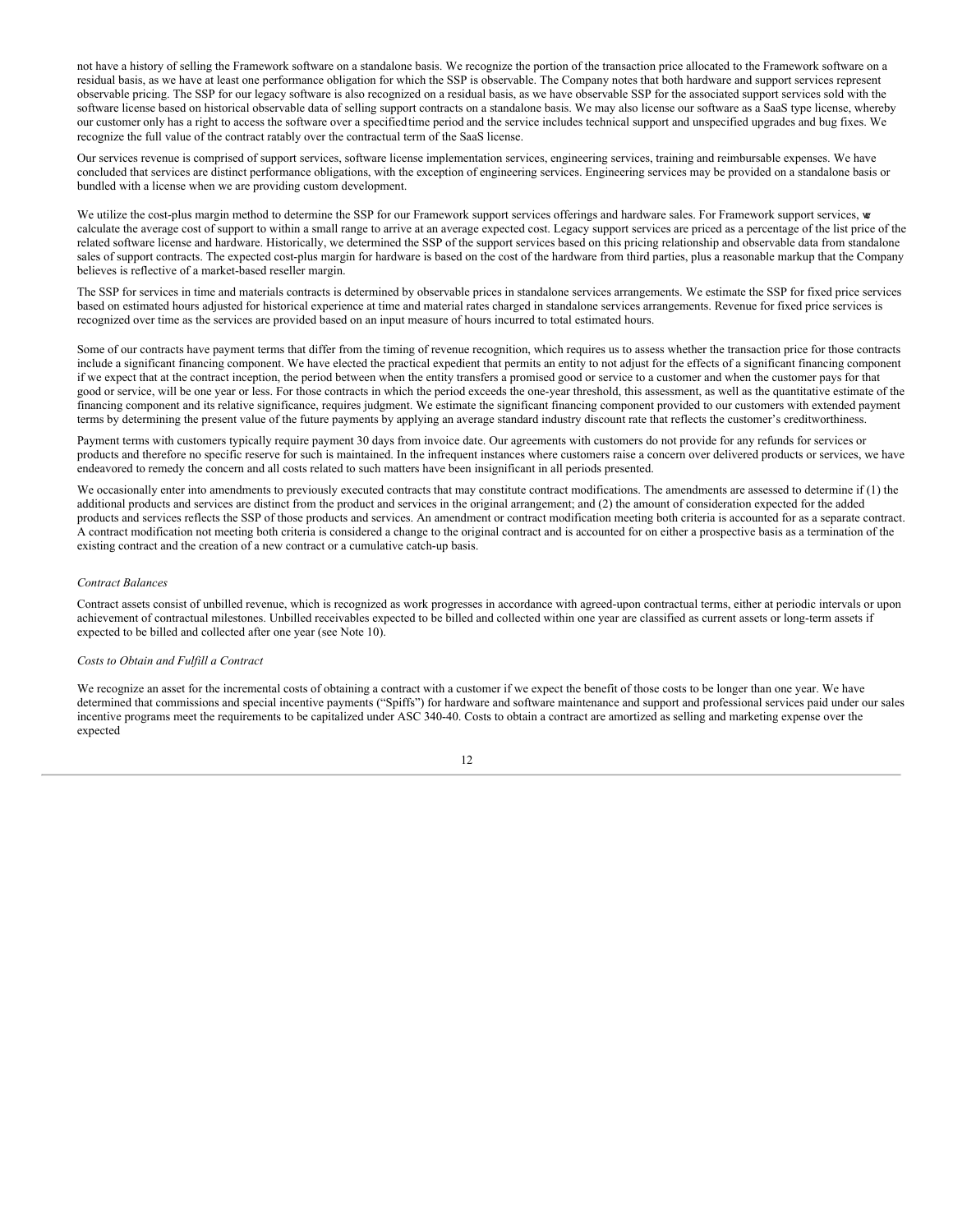period of benefit in a manner that is consistent with the transfer of the related goods or services to which the asset relates. The judgments made in determining the amount of costs incurred include whether the commissions are in fact incremental and would not have occurred absent the customer contract and the estimate of the amortization period. The commissions and Spiffs related to professional services are amortized over time as work is completed. The commissions and Spiffs for hardware and software maintenance are amortized over the life of the contract. These costs are periodically reviewed for impairment. We determined thatno impairment of these assets existed as of July 31, 2021 or January 31, 2021. We have elected to apply the practical expedient and recognize the incremental costs of obtaining contracts as an expense when incurred if the amortization period of the assets that we otherwise would have recognized is one year or less. Total deferred capitalized commission costs were \$431 thousand as of July 31, 2021 compared to \$553 thousand as of January 31, 2021. Current deferred capitalized commission costs are included in prepaid expense and other current assets in our consolidated balance sheets and non-current deferred capitalized commission costs are included inother assetsin our consolidated balance sheets. Capitalized commissions expensed during the six months ended July 31, 2021 and 2020 included in the consolidated statement of operations and comprehensive loss were \$123 thousand and \$218 thousand, respectively.

#### *Leases*

We account for our leases in accordance with ASC 842,*Leases*. A contract is accounted for as a lease when we have the right to control the asset for a period of time while obtaining substantially all of the asset's economic benefits. We determine if an arrangement is a lease or contains an embedded lease at inception. For arrangements that meet the definition of a lease, we determine the initial classification and measurement of our right-of-use operating lease asset and corresponding liability at the lease commencement date. We determine the classification and measurement of a modified lease at the date it is modified. The lease term includes only renewal options that are reasonably assured to exercise. The present value of lease payments is typically determined by using the Company's estimated secured incremental borrowing rate for the associated lease term as interest rates implicit in the leases are not normally readily determinable. Management's policy is to utilize the practical expedient to not record leases with an original term of twelve months or less on our consolidated balance sheets. Lease payments are recognized in the consolidated statements of operations and comprehensive loss on a straight-line basis over the lease term.

Our existing leases are for facilities and equipment. None of our leases are with related parties.In addition to rent, office leases may require us to pay additional amounts for taxes, insurance, maintenance and other expenses, which are generally referred to as non-lease components. As a practical expedient, we account for the non-lease components together with the lease components as a single lease component for all of our leases. Only the fixed costs for leases are accounted for as a single lease component and recognized as part of a right-of-use asset and liability.

#### *Net Income (Loss) Per Share*

Basic net income (loss) per share is computed by dividing net income (loss) by the weighted average number of unrestricted common shares outstanding during the period. Diluted net income (loss) per share is computed by dividing net income (loss) by the sum of the weighted average number of unrestricted common shares outstanding during the period and the weighted average number of potential common shares from the assumed exercise of stock options and the vesting of shares of restricted and deferred common stock units using the "treasury stock" method when the effect is not anti-dilutive. In periods in which we report a net loss, diluted net loss per share is the same as basic net loss per share.

The number of common shares used in the computation of diluted net income per share for the period presented includes the effect of the following potentially outstanding common shares (in thousands):

|                        | <b>For the Three Months</b><br><b>Ended July 31, 2021</b> |
|------------------------|-----------------------------------------------------------|
| Restricted stock units | 159                                                       |
| Deferred stock units   | 70                                                        |
|                        | 238                                                       |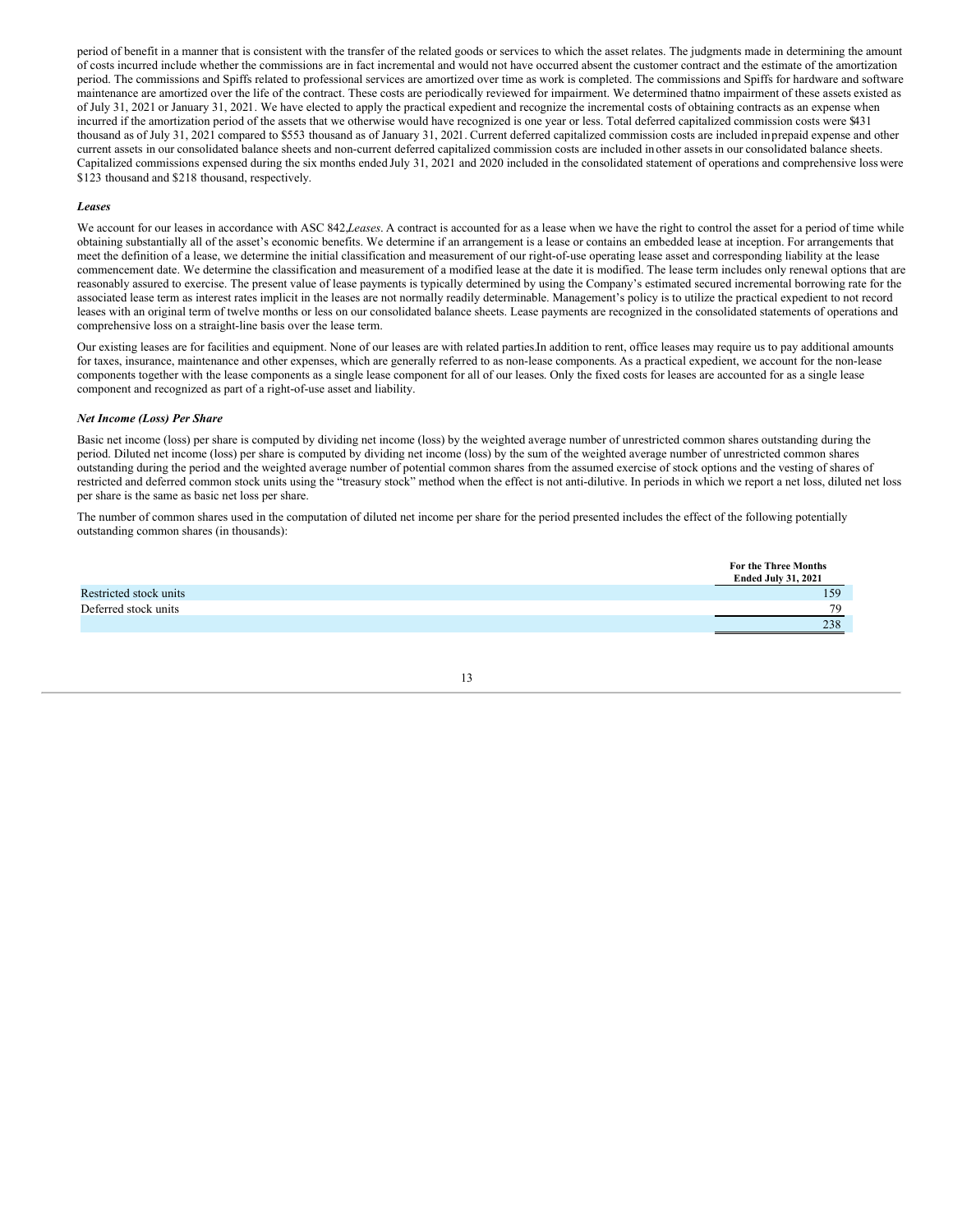The number of common shares used in the computation of diluted net loss per share for the periods presented does not include the effect of the following potentially outstanding common shares because the effect would have been anti-dilutive:

|                        | For the Three Months<br>Ended July 31, |       | For the Six Months<br>Ended July 31, |       |  |  |
|------------------------|----------------------------------------|-------|--------------------------------------|-------|--|--|
|                        | 2021                                   | 2020  | 2021                                 | 2020  |  |  |
|                        | (Amounts in thousands)                 |       | (Amounts in thousands)               |       |  |  |
| Stock options          | 1,453                                  | 2,314 | 1,671                                | 967   |  |  |
| Restricted stock units | 113                                    | 65    | 124                                  | 58    |  |  |
| Deferred stock units   | 62                                     | 82    | 41                                   | 82    |  |  |
|                        | 1,628                                  | 2,461 | 1,836                                | 1.108 |  |  |

#### *Recently Issued Accounting Pronouncements*

In December 2019, the Financial Accounting Standards Board (the "FASB") issued Accounting Standards Update ("ASU") No. 2019-12,*Income Taxes (Topic 740)*, which simplifies the accounting for income taxes and removes certain exceptions and improves consistent application of accounting principles for certain areas in Topic 740. ASU 2019-12 was effective in the first quarter of fiscal 2022 and did not have an effect on our consolidated financial statements.

### *Pending Accounting Pronouncements*

In June 2016, the FASB issued ASU No. 2016-13,*Financial Instruments—Credit Losses (Topic 326)*, which introduces a new methodology for accounting for credit losses on financial instruments, including available-for-sale debt securities and accounts receivable. The guidance establishes a new "expected loss model" that requires entities to estimate current expected credit losses on financial instruments by using all practical and relevant information. Any expected credit losses are to be reflected as allowances rather than reductions in the amortized cost of available-for-sale debt securities. ASU 2016-13 is effective in the first quarter of fiscal 2024. We are currently evaluating if this guidance will have a material effect to our consolidated financial statements.

#### **3. Fair Value Measurements**

The following tables set forth our financial assets that were accounted for at fair value on a recurring basis. There were of air value measurements of our financial assets using level 2 or level 3 inputs for the periods presented:

|                               |    |       | Fair Value at July 31, 2021 Using |                        |         |                                      |  |
|-------------------------------|----|-------|-----------------------------------|------------------------|---------|--------------------------------------|--|
|                               |    | Total |                                   | Level 1                | Level 2 |                                      |  |
|                               |    |       |                                   | (Amounts in thousands) |         |                                      |  |
| <b>Assets:</b>                |    |       |                                   |                        |         |                                      |  |
| Cash equivalents              | ¢  | 46    | S                                 | 46                     | \$      |                                      |  |
| Total                         |    | 46    |                                   | 46                     |         |                                      |  |
|                               |    |       |                                   |                        |         |                                      |  |
|                               |    |       |                                   |                        |         | Fair Value at January 31, 2021 Using |  |
|                               |    | Total | Level 1                           |                        |         | Level 2                              |  |
|                               |    |       |                                   | (Amounts in thousands) |         |                                      |  |
| <b>Assets:</b>                |    |       |                                   |                        |         |                                      |  |
| Cash equivalents              | \$ | 46    | <sup>\$</sup>                     | 46                     | S       |                                      |  |
| Marketable securities:        |    |       |                                   |                        |         |                                      |  |
| U.S. Treasury Notes and bonds |    | 252   |                                   | 252                    |         |                                      |  |
| Total                         |    | 298   |                                   | 298                    |         |                                      |  |
|                               |    |       |                                   |                        |         |                                      |  |

Cash equivalents include money market funds and U.S. treasury bills.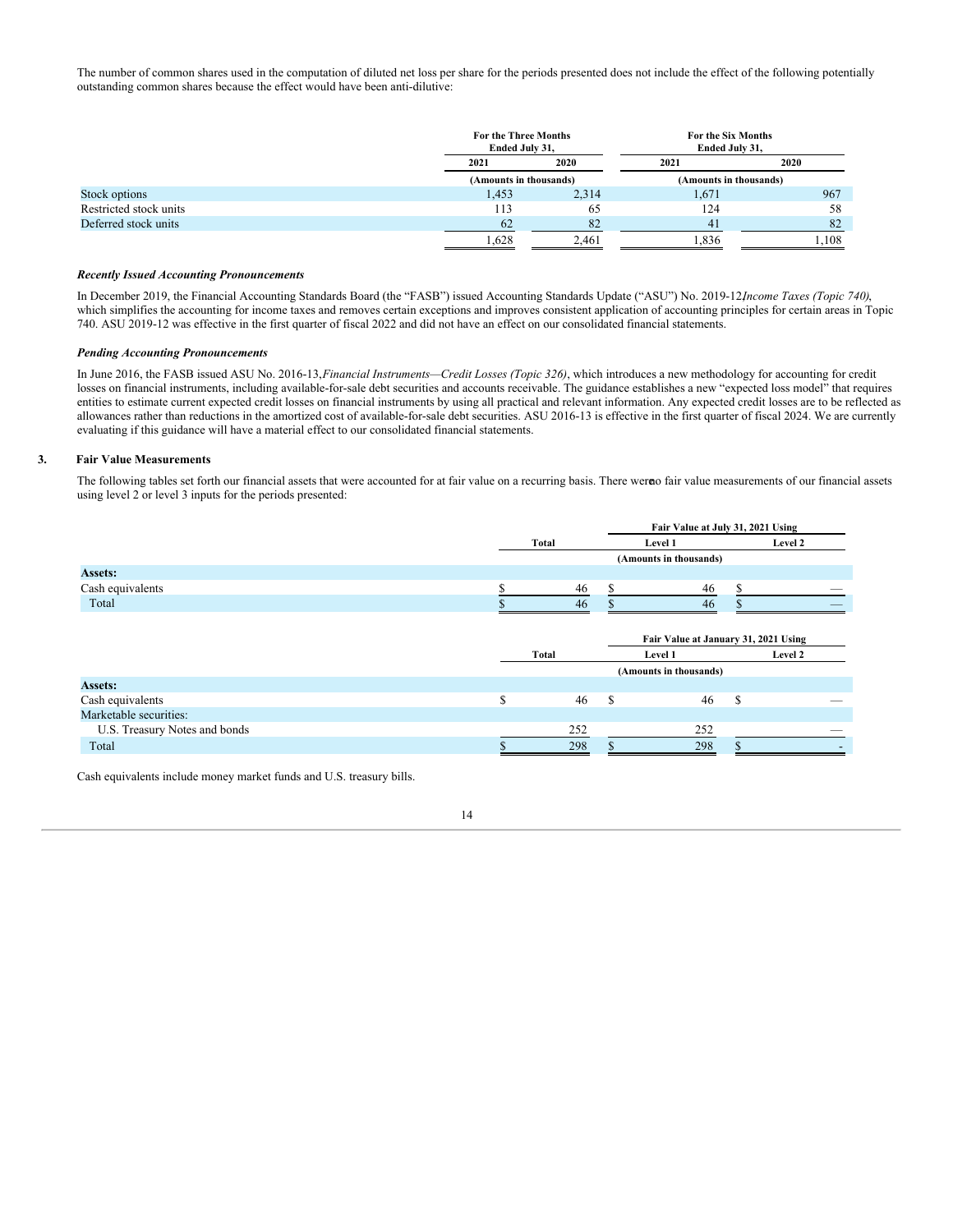There were no marketable securities held as of July 31, 2021. Marketable securities by security type consisted of the following as of January 31, 2021:

|                               | As of January 31, 2021                                   |  |                        |                                             |                                |  |                   |  |
|-------------------------------|----------------------------------------------------------|--|------------------------|---------------------------------------------|--------------------------------|--|-------------------|--|
|                               | Gross<br><b>Unrealized</b><br>Amortized<br>Gains<br>Cost |  |                        | Gross<br><b>Unrealized</b><br><b>Losses</b> |                                |  | <b>Fair Value</b> |  |
|                               |                                                          |  | (Amounts in thousands) |                                             |                                |  |                   |  |
| U.S. Treasury Notes and bonds | 249                                                      |  |                        |                                             | $\overbrace{\hspace{25mm}}^{}$ |  | 252               |  |
|                               | 249                                                      |  |                        |                                             |                                |  | 252               |  |

#### **4. Consolidated Balance Sheet Detail**

#### *Property and Equipment, Net*

Property and equipment, net consisted of the following:

|                                                          | As of                  |                         |
|----------------------------------------------------------|------------------------|-------------------------|
|                                                          | July 31, 2021          | <b>January 31, 2021</b> |
|                                                          | (Amounts in thousands) |                         |
| Computer equipment, software and demonstration equipment | 3.223                  | 9,765                   |
| Office furniture and equipment                           | 279                    | 306                     |
| Leasehold improvements                                   | 151                    | 238                     |
|                                                          | 3,653                  | 10.309                  |
| Less: Accumulated depreciation and amortization          | (3,155)                | (9,704)                 |
| Total property and equipment, net                        | 498                    | 605                     |

Depreciation expense was \$43 thousand and \$70 thousand for the three months ended July 31, 2021 and July 31, 2020, respectively, and \$103 thousand and \$142 thousand for the six months ended July 31, 2021 and July 31, 2020, respectively.

#### *Accrued Expenses*

Accrued expenses consisted of the following:

|                                                    |  |                        | As of                   |       |
|----------------------------------------------------|--|------------------------|-------------------------|-------|
|                                                    |  | July 31, 2021          | <b>January 31, 2021</b> |       |
|                                                    |  | (Amounts in thousands) |                         |       |
| Accrued employee compensation and benefits         |  | 1.094                  |                         | 742   |
| Accrued professional fees                          |  | 187                    |                         | 575   |
| Sales tax and VAT payable                          |  | 48                     |                         | 271   |
| Current obligation - right of use operating leases |  | 835                    |                         | 1,387 |
| Accrued other                                      |  | 1,499                  |                         | 1,302 |
| Total accrued expenses                             |  | 3.663                  |                         | 4.277 |

### **5**. **Goodwill and Intangible Assets**

Goodwill represents the difference between the purchase price and the estimated fair value of identifiable assets acquired and liabilities assumed. We are required to perform an impairment test annually, or more often if we identify certain events or circumstances that would more likely than not reduce the estimated fair value of the goodwill below its carrying amount. There were no impairment charges recorded in fiscal 2021 or the first half of fiscal 2022.

The following table represents the changes in goodwill since January 31, 2021:

|                                | Goodwill                  |
|--------------------------------|---------------------------|
|                                | (Amounts in<br>thousands) |
| Balance as of January 31, 2021 | 10,577                    |
| Translation adjustment         | (184)                     |
| Balance as of July 31, 2021    | 10,393                    |

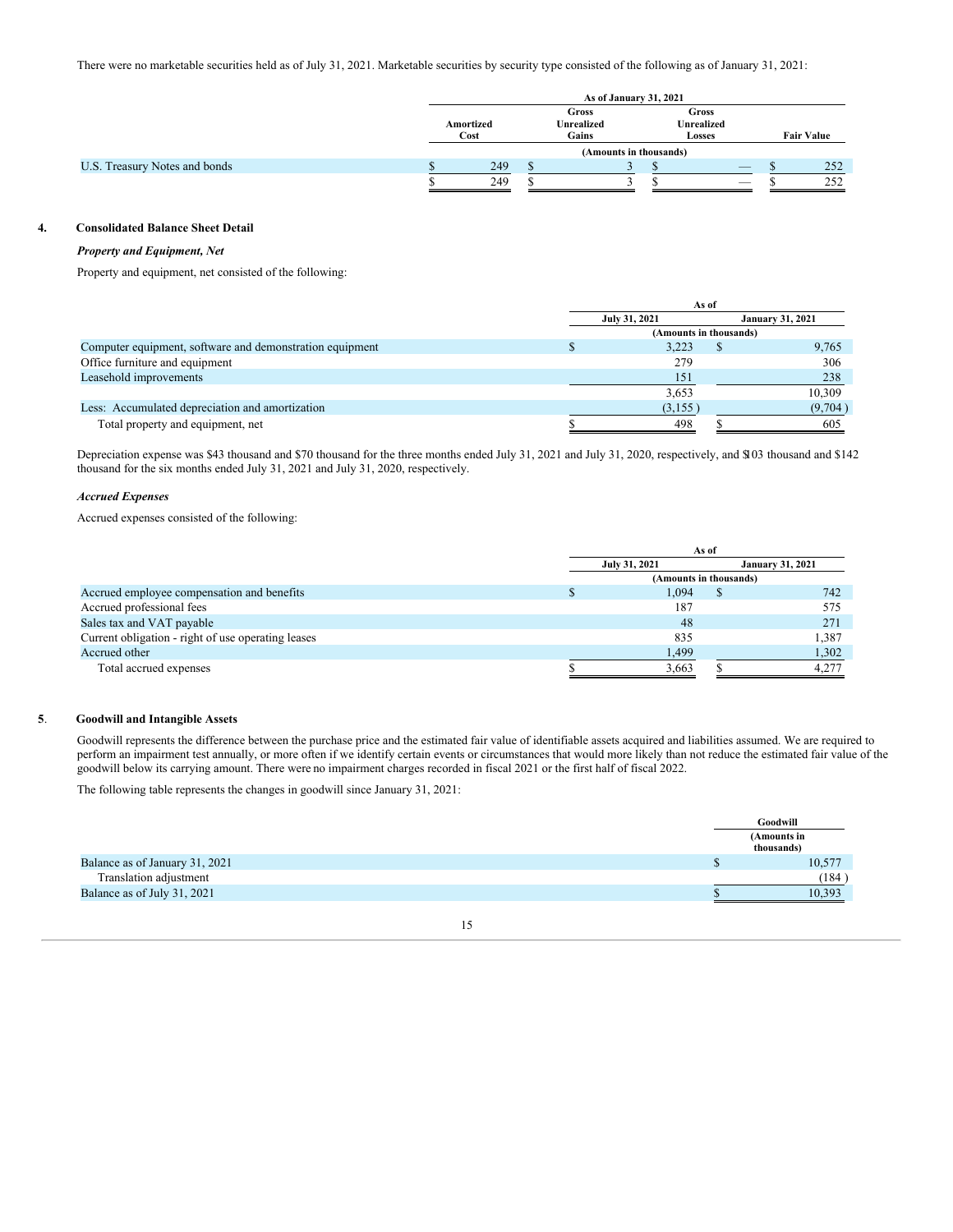|                                        |    |                        |    | As of July 31, 2021         |   |                                                |    |            |
|----------------------------------------|----|------------------------|----|-----------------------------|---|------------------------------------------------|----|------------|
|                                        |    | Gross                  |    | Accumulated<br>Amortization |   | Cumulative<br>Translation<br>Adjustment        |    | <b>Net</b> |
|                                        |    |                        |    | (Amounts in thousands)      |   |                                                |    |            |
| <b>Finite-lived intangible assets:</b> |    |                        |    |                             |   |                                                |    |            |
| Acquired customer contracts            | \$ | 2,205                  | \$ | $(1,861)$ \$                |   | 40                                             | \$ | 384        |
| Acquired existing technology           |    | 1,364                  |    | (1,154)                     |   | 28                                             |    | 238        |
| Total finite-lived intangible assets   |    | 3,569                  |    | (3,015)                     |   | 68                                             | ጦ  | 622        |
|                                        |    | As of January 31, 2021 |    |                             |   |                                                |    |            |
|                                        |    | Gross                  |    | Accumulated<br>Amortization |   | Cumulative<br><b>Translation</b><br>Adjustment |    | <b>Net</b> |
|                                        |    |                        |    | (Amounts in thousands)      |   |                                                |    |            |
| <b>Finite-lived intangible assets:</b> |    |                        |    |                             |   |                                                |    |            |
| Acquired customer contracts            | \$ | 2,205                  | \$ | $(1,469)$ \$                |   | 49                                             | S  | 785        |
| Acquired existing technology           |    | 1,364                  |    | (910)                       |   | 33                                             |    | 487        |
| Total finite-lived intangible assets   | S  | 3,569                  | S  | (2,379)                     | S | 82                                             | S  | 1,272      |

We recognized amortization expense of intangible assets in operating expense categories on the consolidated statements of operations and comprehensive loss as follows:

|                          | <b>For the Three Months</b><br>Ended July 31, |  |      | For the Six Months<br>Ended July 31, |      |  |     |
|--------------------------|-----------------------------------------------|--|------|--------------------------------------|------|--|-----|
|                          | 2021<br>2020                                  |  | 2021 |                                      | 2020 |  |     |
|                          | (Amounts in thousands)                        |  |      | (Amounts in thousands)               |      |  |     |
| Selling and marketing    | 195                                           |  | 366  |                                      | 390  |  | 366 |
| Research and development | 121                                           |  | (67  |                                      | 242  |  | 217 |
|                          | 316                                           |  | 299  |                                      | 632  |  | 583 |

Future estimated amortization expense of intangibles as of July 31, 2021 was \$0.6 million to be recognized in fiscal 2022.

#### **6. Commitments and Contingencies**

#### *Litigation*

Certain conditions may exist as of the date the consolidated financial statements are issued which may result in a loss to the Company, but which will only be resolved when one or more future events occur or fail to occur. We assess such contingent liabilities, and such assessment inherently involves an exercise of judgment. In assessing loss contingencies related to legal proceedings that are pending against us, or unasserted claims that may result in such proceedings, we evaluate the perceived merits of any legal proceedings or unasserted claims, as well as the perceived merits of the amount of relief sought or expected to be sought therein.

If the assessment of a contingency indicates that it is probable that a material loss has been incurred and the amount of the liability can be estimated, then the estimated liability would be accrued in our consolidated financial statements. If our assessment indicates that a potentially material loss contingency is not probable, but is reasonably possible, or is probable but cannot be estimated, then the nature of the contingent liability and an estimate of the range of possible losses, if determinable and material, would be disclosed. Loss contingencies considered remote are generally not disclosed, unless they involve guarantees, in which case the guarantees would be disclosed.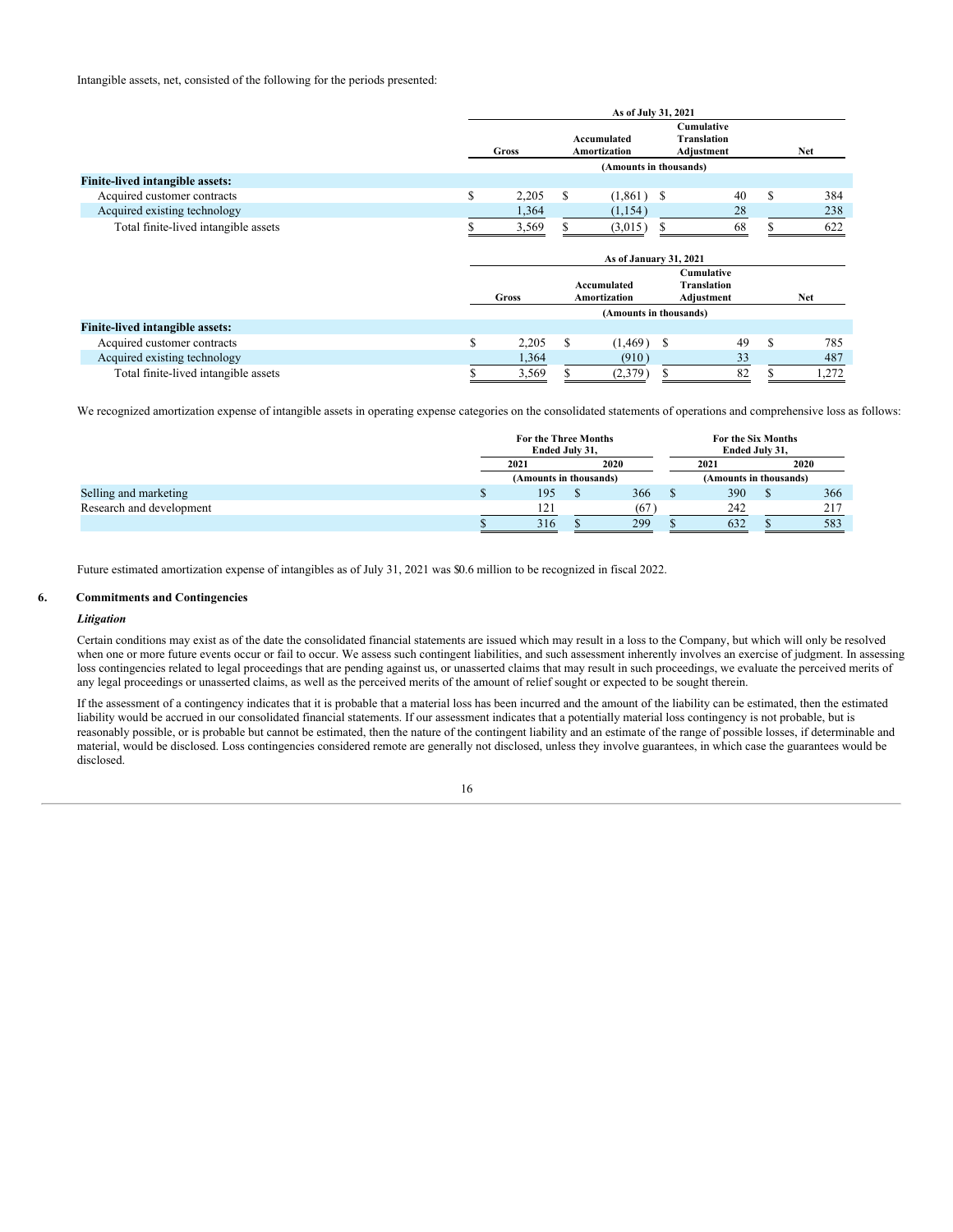#### *Indemnification and Warranties*

We provide indemnification, to the extent permitted by law, to our officers, directors, employees and agents for liabilities arising from certain events or occurrences while the officer, director, employee or agent is, or was, serving at our request in such capacity. With respect to acquisitions, we provide indemnification to, or assume indemnification obligations for, the current and former directors, officers and employees of the acquired companies in accordance with the acquired companies' governing documents. As a matter of practice, we have maintained directors' and officers' liability insurance including coverage for directors and officers of acquired companies.

We enter into agreements in the ordinary course of business with customers, resellers, distributors, integrators and suppliers. Most of our historical agreements require us to defend and/or indemnify the other party against intellectual property infringement claims brought by a third-party with respect to our products. From time to time, we also indemnify customers and business partners for damages, losses and liabilities they may suffer or incur relating to personal injury, personal property damage, product liability, and environmental claims relating to the use of our products and services or resulting from the acts or omissions of us, our employees, authorized agents or subcontractors. From time to time, we have received requests from customers for indemnification of patent litigation claims. Management cannot reasonably estimate any potential losses, but these claims could result in material liability for us. There are no current pending legal proceedings, in the opinion of management that would have a material adverse effect on our financial position, results from operations and cash flows. There is no assurance that future legal proceedings arising from ordinary course of business or otherwise, will not have a material adverse effect on our financial position, results from operations or cash flows.

We warrant that our products, including software products, will substantially perform in accordance with our standard published specifications in effect at the time of delivery. In addition, we provide maintenance support to our customers and therefore allocate a portion of the product purchase price to the initial warranty period and recognize revenue on a straight-line basis over that warranty period related to both the warranty obligation and the maintenance support agreement. When we receive revenue for extended warranties beyond the standard duration, it is deferred and recognized on a straight-line basis over the contract period. Related costs are expensed as incurred.

#### **7. Operating Leases**

The Company has operating leases for facilities and equipment expiring at various dates through 2025.

The components of lease expense are as follows:

|                            | July 31, 2021 | For the Three Months Ended | For the Six Months Ended<br>July 31, 2021 |
|----------------------------|---------------|----------------------------|-------------------------------------------|
|                            |               | (Amounts in thousands)     |                                           |
| Operating lease cost       |               | 78                         | 461                                       |
| Short term lease cost, net |               |                            |                                           |
| Total lease cost           |               | 182                        | 469                                       |

Supplemental cash flow information related to the Company's operating leases was as follows:

|                                                                           | For the Three Months Ended July 31, |  |      | For the Six Months Ended July 31, |                        |  |     |  |
|---------------------------------------------------------------------------|-------------------------------------|--|------|-----------------------------------|------------------------|--|-----|--|
|                                                                           | 2021<br>2020                        |  | 2021 |                                   | 2020                   |  |     |  |
|                                                                           | (Amounts in thousands)              |  |      |                                   | (Amounts in thousands) |  |     |  |
| Cash paid for amounts included in the<br>measurement of lease liabilities |                                     |  |      |                                   |                        |  |     |  |
| Operating cash flows from operating leases                                | 223                                 |  | 244  |                                   | 733                    |  | 566 |  |
|                                                                           |                                     |  |      |                                   |                        |  |     |  |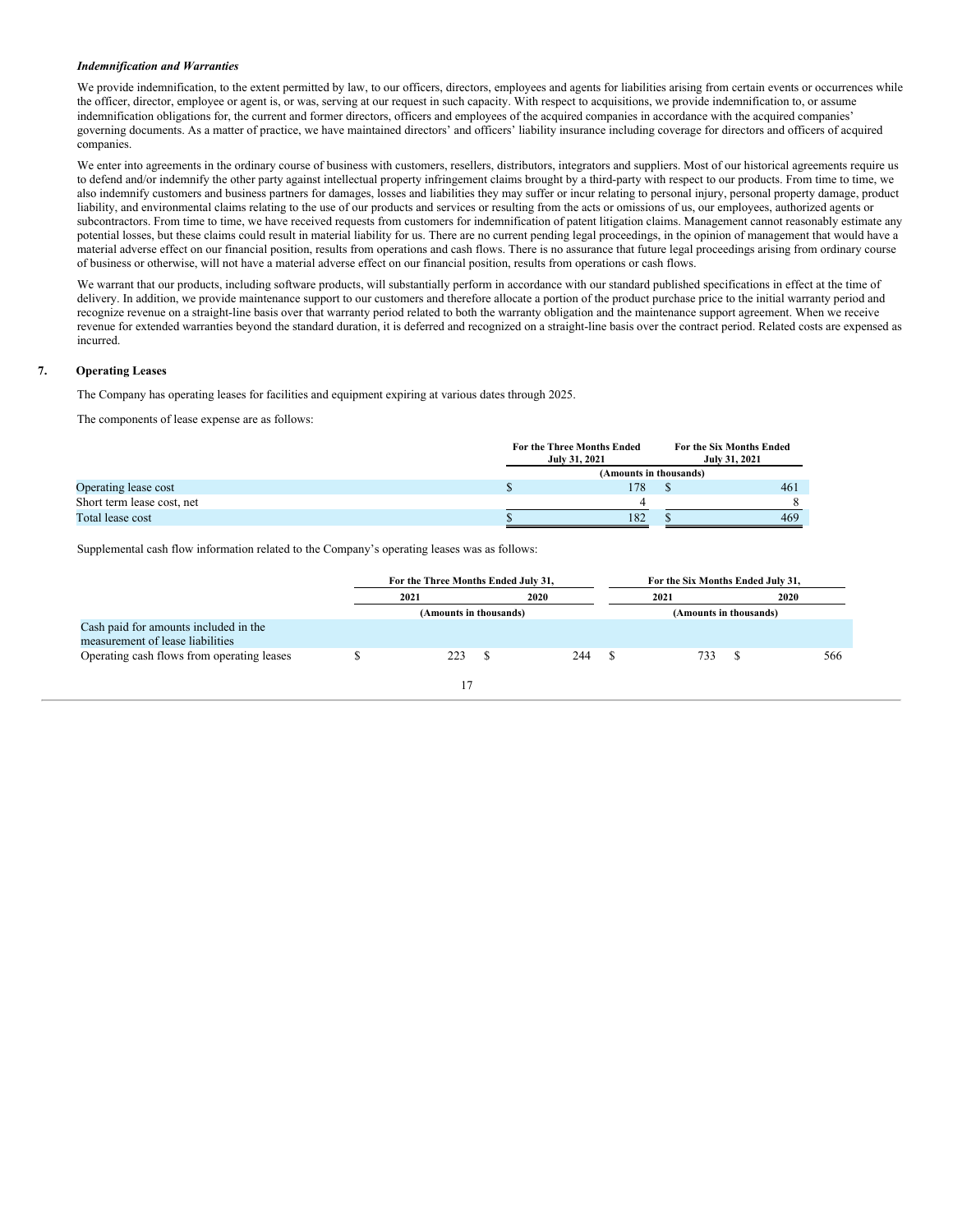Supplemental balance sheet information related to the Company's operating leases was as follows:

|                                               | As of July 31, 2021    |              | As of January 31, 2021 |
|-----------------------------------------------|------------------------|--------------|------------------------|
|                                               | (Amounts in thousands) |              |                        |
| Operating lease right-of-use assets           | 2.504                  | <sup>S</sup> | 4,968                  |
|                                               |                        |              |                        |
| Current portion, operating lease liabilities  | 835                    |              | 1.387                  |
| Operating lease liabilities, long term        | 1,797                  |              | 4,070                  |
| Total operating lease liabilities             | 2.632                  |              | 5.457                  |
|                                               |                        |              |                        |
| Weighted average remaining lease term (years) | 3.4                    |              | 4.0                    |
| Weighted average incremental borrowing rate   | $5.0\%$                |              | $5.0\%$                |

The current portion, operating lease liabilities is included in the balance of accrued expenses at July 31, 2021.Future minimum lease payments for operating leases, with initial or remaining terms in excess of one year at July 31, 2021, are as follows:

|                                        | Payments for<br><b>Operating Leases</b> |
|----------------------------------------|-----------------------------------------|
| For the Fiscal Years Ended January 31, | (Amounts in thousands)                  |
| 2022                                   | 435                                     |
| 2023                                   | 809                                     |
| 2024                                   | 798                                     |
| 2025                                   | 823                                     |
| Total lease payments                   | 2,865                                   |
| Less interest                          | 233                                     |
| Total operating lease liabilities      | 2,632                                   |

In the first quarter of fiscal 2022, we entered into the Termination Agreement which terminated the sublease with respect to our former headquarters in Waltham, Massachusetts, effective March 21, 2021. In connection with the early termination of the sublease, the Company paid the sublandlord termination payments of approximately \$0.1 million and \$0.4 million for the three and six months ending July 31, 2021, respectively. The Company also wrote off all related operating lease rightof-use assets and liabilities as of the termination date, resulting in a \$0.3 million non-cash gain, which partially offset the loss on the termination payments. The net \$0.1 million loss on lease termination is reported as a component of severance and restructuring expense on the consolidated statements of operations and comprehensive loss for the six months ended July 31, 2021. Prior to the execution of the Termination Agreement, the sublease had been scheduled to expire in February 2025.

#### **8. Severance and Restructuring Costs**

During the three and six months ended July 31, 2021,we incurred severance costs of less than \$0.1 million and \$0.2 million, respectively, and restructuring costs of \$0.1 million and \$0.4 million, respectively, primarily for employee-related termination benefits in relation to the restructuring of our finance department and expenses related to the closure of our leased facility in Waltham, Massachusetts.

The following table shows the change in accrued restructuring balances since January 31, 2021 primarily related to our finance department restructuring efforts and closure of our leased headquarters facility, reported as a component of accrued expenses on the consolidated balance sheets:

|                                        | <b>Employee-</b><br>Related<br><b>Benefits</b> | <b>Closure of</b><br>Leased<br><b>Facilities</b> |   | Total |
|----------------------------------------|------------------------------------------------|--------------------------------------------------|---|-------|
|                                        |                                                | (Amounts in thousands)                           |   |       |
| Accrued balance as of January 31, 2021 | $-$                                            | $\overbrace{\hspace{25mm}}^{}$                   | D |       |
| Restructuring charges incurred         | 147                                            | 463                                              |   | 610   |
| Cash payments                          | (115)                                          | (463)                                            |   | (578) |
| Accrued balance as of July 31, 2021    | 32                                             | $\sim$                                           |   |       |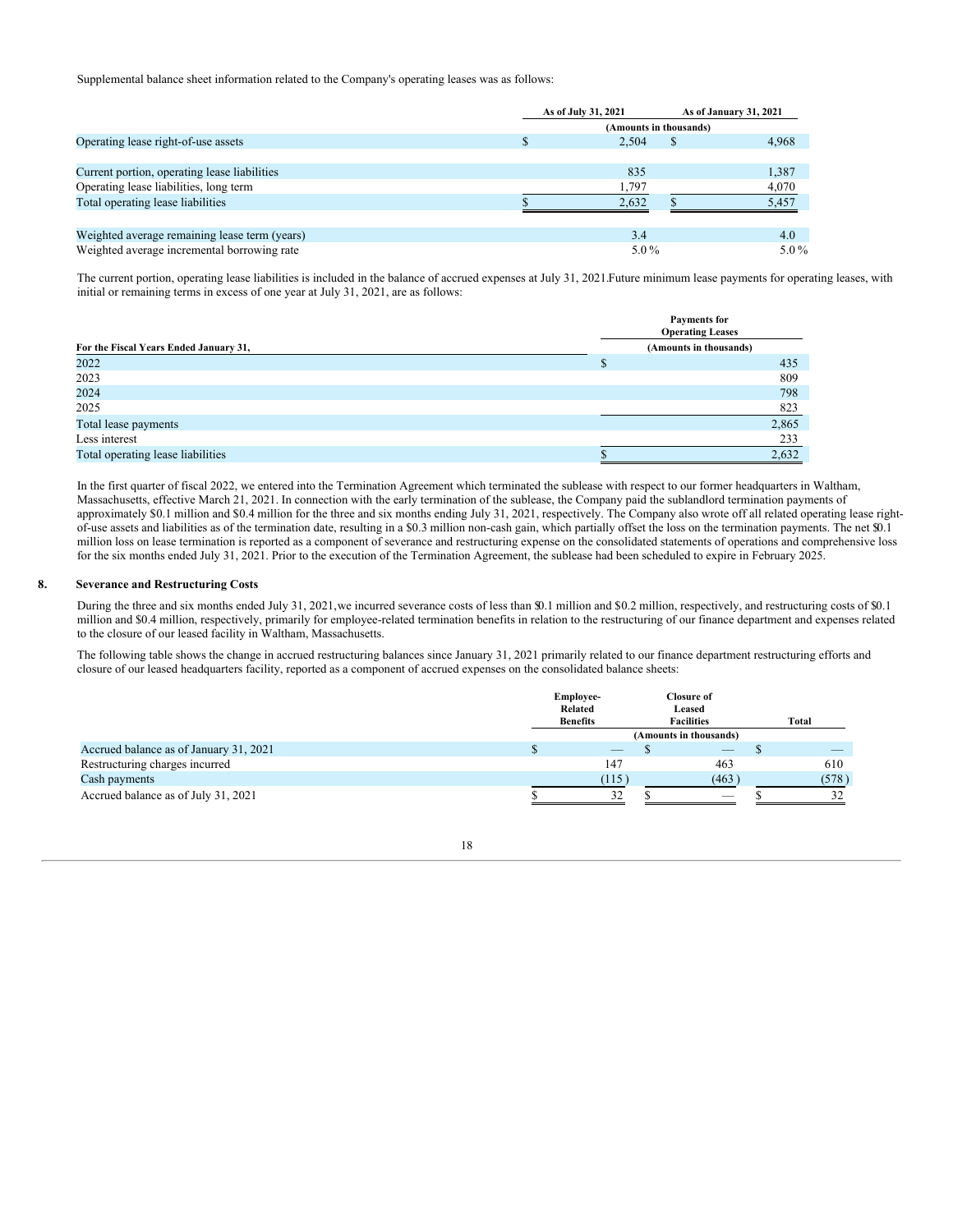#### **9. Stock-Based Compensation Expense**

#### *Equity Plans*

#### *Compensation and Incentive Plans*

Our Second Amended and Restated 2011 Compensation and Incentive Plan (the "2011 Plan") provided for the grant of incentive stock options ("ISOs"), nonqualified stock options ("NQs"), restricted stock, restricted stock units ("RSUs"), deferred stock units ("DSUs"), performance stock units ("PSUs") and other equity based nonstock option awards as determined by the plan administrator to our officers, employees, consultants and directors. The 2011 Plan expired on July 20, 2021.

Our 2021 Compensation and Incentive Plan (the "2021 Plan") was proposed by the Board of Directions (the "Board") and adopted by stockholders in July 2021 to permit the continued issuance of equity-based compensation, including the granting of ISOs, NQs, restricted stock, RSUs, DSUs, PSUs, and other equity based non-stock option awards as determined by the plan administrator to our officers, employees, consultants and directors. Under the 2021 Plan, we may satisfy awards upon the exercise of stock options or the vesting of stock units with newly issued shares or treasury shares. The Board, or a committee of independent members of the Board (the "Committee"), is responsible for the administration of the 2021 Plan and determining the terms of each award, award exercise price, the number of shares for which each award is granted and the rate at which each award vests. In certain instances, the Board or Committee may elect to modify the terms of an award. The number of shares authorized for issuance under the 2021 Plan is 4,896,878, including 2,396,878 shares awarded under the 2011 Plan that may become available for issuance under the 2021 Plan due to the expiration, termination, surrender, or forfeiture of such outstanding awards. As of July 31, 2021, there were2,350,000 shares available for future grant.

Nonemployee members of the Board may elect to receive DSUs or stock options in lieu of RSUs. The number of units subject to the DSUs is determined as of the grant date and shall fully vest one year from the grant date. The shares underlying the DSUs are not vested and issued until the earlier of the director ceasing to be a member of the Board (provided such time is subsequent to the first day of the succeeding fiscal year) or immediately prior to a change in control.

Option awards may be granted at an exercise price per share of not less than100% of the fair market value per common share on the date of the grant and not less than 110% of the fair market value per common share on the date of the grant with respect to ISOs granted to employees owning stock possessing more than10% of the total combined voting power of all classes of stock of the Company. Option awards granted under the 2021 Plan generally vest over a period of one to three years and expire ten years from the date of the grant.

We have a Long-Term Incentive Program, adopted in fiscal 2016, under which the named executive officers and other of our key employees may receive long-term equity-based incentive awards, which are intended to align the interests of our named executive officers and other key employees with the long-term interests of our stockholders and to emphasize and reinforce our focus on team success. Long-term equity-based incentive compensation awards are made in the form of stock options, RSUs and PSUs subject to vesting based in part on the extent to which employment continues.

#### *2015 Employee Stock Purchase Plan*

Under our 2015 Employee Stock Purchase Plan (the "ESPP"), six-month offering periods begin on October 1 and April 1 of each year during which eligible employees may elect to purchase shares of our common stock according to the terms of the offering. On each purchase date, eligible employees can purchase our stock at a price per share equal to 85% of the closing price of our common stock on the exercise date, but no less than par value. The maximum number of shares of our common stock authorized for sale under the ESPP is 1,150,000 shares, of which 1,075,024 remain available under the ESPP as of July 31, 2021. There were no shares purchased under the ESPP during the first half of fiscal 2022 as the Company suspended the ESPP as of April 1, 2020 and is still evaluating when the suspension will be lifted, if at all. Under the ESPP, 5,702 shares were purchased during the first half of fiscal 2021.

#### *Award Activity*

In the first half of fiscal 2022, we granted1,080,000 option awards and 1,049,088 RSU awards with a total grant date fair value of \$2.6 million. In the first half of fiscal 2022, we canceled 1,320,335 option awards and 171,308 RSU awards, including PSUs.

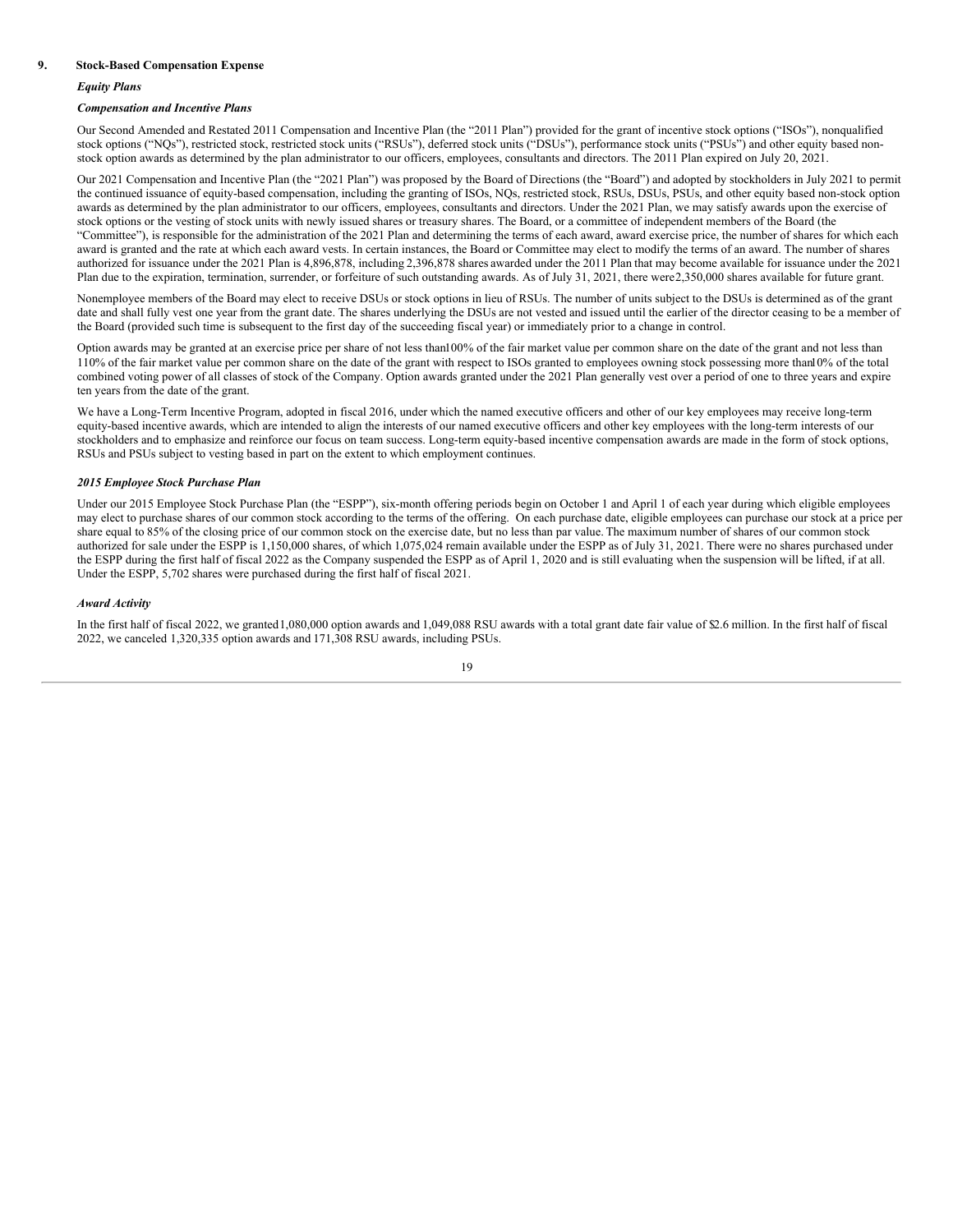#### *Stock-Based Compensation*

We recognized stock-based compensation expense within the accompanying consolidated statements of operations and comprehensive loss as follows:

|                            | <b>For the Three Months</b><br>Ended July 31, |      | For the Six Months<br>Ended July 31, |       |                        |     |  |
|----------------------------|-----------------------------------------------|------|--------------------------------------|-------|------------------------|-----|--|
|                            | 2021                                          | 2020 | 2021                                 |       | 2020                   |     |  |
|                            | (Amounts in thousands)                        |      |                                      |       | (Amounts in thousands) |     |  |
| Cost of revenue            | 23                                            |      | $-$                                  | 24    |                        | (8) |  |
| Research and development   | (2)                                           |      | 68                                   | (79)  |                        | 135 |  |
| Sales and marketing        | 50                                            |      | 55                                   | 68    |                        | 95  |  |
| General and administrative | 762                                           |      | 137                                  | 1,028 |                        | 395 |  |
|                            | 833                                           |      | 260                                  | 1.041 |                        | 617 |  |

As of July 31, 2021, unrecognized stock-based compensation expense related to unvested stock options was approximately \$0.6 million, which is expected to be recognized over a weighted average period of 1.9 years. As of July 31, 2021, unrecognized stock-based compensation expense related to unvested RSUs and DSUs was \$0.6 million and \$0.1 million, respectively, which is expected to be recognized over weighted average amortization periods of1.5 years and 0.7 years, respectively. Additionally, as of July 31, 2021, unrecognized stock-based compensation expense related to unvested PSUs was less than \$0.1 million, which is expected to be recognized over a weighted average amortization period of 1.3 years.

# **10. Accounts Receivables, Contract Assets, and Contract Liabilities**

#### *Receivables*

The following table summarizes our accounts receivable, net and unbilled receivables:

|                                 | As of July 31,         | As of January 31, |
|---------------------------------|------------------------|-------------------|
|                                 | 2021                   | 2021              |
|                                 | (Amounts in thousands) |                   |
| Accounts receivable, net        | 5,560                  | 6,050             |
| Unbilled receivables, current   | 8,344                  | 9,359             |
| Unbilled receivables, long-term | 6,079                  | 6,340             |
|                                 | 19.983                 | 21,749            |

#### *Contract Assets*

Contract assets consist of unbilled receivables and are customer committed amounts for which revenue recognition precedes billing, and billing is solely subject to the passage of time.

Unbilled receivables are expected to be billed in the future as follows (amounts in thousands, except percentage amounts):

|                            | As of July 31, |             |  |  |  |  |  |  |  |  |
|----------------------------|----------------|-------------|--|--|--|--|--|--|--|--|
|                            | 2021           | Percentage  |  |  |  |  |  |  |  |  |
| 1 year or less             | 8,344          | 58 %        |  |  |  |  |  |  |  |  |
| 1-2 years                  | 4,688          | <b>32</b> % |  |  |  |  |  |  |  |  |
| 2-5 years                  | 1,391          | 10 %        |  |  |  |  |  |  |  |  |
| Total unbilled receivables | 14.423         | $100\ \%$   |  |  |  |  |  |  |  |  |

#### *Contract Liabilities*

Contract liabilities consist of deferred revenue and customer deposits that arise when amounts are billed to or collected from customers in advance of revenue recognition. Deferred revenue that will be recognized during the succeeding 12-month period is recorded as current deferred revenue and the remaining portion is recorded as deferred revenue, long-term. The change in deferred revenue in the first half of fiscal 2022 is due to new billings in advance of revenue recognition offset by revenue recognized during the period.

|                                | <b>Deferred Revenue</b> |                        |   |           |  |  |  |
|--------------------------------|-------------------------|------------------------|---|-----------|--|--|--|
|                                |                         | Current                |   | Long-Term |  |  |  |
|                                |                         | (Amounts in thousands) |   |           |  |  |  |
| Balance as of January 31, 2021 |                         | 4.737                  | Φ | 657       |  |  |  |
| Decrease                       |                         | (604)                  |   | (511)     |  |  |  |
| Balance as of July 31, 2021    |                         | 4.133                  |   | 146       |  |  |  |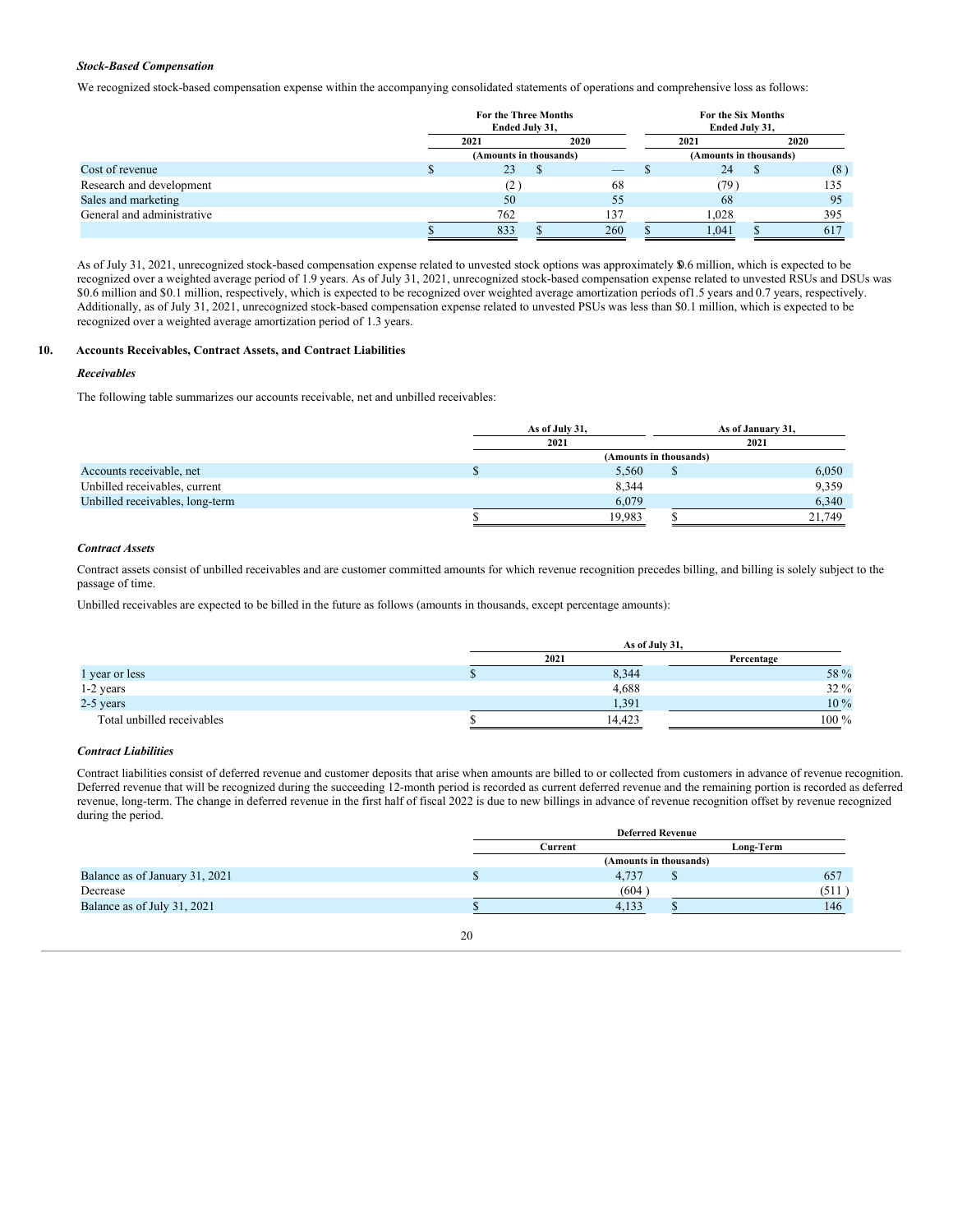We recognized \$1.3 million of revenue related to deferred billings in the second quarter of fiscal 2022 and \$3.0 million of revenue related to deferred billings is the first half of fiscal 2022.

#### *Remaining Performance Obligations*

The aggregate amount of transaction price that is allocated to performance obligations that have not yet been satisfied or are partially satisfied as of July 31, 2021 is \$6.4 million. This amount includes amounts billed for undelivered services that are included in deferred revenue reported on the consolidated balance sheets. Revenue recognized in the first half of fiscal 2022 related to remaining performance obligations as of the previous fiscal year ended January 31, 2021 was \$7.6 million.

### **11. Disaggregated Revenue and Geographic Information**

#### *Disaggregated Revenue*

The following table summarizes our revenue disaggregated by revenue stream:

|                                 |   | For the Three Months   | Ended July 31, |       |     | For the Six Months<br>Ended July 31, |   |        |
|---------------------------------|---|------------------------|----------------|-------|-----|--------------------------------------|---|--------|
|                                 |   | 2021                   |                | 2020  |     | 2021                                 |   | 2020   |
|                                 |   | (Amounts in thousands) |                |       |     | (Amounts in thousands)               |   |        |
| Product revenue:                |   |                        |                |       |     |                                      |   |        |
| Framework                       | S | 1,034                  | <sup>\$</sup>  | 365   | \$. | 2,050                                | S | 1,333  |
| Online video platform and other |   | 1,480                  |                | 575   |     | 2,084                                |   | 1,412  |
| Hardware                        |   | 195                    |                | 126   |     | 195                                  |   | 1,419  |
| Total product revenue           |   | 2,709                  |                | 1,066 |     | 4,329                                |   | 4,164  |
| Service revenue:                |   |                        |                |       |     |                                      |   |        |
| Maintenance and support         |   | 2,185                  |                | 2,608 |     | 4,223                                |   | 5,213  |
| Framework and support services  |   | 1,317                  |                | 978   |     | 2,256                                |   | 1,909  |
| Professional services and other |   | 329                    |                | 343   |     | 784                                  |   | 624    |
| Total service revenue           |   | 3,831                  |                | 3,929 |     | 7,263                                |   | 7,746  |
| Total revenue                   |   | 6,540                  |                | 4,995 |     | 11,592                               |   | 11,910 |

## *Geographic Information*

The following summarizes revenue by customers' geographic locations:

|                                             |       | <b>For the Three Months</b><br>Ended July 31, |      |               | For the Six Months<br>Ended July 31,       |      |               |     |      |        |     |  |
|---------------------------------------------|-------|-----------------------------------------------|------|---------------|--------------------------------------------|------|---------------|-----|------|--------|-----|--|
|                                             | 2021  | $\frac{0}{0}$                                 | 2020 | $\frac{6}{6}$ |                                            | 2021 | $\frac{0}{0}$ |     | 2020 | $\%$   |     |  |
|                                             |       | (Amounts in thousands, except percentages)    |      |               | (Amounts in thousands, except percentages) |      |               |     |      |        |     |  |
| Revenue by customers' geographic locations: |       |                                               |      |               |                                            |      |               |     |      |        |     |  |
| North America (1)                           | 4.329 | 66%                                           | S    | 2,318         | 46%                                        |      | 7.030         | 61% |      | 5,896  | 50% |  |
| Europe and Middle East                      | 1.579 | 24%                                           |      | 2.150         | 43%                                        |      | 3.540         | 31% |      | 4.132  | 35% |  |
| Latin America                               | 478   | 7%                                            |      | 343           | 7%                                         |      | 691           | 6%  |      | 1.476  | 12% |  |
| Asia Pacific                                | 154   | $2\%$                                         |      | 184           | $4\%$                                      |      | 331           | 3%  |      | 406    | 3%  |  |
| Total revenue                               | 6.540 |                                               |      | 4,995         |                                            |      | 11,592        |     |      | 11,910 |     |  |

(1) Includes total revenue for the United States for the periods shown as follows:

|                    |    | For the Three Months<br>Ended July 31,        |   |       |   | For the Six Months<br>Ended July 31,          |  |        |  |  |
|--------------------|----|-----------------------------------------------|---|-------|---|-----------------------------------------------|--|--------|--|--|
|                    |    | 2020<br>2021                                  |   |       |   | 2021                                          |  | 2020   |  |  |
|                    |    | (Amounts in thousands,<br>except percentages) |   |       |   | (Amounts in thousands,<br>except percentages) |  |        |  |  |
| <b>US Revenue</b>  | ٠D | 3.697                                         | D | 1.662 | D | 5.895                                         |  | 4,005  |  |  |
| % of total revenue |    | 57%                                           |   | 33 %  |   | 51%                                           |  | $34\%$ |  |  |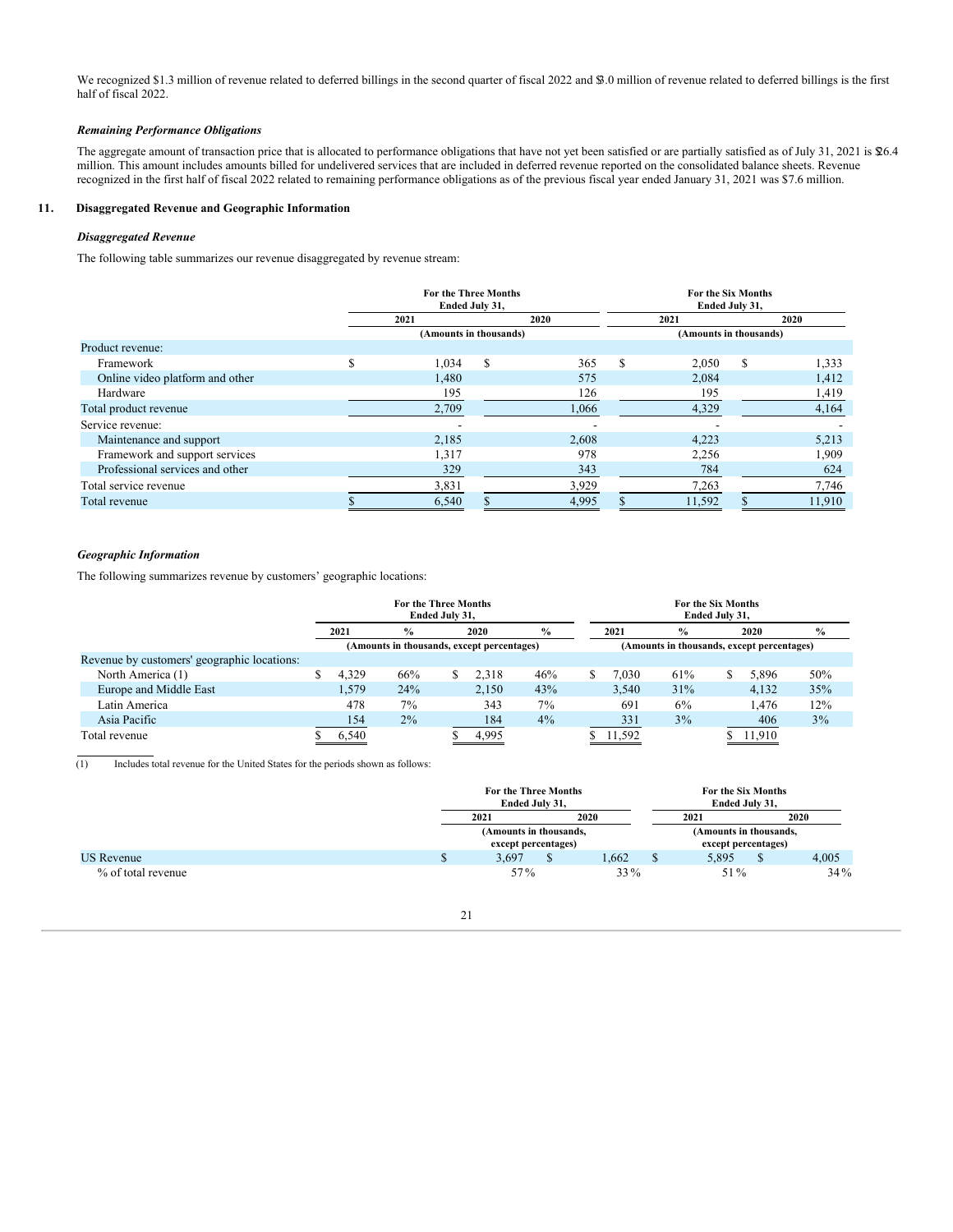The following summarizes long-lived assets by geographic locations:

|                                                   |                                            | As of January 31, |  |        |               |  |  |  |  |  |  |  |
|---------------------------------------------------|--------------------------------------------|-------------------|--|--------|---------------|--|--|--|--|--|--|--|
|                                                   | As of July 31, 2021                        | $\frac{0}{0}$     |  | 2021   | $\frac{6}{9}$ |  |  |  |  |  |  |  |
|                                                   | (Amounts in thousands, except percentages) |                   |  |        |               |  |  |  |  |  |  |  |
| Long-lived assets by geographic locations $(1)$ : |                                            |                   |  |        |               |  |  |  |  |  |  |  |
| North America                                     | 7.628                                      | 74%               |  | 10.864 | 79%           |  |  |  |  |  |  |  |
| Europe and Middle East                            | 2.716                                      | 26%               |  | 2.819  | 21%           |  |  |  |  |  |  |  |
| Asia Pacific                                      |                                            | $0\%$             |  | 31     | $0\%$         |  |  |  |  |  |  |  |
| Total long-lived assets by geographic location    | 10.375                                     |                   |  | 13.714 |               |  |  |  |  |  |  |  |
|                                                   |                                            |                   |  |        |               |  |  |  |  |  |  |  |

#### (1) Excludes goodwill.

#### **12. Income Taxes**

Each interim period is considered an integral part of the annual period and, accordingly, we measure our income tax expense using an estimated annual effective tax rate. A company is required, at the end of each interim reporting period, to make its best estimate of the annual effective tax rate for the full fiscal year and use that rate to provide for income taxes on a current year-to-date basis, as adjusted for discrete taxable events that occur during the interim period.

We recorded an income tax benefit of less than \$0.1 million for the three and six months ended July 31, 2021 and July 31, 2020. The tax provision for the six months ended July 31, 2021 includes a \$0.2 million tax benefit related to the reversal of tax reserves for uncertain tax positions due to the expiration of the Polish statute of limitations. Our effective tax rate in fiscal 2022 and in future periods may fluctuate on a quarterly basis as a result of changes in our jurisdictional forecasts where losses cannot be benefitted due to the existence of valuation allowances on our deferred tax assets, changes in actual results versus our estimates, or changes in tax laws, regulations, accounting principles or interpretations thereof.

We review all available evidence to evaluate the recovery of deferred tax assets, including the recent history of losses in all tax jurisdictions, as well as our ability to generate income in future periods. As of July 31, 2021, due to the uncertainty related to the ultimate use of certain deferred income tax assets, we have recorded a valuation allowance on certain deferred assets.

We file income tax returns in the U.S. federal jurisdiction, various state jurisdictions and various foreign jurisdictions. We have closed out an audit with the Internal Revenue Service through fiscal 2013; however, the taxing authorities will still have the ability to review the propriety of certain tax attributes created in closed years if such tax attributes are utilized in an open tax year, such as our federal research and development credit carryovers.

On March 4, 2019, our Board of Directors approved and adopted a tax benefits preservation plan (the "Tax Benefits Preservation Plan") to potentially limit our ability to use net operating loss carryforwards and certain other tax attributes ("NOLs") to reduce our potential future federal income tax obligations. In connection with the Tax Benefits Preservation Plan, we declared a dividend of one preferred share purchase right for each share of our common stock issued and outstanding as ofMarch 15, 2019 to our stockholders of record on that date. The Tax Benefits Preservation Plan expires no later than March 4, 2022, and was approved by our stockholders at our 2019 annual meeting of stockholders on July 11, 2019.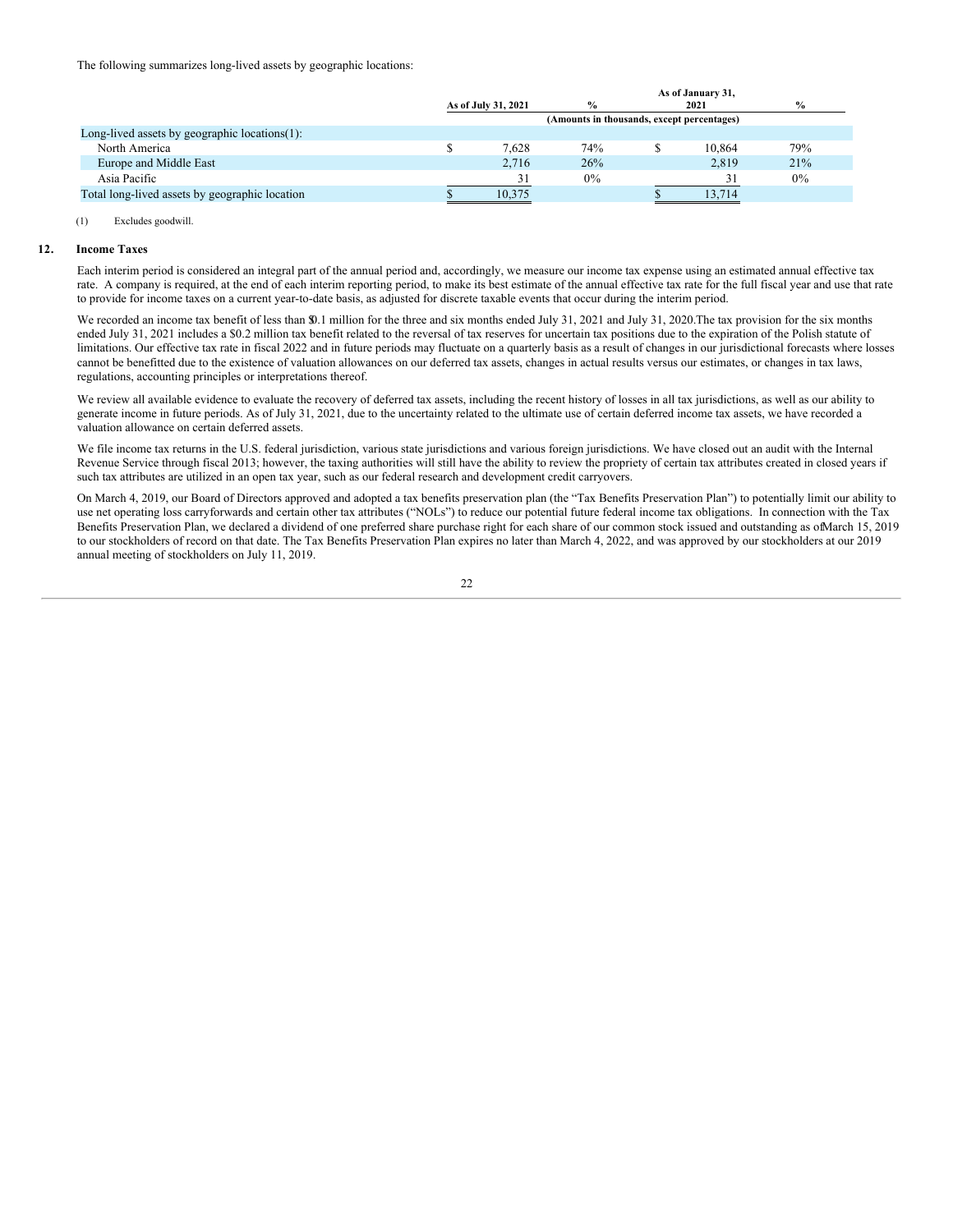#### **ITEM 2. Management's Discussion and Analysis of Financial Condition and Results of Operations**

#### <span id="page-23-0"></span>*Forward-Looking Statements*

This Form 10-Q contains or incorporates forward-looking statements within the meaning of the Private Securities Litigation Reform Act of 1995, and such statements involve risks and uncertainties. The following information should be read in conjunction with the unaudited consolidated financial information and the notes thereto included in this Form 10-Q. You should not place undue reliance on these forward-looking statements. Actual events or results may differ materially due to competitive factors and other factors referred to in Part I, Item 1A. "Risk Factors" in our Annual Report on Form 10-K (the "Form 10-K") for our fiscal year ended January 31, 2021 and elsewhere in this Form 10-Q. These factors may cause our actual results to differ materially from any forward-looking statement. These forward-looking statements are based on current expectations, estimates, forecasts and projections about the industry and markets in which we operate, and management's beliefs and assumptions. We undertake no obligation to publicly update or revise the statements in light of future developments. In addition, other written or oral statements that constitute forwardlooking statements may be made by us or on our behalf. Words such as "expect," "seek," "anticipate," "intend," "plan," "believe," "could," "estimate," "may," "target," "project," or variations of such words and similar expressions are intended to identify such forward-looking statements. These statements are not guarantees of future performance and involve certain risks, uncertainties, and assumptions that are difficult to predict.

#### **Business Overview**

SeaChange International, Inc., a Delaware corporation founded on July 9, 1993, is an industry leader in the delivery of multiscreen, advertising and premium OTT video management solutions. Our software products and services facilitate the aggregation, licensing, management and distribution of video and advertising content for service providers, telecommunications companies, satellite operators, broadcasters, and other content providers. We sell our software products and services worldwide, primarily to service providers including: operators, such as Liberty Global, plc., Altice NV, Cox Communications, Inc. and Rogers Communications, Inc.; telecommunications companies, such as Verizon Communications, Inc., AT&T, Inc. and Frontier Communications Corporation; satellite operators such as Dish Network Corporation; and broadcasters.

Our software products and services are designed to empower video providers to create, manage and monetize the increasingly personalized, highly engaging experiences that viewers demand. Using our products and services, we believe customers can increase revenue by offering services such as VOD programming on a variety of consumer devices, including televisions, smart phones, PCs, tablets and OTT streaming players. Our solutions enable service providers to offer other interactive television services that allow subscribers to receive personalized services and interact with their video devices, thereby enhancing their viewing experience. Our products also allow our customers to insert advertising into broadcast and VOD content.

SeaChange serves an exciting global marketplace where multiscreen viewing is increasingly required, consumer device options are evolving rapidly, and viewing habits are ever-shifting. The primary driver of our business is enabling the delivery of video content in the changing multiscreen television environment. We have expanded our capabilities, products and services to address the delivery of content to devices other than television set-top boxes, namely PCs, tablets, smart phones and OTT streaming players. We believe that our strategy of expanding into adjacent product lines will also position us to further support and maintain our existing service provider customer base. Providing our customers with more scalable software platforms enables them to further reduce their infrastructure costs, improve reliability and expand service offerings to their customers. Additionally, we believe we are well positioned to capitalize on new customers entering the multiscreen marketplace and increasingly serve adjacent markets. Our core technologies provide a foundation for software products and services that can be deployed in next generation video delivery systems capable of increased levels of subscriber activity across multiple devices.

We continue to initiate restructuring efforts to improve operations and optimize our cost structure. In the first quarter of fiscal 2022, we restructured our finance department and terminated the lease to our Waltham, Massachusetts headquarters. In the first half of fiscal 2021, we reduced our headcount across all departments in response to the COVID-19 pandemic, which resulted in approximately \$7.6 million of annualized savings. Additionally, in the second quarter of fiscal 2021 we transferred our technical support services to our Poland location in an effort to further reduce cost.

In February 2019, we entered into a cooperation agreement (the "Cooperation Agreement") with TAR Holdings LLC and Karen Singer (collectively, "TAR Holdings"). As of the date of the Cooperation Agreement, TAR Holdings beneficially owned approximately 20.6% of our outstanding common stock. Pursuant to the Cooperation Agreement, we agreed to set the size of the Board at up to eight members, appointed Robert Pons to the Board as a Class II Director with an initial term that expired at the 2019 annual meeting of stockholders, and appointed Jeffrey Tuder to the Board as a Class III Director with an initial term that expired at the 2020 annual meeting of stockholders. Messrs. Pons and Tuder were subsequently re-elected in the 2019 and 2020 annual meeting of stockholders, respectively. On January 8, 2021, our Chief Executive Officer resigned, and Mr. Pons was subsequently appointed Executive Chairman and Principal Executive Officer in the interim. Mr. Tuder resigned from the Board on May 14, 2021 and was replaced by David Nicol.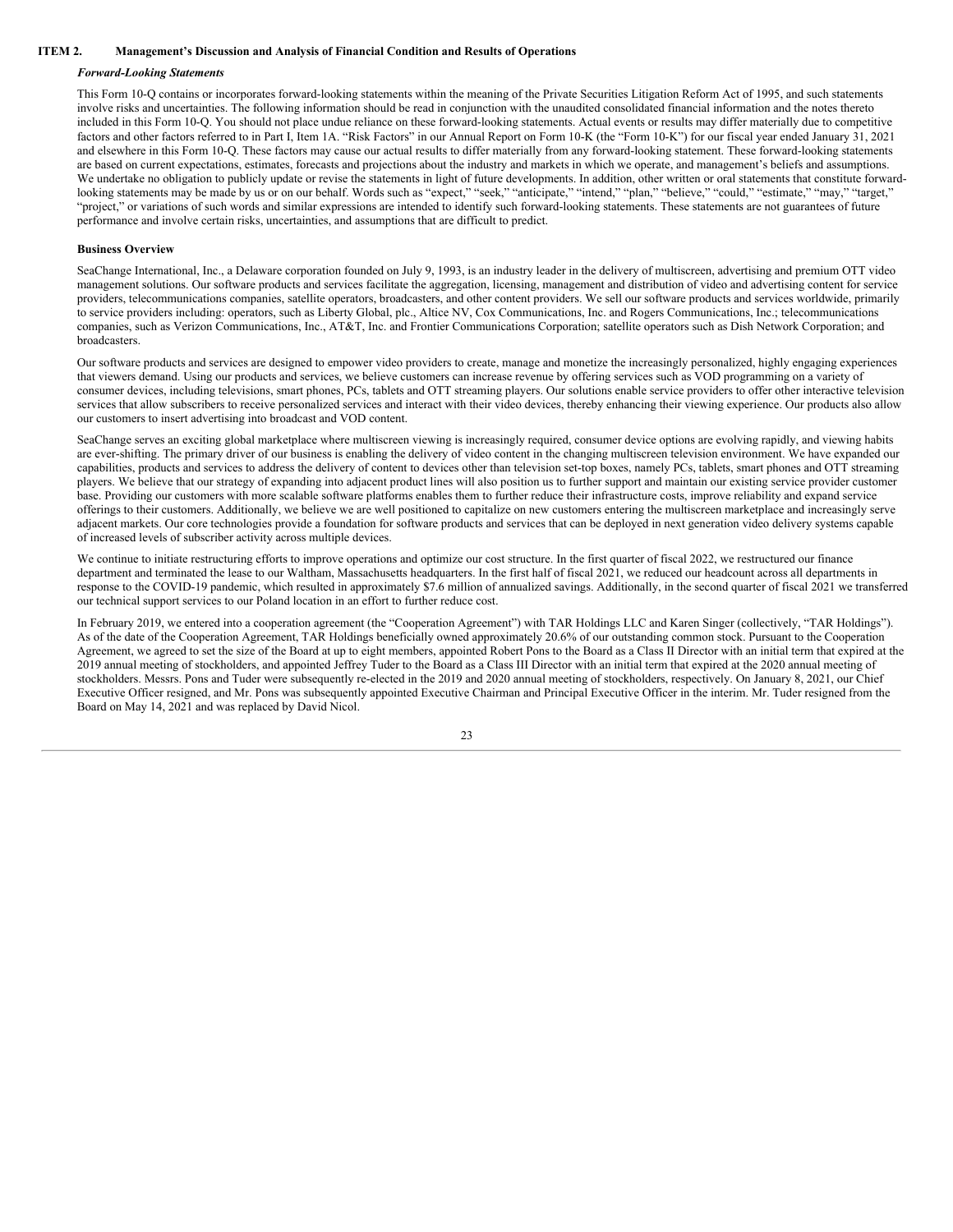In March 2019, our Board approved and adopted a tax benefits preservation plan (the "Tax Benefits Preservation Plan") to deter acquisitions of our common stock that would potentially limit our ability to use NOLs to reduce our potential future federal income tax obligations. In connection with the Tax Benefits Preservation Plan, we declared a dividend of one preferred share purchase right for each share of our common stock issued and outstanding as of March 15, 2019 to our stockholders of record on that date. The Tax Benefits Preservation Plan was approved by our stockholders at our 2019 annual meeting of stockholders.

In February 2021, the Company filed a Registration Statement on Form S-3 with the SEC, which registered an indeterminate number of Securities using a "shelf" registration or continuous offering process. Under this shelf registration, we may, from time to time, sell any combination of the securities in one or more offerings up to a total aggregate offering price of \$200 million. The shelf registration was declared effective on March 16, 2021.

In connection with the shelf registration statement, the Company entered into an underwriting agreement with Aegis Capital Corp. on March 30, 2021, to issue and sell 10,323,484 shares of common stock, \$0.01 par value per share, at a public offering price of \$1.85 per share (the "Offering"). The Offering closed on April 1, 2021 and resulted in approximately \$17.5 million in proceeds, net of underwriting discounts and commissions of 6.5%, or \$0.12025 per share of common stock, and offering expenses of approximately \$0.2 million. In addition to the Offering, the Company also granted the underwriters a 45-day option (the "Underwriter Option") to purchase up to an additional 1,548,522 shares of common stock at a purchase price of \$1.85 per share, less underwriting discounts and commissions. The Underwriter Option was not exercised and has expired.

In March 2021, we entered into a Sublease Termination Agreement (the "Termination Agreement") which terminated the sublease with respect to our former headquarters in Waltham, Massachusetts, effective March 21, 2021. In connection with the early termination of the sublease, the Company paid the sublandlord termination payments of approximately \$0.1 million and \$0.4 million for the three and six months ended July 31, 2021. The Company also wrote off all related operating lease right-of-use assets and liabilities as of the termination date, resulting in a \$0.3 million non-cash gain, which partially offset the loss on the termination payments. The net \$0.1 million loss on lease termination is reported as a component of severance and restructuring expenses on the consolidated statements of operations and comprehensive loss for the six months ended July 31, 2021. Prior to the execution of the Termination Agreement, the sublease had been scheduled to expire in February 2025. As a result of the Termination Agreement, we expect annualized savings of approximately \$0.6 million in facilities costs for each of the next four years.

#### **Results of Operations**

The following discussion summarizes the key factors our management believes are necessary for an understanding of our consolidated financial statements.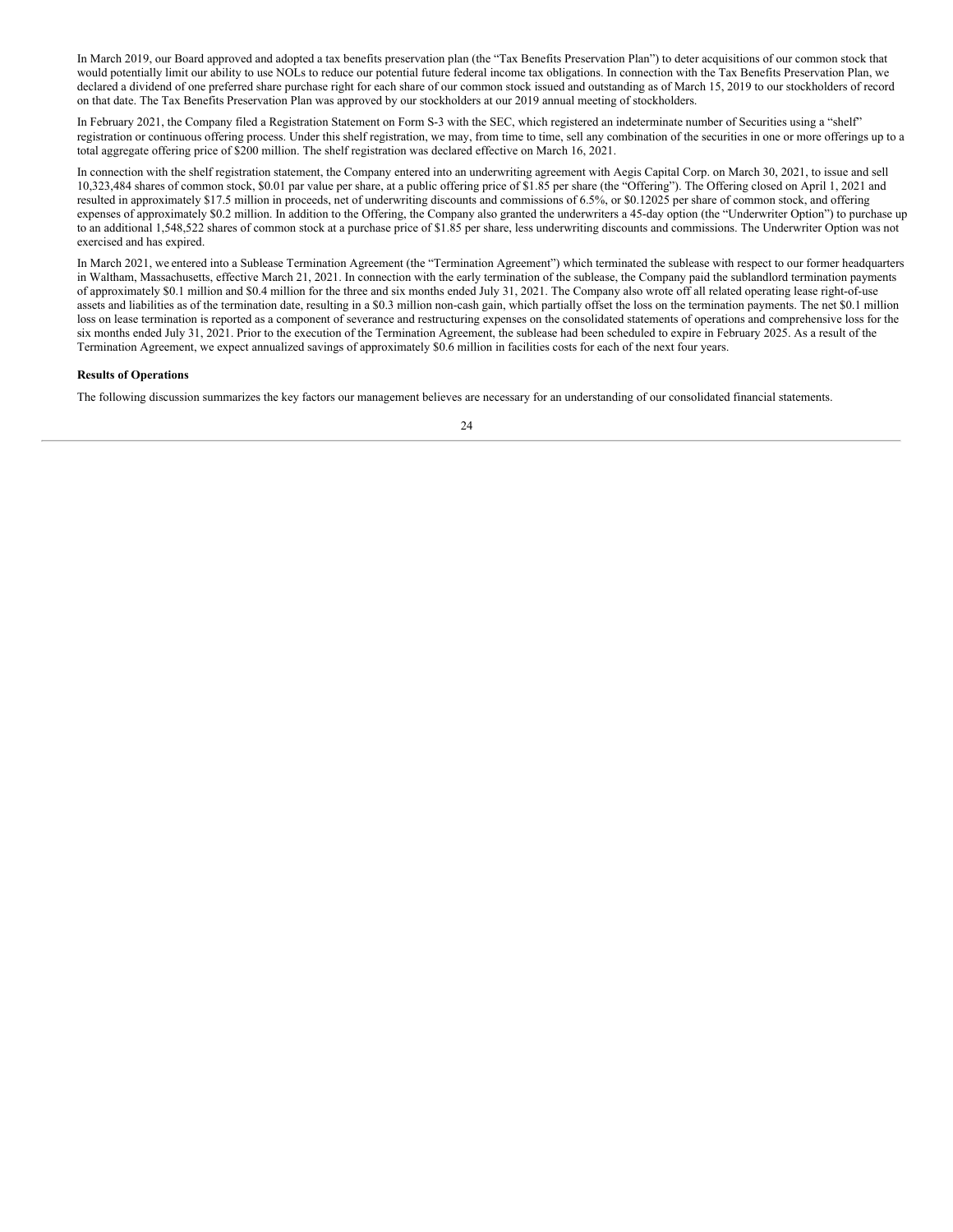#### *Revenue and Gross Profit*

The components of our total revenue and gross profit are described in the following table:

|                                 | <b>For the Three Months</b><br>Ended July 31, |             | Change                                             |                        | For the Six Months<br>Ended July 31, |          | Change                                             |               |
|---------------------------------|-----------------------------------------------|-------------|----------------------------------------------------|------------------------|--------------------------------------|----------|----------------------------------------------------|---------------|
|                                 | 2021                                          | 2020        |                                                    | $\frac{0}{0}$          | 2021                                 | 2020     | \$                                                 | $\frac{6}{6}$ |
|                                 |                                               |             | (Amounts in thousands, except for percentage data) |                        |                                      |          | (Amounts in thousands, except for percentage data) |               |
| Revenue:                        |                                               |             |                                                    |                        |                                      |          |                                                    |               |
| Product revenue:                |                                               |             |                                                    |                        |                                      |          |                                                    |               |
| Framework                       | 1,034<br>\$                                   | \$<br>365   | \$<br>669                                          | 183.3%<br><sup>S</sup> | 2,050<br>S.                          | 1,333    | 717<br>S.                                          | 53.8%         |
| Online video platform and other | 1,480                                         | 575         | 905                                                | 157.4%                 | 2,084                                | 1,412    | 672                                                | 47.6%         |
| Hardware                        | 195                                           | 126         | 69                                                 | 54.8%                  | 195                                  | 1,419    | (1,224)                                            | $(86.3\%)$    |
| Total product revenue           | 2,709                                         | 1,066       | 1,643                                              | 154.1%                 | 4,329                                | 4,164    | 165                                                | $4.0\%$       |
| Service revenue:                |                                               |             |                                                    |                        |                                      |          |                                                    |               |
| Maintenance and support         | 2,185                                         | 2,608       | (423)                                              | $(16.2\%)$             | 4,223                                | 5,213    | (990)                                              | $(19.0\%)$    |
| Framework and support services  | 1,317                                         | 978         | 339                                                | 34.7%                  | 2,256                                | 1,909    | 347                                                | $18.2\%$      |
| Professional services and other | 329                                           | 343         | (14)                                               | $(4.1\%)$              | 784                                  | 624      | 160                                                | 25.6%         |
| Total service revenue           | 3,831                                         | 3,929       | (98)                                               | $(2.5\%)$              | 7,263                                | 7,746    | (483)                                              | $(6.2\%)$     |
| Total revenue                   | 6,540                                         | 4,995       | 1,545                                              | 30.9%                  | 11,592                               | 11,910   | (318)                                              | $(2.7\%)$     |
| Cost of product revenue         | 693                                           | 788         | (95)                                               | $(12.1\%)$             | 1,099                                | 2,368    | (1,269)                                            | $(53.6\%)$    |
| Cost of service revenue         | 1,730                                         | 2,393       | (663)                                              | $(27.7\%)$             | 3,545                                | 5,219    | (1,674)                                            | $(32.1\%)$    |
| Total cost of revenue           | 2,423                                         | 3,181       | (758)                                              | $(23.8\%)$             | 4,644                                | 7,587    | (2,943)                                            | $(38.8\%)$    |
| Gross profit                    | 4,117                                         | S.<br>1,814 | S.<br>2,303                                        | 127.0%<br>\$.          | 6,948                                | 4,323    | 2,625                                              | 60.7%         |
| Gross product profit margin     | 74.4%                                         | $26.1\%$    |                                                    | 48.3%                  | 74.6%                                | 43.1%    |                                                    | $31.5\%$      |
| Gross service profit margin     | 54.8%                                         | 39.1%       |                                                    | $15.7\%$               | 51.2%                                | 32.6%    |                                                    | 18.6%         |
| Gross profit margin             | 63.0%                                         | 36.3%       |                                                    | 26.6%                  | 59.9%                                | $36.3\%$ |                                                    | 23.6%         |

Two customers accounted for 15% and one customer accounted for 12% of total revenue for the three months ended July 31, 2021 and two customers accounted for 21% and 11% of total revenue for the three months ended July 31, 2020. One customer accounted for 14% and two customers accounted for 10% of total revenue for the six months ended July 31, 2021 and one customer accounted for 18% of total revenue for the six months ended July 31, 2020. See Part I Item I, Note 2, *"Significant Accounting Policies,"* to this Form 10-Q for more information.

International revenue accounted for 43% and 67% of total revenue for the three months ended July 31, 2021 and 2020, respectively, and 49% and 66% of total revenue for the six months ended July 31, 2021 and 2020, respectively. The decrease in international sales as a percentage of total revenue for the three and six months ended July 31, 2021 as compared to the three and six months ended July 31, 2020 is primarily due to an increase of U.S. revenue at a higher rate than international revenue.

#### *Product Revenue*

Product revenue increased by \$1.6 million and \$0.2 million for the three and six months ended July 31, 2021, respectively, as compared to the three and six months ended July 31, 2020. The increase for the three months ended July 31, 2021 was primarily due to Framework deliverables completed and related revenue recognized, and other perpetual license sales during the fiscal quarter. The increase for the six months ended July 31, 2021 was primarily due to Framework and other perpetual license sales that required minimal third-party hardware.

#### *Service Revenue*

Service revenue decreased by \$0.1 million and \$0.5 million for the three and six months ended July 31, 2021, respectively as compared to the three and six months ended July 31, 2020. The decrease for the three and six months ended July 31, 2021 was primarily due to a decrease in our maintenance and support revenue provided on post warranty contracts as customers continue to provide their own solutions and legacy products are decommissioned.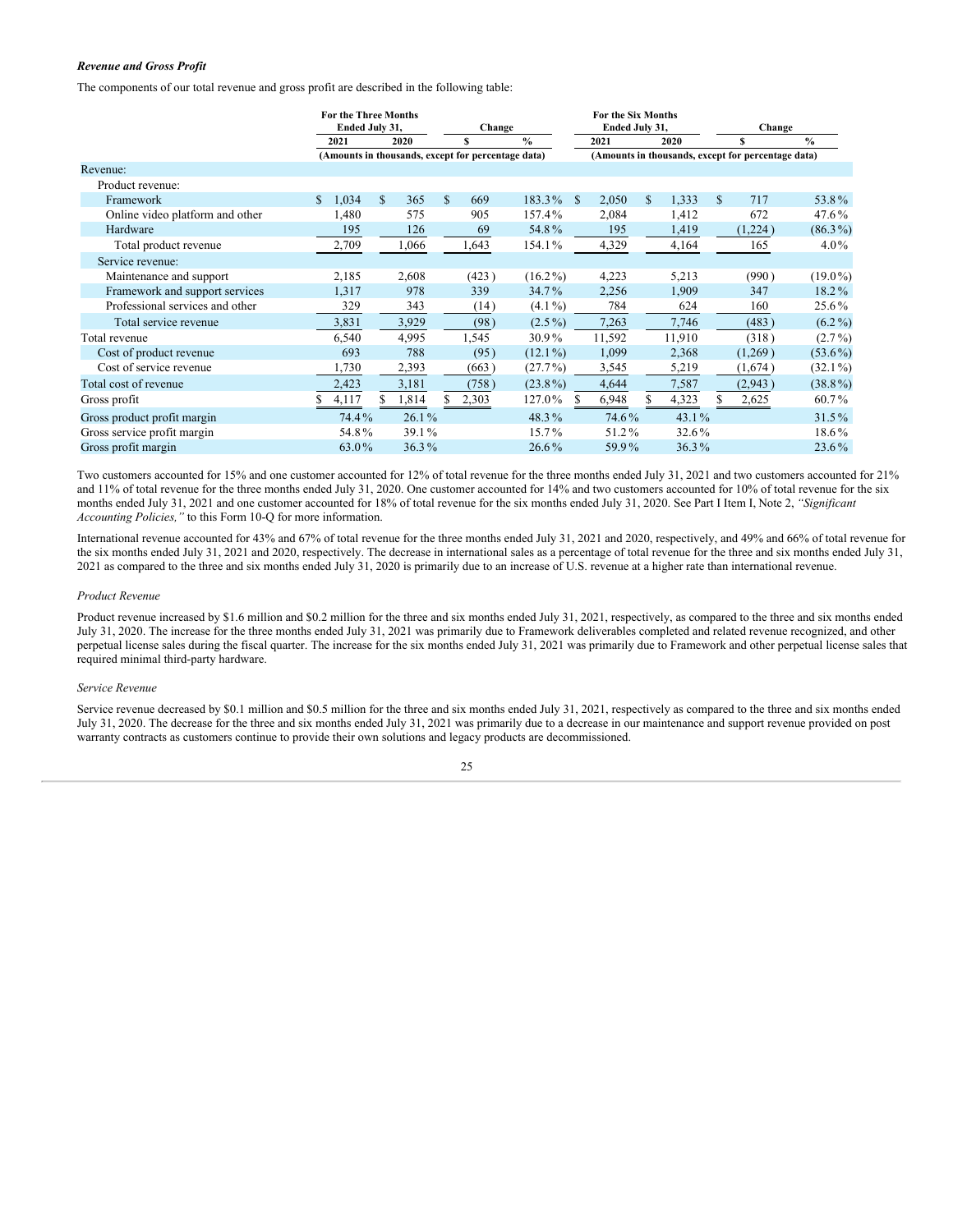#### *Gross Profit and Margin*

Cost of revenue consists primarily of the cost of resold third-party products and services, purchased components and subassemblies, labor and overhead relating to the assembly, testing and implementation and ongoing maintenance of complete systems.

Our gross profit margin increased from 36% to 63% for the three months ended July 31, 2021 as compared to the three months ended July 31, 2020 and increased from 36% to 60% for the six months ended July 31, 2021 as compared to the six months ended July 31, 2020 primarily due to the lower cost of product and service revenue and an increase in higher margin software sales. Gross product profit margin increased from 26% to 74% for the three months ended July 31, 2021 as compared to the three months ended July 31, 2020 and increased from 43% to 75% for the six months ended July 31, 2021 as compared to the six months ended July 31, 2020 primarily due to a reduction in third-party hardware costs and an increase in higher margin software sales. Gross service profit margins increased from 39% to 55% for the three months ended July 31, 2021 as compared to the three months ended July 31, 2020 and increased from 33% to 51% for the six months ended July 31, 2021 as compared to the six months ended July 31, 2020 primarily due to a reduction in headcount in relation to our cost-saving efforts driven by the COVID-19 pandemic which drove higher margins.

#### *Operating Expenses*

#### *Research and Development*

Research and development expenses consist of salaries and related costs, including stock-based compensation for personnel in software development and engineering functions, as well as contract labor costs, depreciation of development and test equipment and an allocation of related facility expenses. The following table provides information regarding the change in research and development expenses during the periods presented:

|                                   | For the Three Months<br>Ended July 31, |       | Change    |                                                    |  |  | For the Six Months<br>Ended July 31. |       | <b>Change</b>                                      |               |
|-----------------------------------|----------------------------------------|-------|-----------|----------------------------------------------------|--|--|--------------------------------------|-------|----------------------------------------------------|---------------|
|                                   | 2021                                   | 2020  |           | $\frac{0}{0}$                                      |  |  | 2021                                 | 2020  |                                                    | $\frac{0}{0}$ |
|                                   |                                        |       |           | (Amounts in thousands, except for percentage data) |  |  |                                      |       | (Amounts in thousands, except for percentage data) |               |
| Research and development expenses | 2.213                                  | 3.360 | \$(1.147) | $(34.1\%)$                                         |  |  | 4.881                                | 7.526 | (2.645)                                            | $(35.1\%)$    |
| % of total revenue                | 33.8%                                  | 67.3% |           |                                                    |  |  | $42.1\%$                             | 63.2% |                                                    |               |

Research and development expenses decreased by \$1.1 million and \$2.6 million for the three and six months ended July 31, 2021, respectively, as compared to the three and six months ended July 31, 2020. The decrease for the three and six months ended July 31, 2021 was primarily due to a decrease in labor and compensation costs associated with the reduction in headcount and outside services and a reduction in other research and development expenditures in relation to our cost-saving efforts driven by the COVID-19 pandemic.

#### *Selling and Marketing*

Selling and marketing expenses consist of salaries and related costs, including stock-based compensation for personnel engaged in selling and marketing functions, as well as commissions, travel expenses, certain promotional expenses and an allocation of related facility expenses. The following table provides information regarding the change in selling and marketing expenses during the periods presented:

|                                | For the Three Months<br>Ended July 31. |  |       |  |                                                    | Change        | For the Six Months<br>Ended July 31. |             | <b>Change</b>                                      |               |  |
|--------------------------------|----------------------------------------|--|-------|--|----------------------------------------------------|---------------|--------------------------------------|-------------|----------------------------------------------------|---------------|--|
|                                | 2021                                   |  | 2020  |  |                                                    | $\frac{0}{0}$ | 2021                                 | <b>2020</b> |                                                    | $\frac{6}{9}$ |  |
|                                |                                        |  |       |  | (Amounts in thousands, except for percentage data) |               |                                      |             | (Amounts in thousands, except for percentage data) |               |  |
| Selling and marketing expenses | .643                                   |  | .728  |  | (85)                                               | $(4.9\%)$     | 3.023                                | 3.854       | (831)                                              | $(21.6\%)$    |  |
| % of total revenue             | $25.1\%$                               |  | 34.6% |  |                                                    |               | $26.1\%$                             | 32.4%       |                                                    |               |  |

Selling and marketing expenses decreased by \$0.1 million and \$0.8 million for the three and six months ended July 31, 2021, respectively, as compared to the three and six months ended July 31, 2020. The decrease for the three months ended July 31, 2021 was primarily due to a decrease in allocated overhead costs associated with the reduction in headcount. The decrease for the six months ended July 31, 2021 was primarily due to a \$0.6 million decrease in labor and compensations costs and related allocated overhead costs associated with the reduction in headcount, a \$0.2 million decrease in travel and tradeshow expenses,

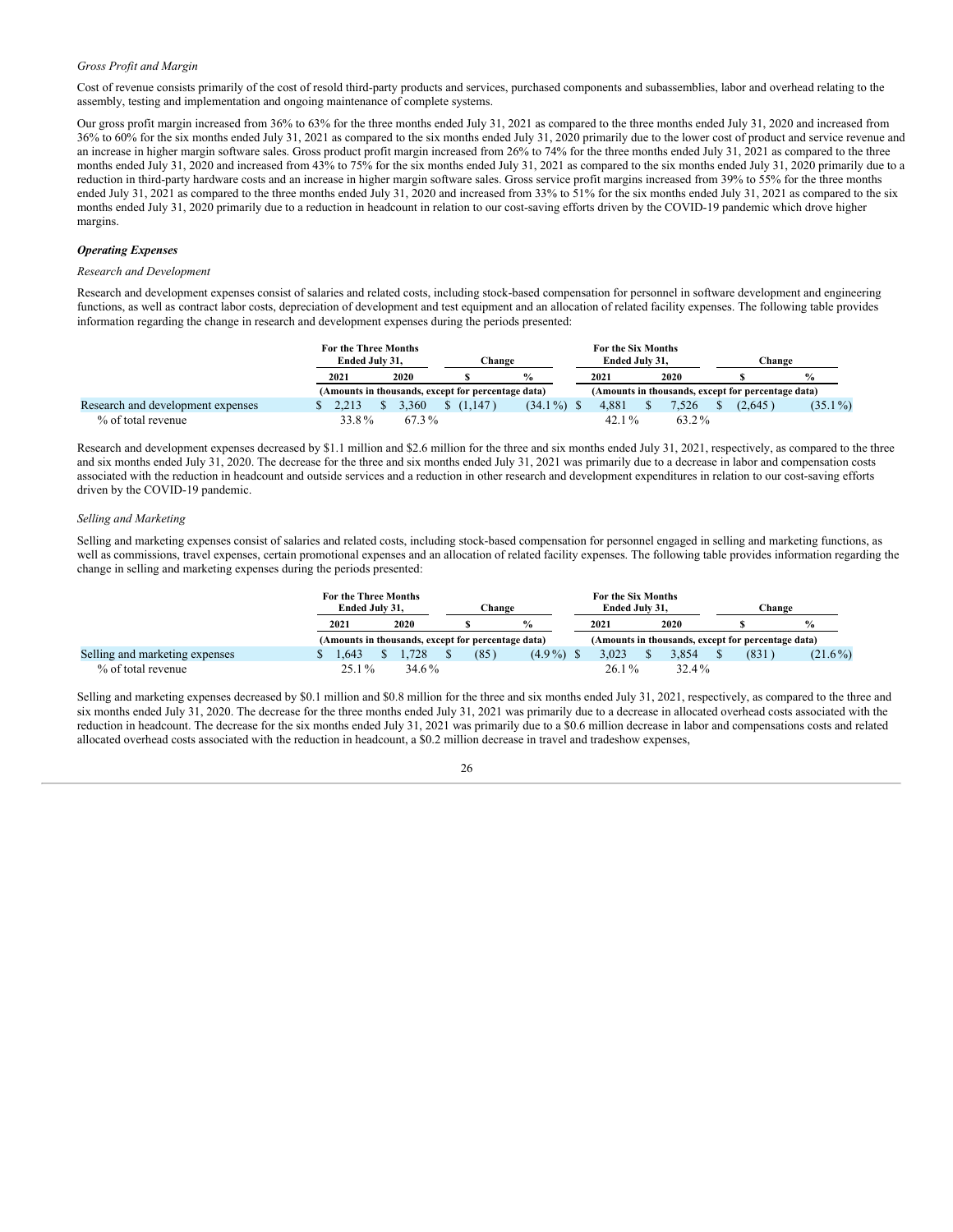and a reduction in other sales and marketing expenditures in relation to our cost-saving efforts driven by the COVID-19 pandemic.

#### *General and Administrative*

General and administrative expenses consist of salaries and related costs, including stock-based compensation for personnel in executive, finance, legal, human resources, information technology and administrative functions, as well as legal and accounting services, insurance premiums and an allocation of related facilities expenses. The following table provides information regarding the change in general and administrative expenses during the periods presented:

|                                     | <b>For the Three Months</b><br>Ended July 31. |  |          |  |     | Change                                             | For the Six Months<br>Ended July 31. |       | Change                                             |               |  |
|-------------------------------------|-----------------------------------------------|--|----------|--|-----|----------------------------------------------------|--------------------------------------|-------|----------------------------------------------------|---------------|--|
|                                     | 2021                                          |  | 2020     |  |     | $\frac{0}{0}$                                      | 2021                                 | 2020  |                                                    | $\frac{0}{0}$ |  |
|                                     |                                               |  |          |  |     | (Amounts in thousands, except for percentage data) |                                      |       | (Amounts in thousands, except for percentage data) |               |  |
| General and administrative expenses | 2.682                                         |  | 2.367    |  | 315 | $13.3\%$ \$                                        | 4.787                                | 4.421 | 366                                                | $8.3\%$       |  |
| % of total revenue                  | 41.0 $\%$                                     |  | $47.4\%$ |  |     |                                                    | 41.3%                                | 37.1% |                                                    |               |  |

General and administrative expenses increased by \$0.3 million and \$0.4 million for the three and six months ended July 31, 2021, respectively, as compared to the three and six months ended July 31, 2020. The increase for the three months ended July 31, 2021 was primarily due to a \$0.6 million increase in stock-based compensation offset by a \$0.3 million decrease in salaries and compensation. The increase for the six months ended July 31, 2021 was primarily due to a \$0.6 million increase in stockbased compensation and a \$0.5 million increase in outside professional services offset by a \$0.7 million decrease in salaries and compensation and a reduction in other general expenditures driven by the COVID-19 pandemic.

#### *Severance and Restructuring Costs*

Severance costs consist of employee-related severance charges not related to a restructuring plan. Restructuring costs consist of charges related to restructuring including employee-related severance charges, remaining lease obligations and termination costs, and the disposal of equipment. The following table provides information regarding the change in severance and restructuring costs during the periods presented:

|                                   | For the Three Months |  |          |  |                                                    |               |  | For the Six Months |  |             |  |                                                    |               |
|-----------------------------------|----------------------|--|----------|--|----------------------------------------------------|---------------|--|--------------------|--|-------------|--|----------------------------------------------------|---------------|
|                                   | Ended July 31.       |  |          |  | <b>Change</b>                                      |               |  | Ended July 31.     |  |             |  | <b>Change</b>                                      |               |
|                                   | 2021                 |  | 2020     |  |                                                    | $\frac{0}{0}$ |  | 2021               |  | <b>2020</b> |  |                                                    | $\frac{6}{9}$ |
|                                   |                      |  |          |  | (Amounts in thousands, except for percentage data) |               |  |                    |  |             |  | (Amounts in thousands, except for percentage data) |               |
| Severance and restructuring costs |                      |  | 543      |  | (456)                                              | $(84.0\%)$ \$ |  | 571                |  | .029        |  | (458)                                              | $(44.5\%)$    |
| % of total revenue                | $.3\%$               |  | $10.9\%$ |  |                                                    |               |  | $4.9\%$            |  | $8.6\%$     |  |                                                    |               |

Severance and restructuring costs decreased by \$0.5 million for both the three and six months ended July 31, 2021 as compared to the three and six months ended July 31, 2020. Severance and restructuring costs for the three months ended July 31, 2021 consisted primarily of employee related termination benefits for the restructuring of our finance department. Severance and restructuring costs for the six months ended July 31, 2021 consisted primarily of employee related termination benefits for the restructuring of our finance department and facility related closure costs. Severance and restructuring costs for the three and six months ended July 31, 2020 consisted primarily of employee related termination benefits due to a reduction in headcount driven by the COVID-19 pandemic.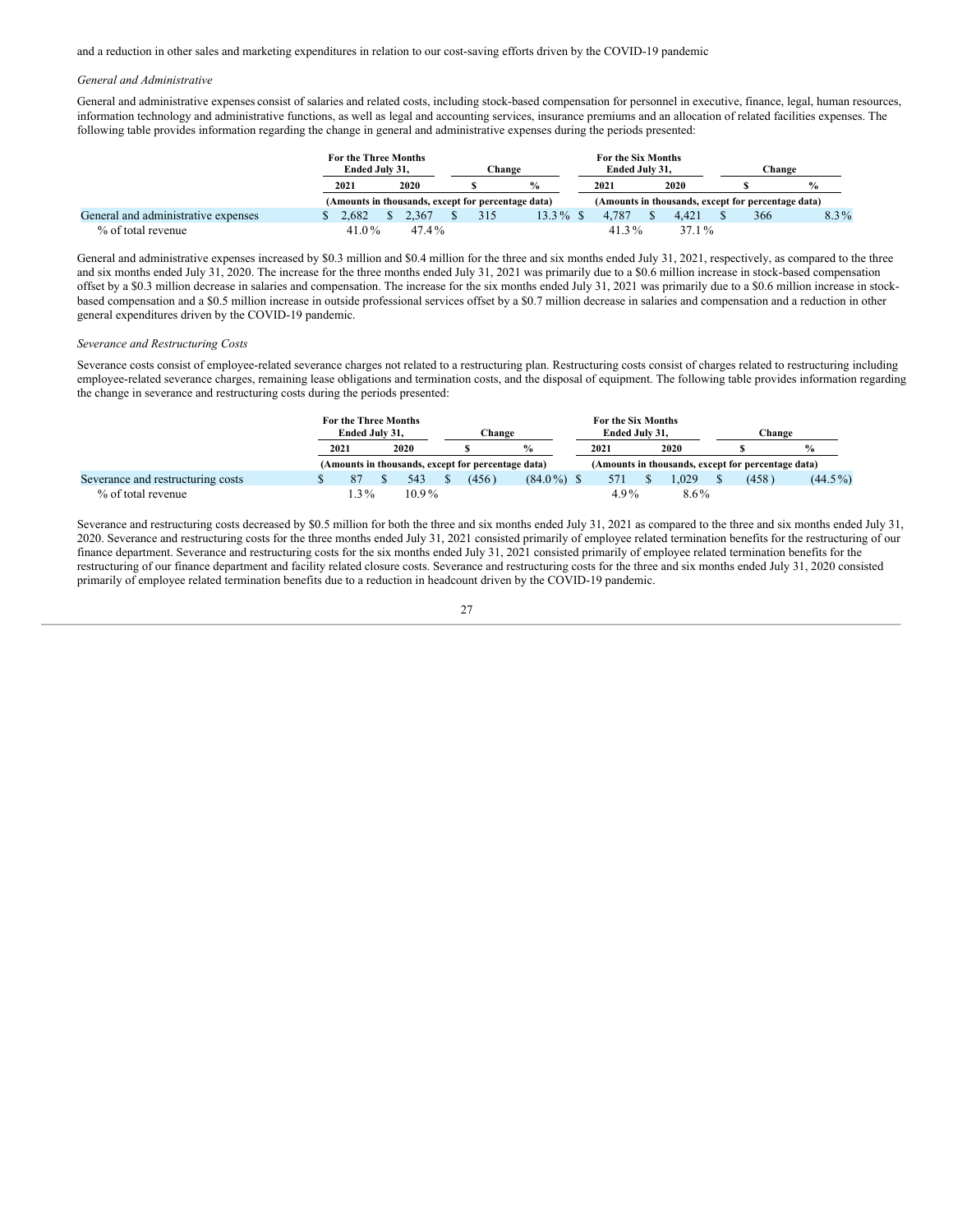#### *Other Income (Expense), Net*

The table below provides detail regarding our other expense, net:

|                                   | <b>For the Three Months</b><br>Ended July 31. |      |  |      | Change |                                                    |               |  | For the Six Months<br>Ended July 31. |  |      |  | Change                                             |               |  |
|-----------------------------------|-----------------------------------------------|------|--|------|--------|----------------------------------------------------|---------------|--|--------------------------------------|--|------|--|----------------------------------------------------|---------------|--|
|                                   |                                               | 2021 |  | 2020 |        |                                                    | $\%$          |  | 2021                                 |  | 2020 |  |                                                    | $\frac{0}{0}$ |  |
|                                   |                                               |      |  |      |        | (Amounts in thousands, except for percentage data) |               |  |                                      |  |      |  | (Amounts in thousands, except for percentage data) |               |  |
| Interest income, net              |                                               | 82   |  | 113  |        | (31)                                               | $(27.4\%)$ \$ |  | 108                                  |  | 232  |  | (124)                                              | $(53.4\%)$    |  |
| Foreign exchange gain (loss), net |                                               | 62   |  | 240  |        | (178)                                              | $(74.2\%)$    |  | (201)                                |  | (91) |  | (110)                                              | 120.9%        |  |
| Miscellaneous income, net         |                                               | 68   |  | 20   |        | 48                                                 | 240.0%        |  |                                      |  | 24   |  | 53                                                 | 220.8%        |  |
|                                   |                                               | 212  |  | 373  |        | (161)                                              |               |  | (16)                                 |  | 165  |  | $^{\prime}181^{\prime}$                            |               |  |

The principal components of other income, net were interest income, net of \$0.1 million, a foreign exchange gain, net of \$0.1 million, and miscellaneous income, net of \$0.1 million for the three months ended July 31, 2021 and interest income, net of \$0.1 million, a foreign exchange gain, net of \$0.2 million, and miscellaneous income, net of less than \$0.1 million for the three months ended July 31, 2020. The principal components of other expense, net were interest income, net of \$0.1 million, a foreign exchange loss, net of \$0.2 million, and miscellaneous income, net of \$0.1 million for the six months ended July 31, 2021 and the principal components of other income, net were interest income, net of \$0.2 million, a foreign exchange loss, net of \$0.1 million, and miscellaneous income of less than \$0.1 million for the six months ended July 31, 2020. Our foreign exchange gain (loss), net is primarily due to the revaluation of intercompany notes.

#### *Gain on Extinguishment of Debt*

In May 2020, we entered into apromissory note (the "Note") with Silicon Valley Bank (the "Lender") evidencing an unsecured loan in an aggregate principal amount of \$2.4 million pursuant to the Paycheck Protection Program ("PPP") under the Coronavirus Aid, Relief and Economic Security Act (the "CARES Act") administered by the U.S. Small Business Administration ("SBA"). Interest on the Note accrued at a fixed interest rate of one percent (1%) per annum. The Note and accrued interest were fully forgiven by the SBA in June 2021 and a \$2.4 million gain on extinguishment of debt was recorded on the consolidated statements of operations and comprehensive loss in the second quarter of fiscal 2022.

#### *Income Tax Benefit*

We recorded an income taxbenefit of less than \$0.1 million for the three and six months ended July 31, 2021 and July 31, 2020. The tax provision for the six months ended July 31, 2021 includes a \$0.2 million tax benefit related to the reversal of tax reserves for uncertain tax positions due to the expiration of the Polish statute of limitations. Our effective tax rate in fiscal 2022 and in future periods may fluctuate on a quarterly basis as a result of changes in our jurisdictional forecasts where losses cannot be benefitted due to the existence of valuation allowances on our deferred tax assets, changes in actual results versus our estimates, or changes in tax laws, regulations, accounting principles or interpretations thereof.

We review all available evidence to evaluate the recovery of deferred tax assets, including the recent history of losses in all tax jurisdictions, as well as our ability to generate income in future periods. As of July 31, 2021, due to the uncertainty related to the ultimate use of certain deferred income tax assets, we have recorded a valuation allowance on certain deferred assets.

We file income tax returns in the U.S. federal jurisdiction, various state jurisdictions and various foreign jurisdictions. We have closed out an audit with the Internal Revenue Service through fiscal 2013; however, the taxing authorities will still have the ability to review the propriety of certain tax attributes created in closed years if such tax attributes are utilized in an open tax year, such as our federal research and development credit carryovers.

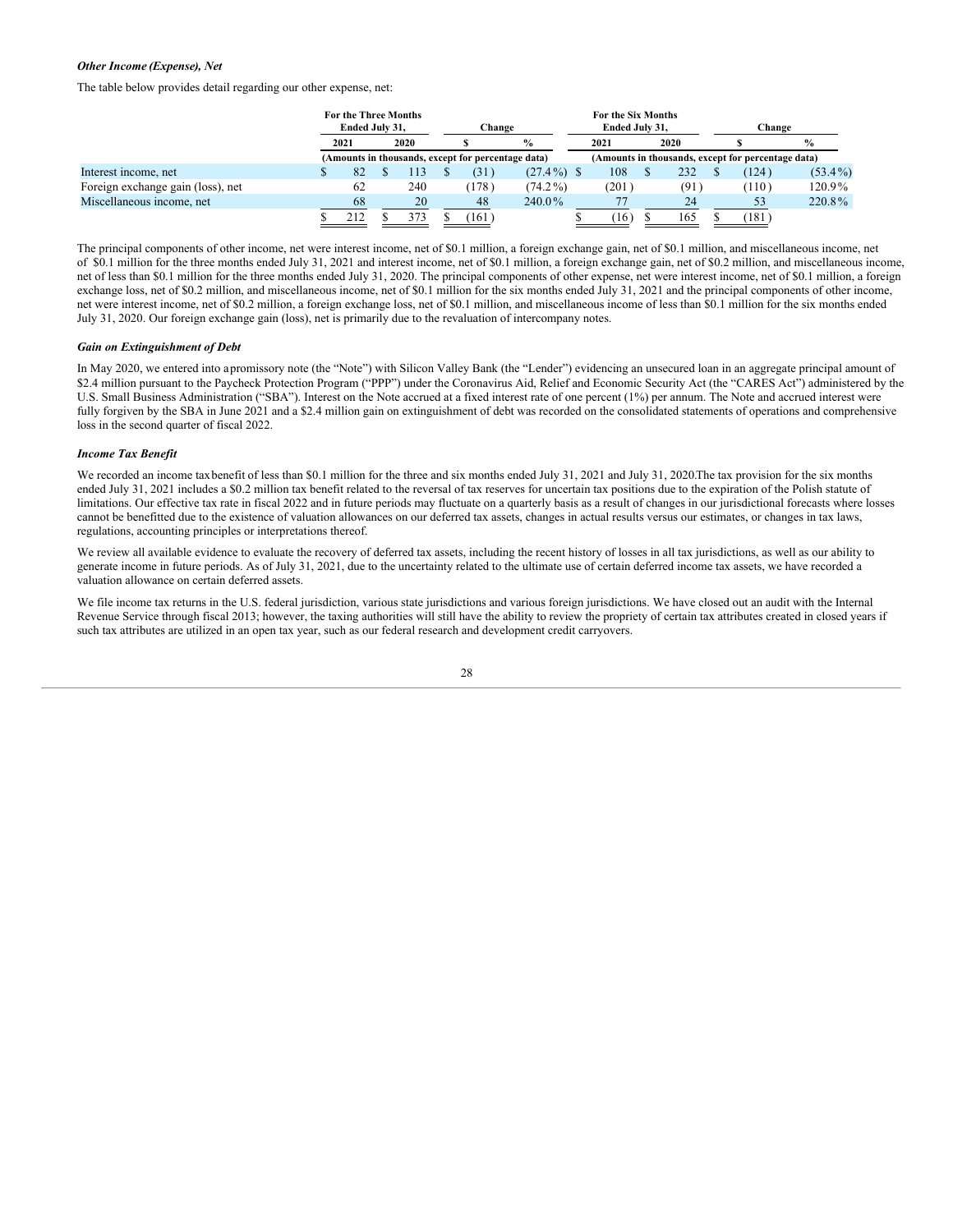#### **Liquidity and Capital Resources**

The following table includes key line items of our consolidated statements of cash flows:

|                                                                       | For the Six Months Ended July 31, |  |         |  |
|-----------------------------------------------------------------------|-----------------------------------|--|---------|--|
|                                                                       | 2021                              |  | 2020    |  |
|                                                                       | (Amounts in thousands)            |  |         |  |
| Net cash used in operating activities                                 | (4,333)                           |  | (5,546) |  |
| Net cash provided by investing activities                             | 175                               |  | 2,274   |  |
| Net cash provided by financing activities                             | 17.599                            |  | 2,470   |  |
| Effect of exchange rate changes on cash, cash equivalents             |                                   |  |         |  |
| and restricted cash                                                   | (242)                             |  | (840)   |  |
| Net increase (decrease) in cash, cash equivalents and restricted cash | 13,199                            |  | (1,642) |  |

Historically, we have financed our operations and capital expenditures primarily with our cash and investments. Our cash, cash equivalents, and restricted cash totaled \$19.3 million at July 31, 2021.

In the first half of fiscal 2021, we reduced our headcount across all departments in response to the COVID-19 pandemic, which resulted in approximately \$7.6 million of annualized cost savings, and transferred our technical support services to our Poland location in an effort to further reduce cost. In the first quarter of fiscal 2022, we entered into the Termination Agreement which terminated the sublease for our former headquarters in Waltham, Massachusetts, effective March 21, 202. In connection with the early termination of the sublease the Company paid the sublandlord a termination payment of approximately \$430 thousand against an obligation of approximately \$2.8 million. Prior to the execution of the Termination Agreement, the sublease had been scheduled to expire in February 2025. As a result of the Termination Agreement, we expect annualized savings of approximately \$0.6 million in facilities costs for each of the next four years. Additionally, in the first quarter of fiscal 2022, we issued and sold 10,323,484 shares of common stock, \$0.01 par value per share, at a public offering price of \$1.85 per share. The Offering resulted in approximately \$17.5 million in proceeds, net of underwriting discounts and commissions of 6.5%, or \$0.12025 per share of common stock, and offering expenses of approximately \$0.2 million.

In the second quarter of fiscal 2022, we were granted full forgiveness of the Note we entered into with the Lender in May 2020 pursuant to the PPP under the CARES Act administered by the SBA. The aggregate principal amount of \$2.4 million and interest accrued at a fixed rate of one percent (1%) per annum were fully forgiven.

We believe that existing cash and cash equivalents and cash expected to be provided by future operating activities ill be adequate to satisfy our working capital, capital expenditure requirements and other contractual obligations for at least 12 months from the date of this filing.

If our expectations are incorrect, we may need to raise additional funds to fund our operations or take advantage of unanticipated strategic opportunities in order to strengthen our financial position. In the future, we may enter into other arrangements for potential investments in, or acquisitions of, complementary businesses, services or technologies, which could require us to seek additional equity or debt financing. If adequate funds are not available or are not available on acceptable terms, we may not be able to take advantage of market opportunities, to develop new products or to otherwise respond to competitive pressures.

#### *Net cash used in operating activities*

Net cash used in operating activities was \$4.3 million for the six months ended July 31, 2021. Net cash used in operating activities was primarily the result of our net loss of \$3.8 million, a \$0.7 million non-cash expense for depreciation and amortization, a \$1.0 million non-cash expense for stock-based compensation, a \$0.3 million noncash gain on the write-off of our operating lease right-of-use assets and liabilities in relation to the Waltham lease termination, a \$2.4 million non-cash gain on extinguishment of debt related to the fully forgiven PPP Note, a \$0.2 million non-cash foreign currency transaction loss, and changes in working capital, which include a \$0.6 million decrease in accounts receivable, a \$1.2 million decrease in unbilled receivables, a \$0.4 million decrease in prepaid expenses and other current assets and other assets, a \$0.5 million decrease in accounts payable, a \$0.2 million decrease in accrued expenses and other liabilities, and a \$1.1 million decrease in deferred revenue.

Net cash used in operating activities was \$5.5 million for the six months endedJuly 31, 2020. Net cash used in operating activities was primarily the result of our net loss of \$12.3 million, a \$0.7 million non-cash expense for depreciation and amortization, a \$0.2 million non-cash recovery of allowance for doubtful accounts, a \$0.6 million non-cash expense for stock-based compensation, a \$1.6 million non-cash foreign currency transaction loss, and changes in working capital, which include a \$6.3 million decrease in accounts receivable, a \$2.3 million decrease in unbilled receivables, a \$0.3 million decrease in prepaid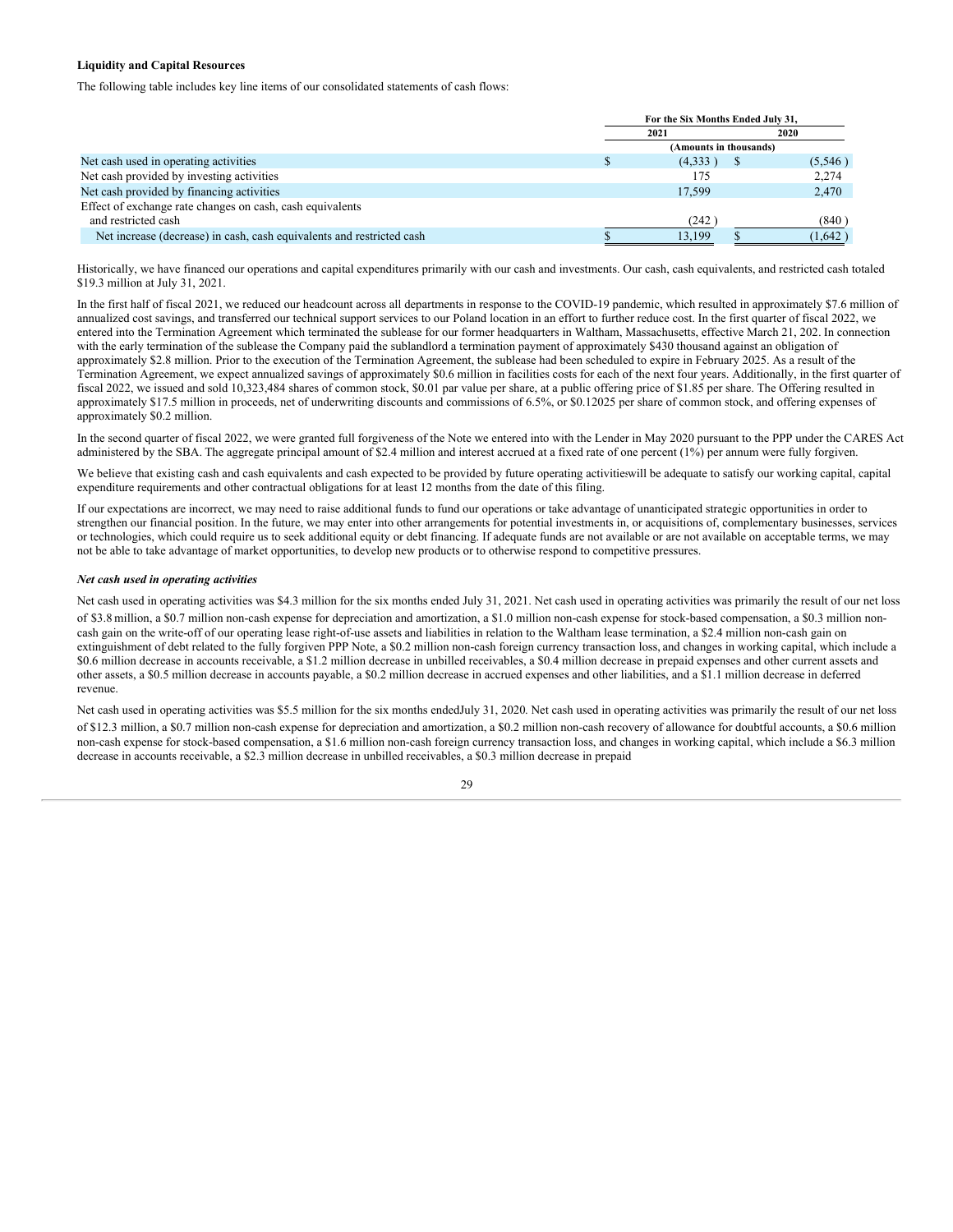expenses and other current assets and other assets, a \$1.3 million decrease in accounts payable, and a \$2.8 million decrease in accrued expenses and other liabilities, and a \$1.1 million decrease in deferred revenue.

#### *Net cash provided by investing activities*

Net cash provided by investing activities was \$0.2 million and \$2.3 million for the six months ended July 31, 2021 and 2020, respectively, due to proceeds from the sales and maturities of our marketable securities partially offset by purchases of property and equipment.

#### *Net cash provided by financing activities*

Net cash provided by financing activities was \$17.6 million for the six months ended July 31, 2021 due to \$0.1 million in proceeds from stock option exercises and \$17.5 million in net proceeds from the issuance of common stock in relation to the Offering. Net cash provided by financing activities was \$2.5 million for the six months ended July 31, 2020 due to \$0.1 million in proceeds from stock option exercises and purchases through the Company's Employee Stock Purchase Plan, \$0.1 million in repurchases of common stock, and \$2.4 million in proceeds from the PPP.

#### *Impact of COVID-19 Pandemic*

In the first quarter of fiscal 2021, concerns related to the spread of COVID-19 began to create global business disruptions as well as disruptions in our operations and to create potential negative impacts on our revenues and other financial results. COVID-19 was declared a pandemic by the World Health Organization on March 11, 2020. The extent to which COVID-19 will impact our financial condition or results of operations is currently uncertain and depends on factors including the impact on our customers, partners, and vendors and on the operation of the global markets in general. Due to our business model, the effect of COVID-19 on our results of operations may also not be fully reflected for some time.

We are currently conducting business with substantial modifications to employee travel, employee work locations, virtualization or cancellation of customer and employee events, and remote sales, implementation, and support activities, among other modifications. These decisions may delay or reduce sales and harm productivity and collaboration. We have observed other companies and governments making similar alterations to their normal business operations, and in general, the markets are experiencing a significant level of uncertainty at the current time. Virtualization of our team's sales activities could foreclose future business opportunities, particularly as our customers limit spending, which could negatively impact the willingness of our customers to enter into or renew contracts with us. The pandemic has impacted our ability to complete certain implementations, negatively impacting our ability to recognize revenue, and could also negatively impact the payment of accounts receivable and collections. We continue to realize our on-going cost optimization efforts in response to the impact of the pandemic. We may take further actions that alter our business operations as the situation evolves. As a result, the ultimate impact of the COVID-19 pandemic and the effects of the operational alterations we have made in response on our business, financial condition, liquidity, and financial results cannot be predicted at this time.

On March 27, 2020, President Trump signed into law the CARES Act. The CARES Act, among other things, includes provisions relating to refundable payroll tax credits, deferment of employer side social security payments, net operating loss carryback periods, alternative minimum tax credit refunds, modifications to the net interest deduction limitations and technical corrections to tax depreciation methods for qualified improvement property.

#### The Paycheck Protection Program

On May 5, 2020, the Company entered into the Note with the Lender evidencing an unsecured loan in an aggregate principal amount of \$2.4 million pursuant to the PPP under the CARES Act administered by the SBA. Interest on the Note accrued at a fixed interest rate of one percent (1%) per annum. The Note and accrued interest of less than \$0.1 million were fully forgiven by the SBA on June 15, 2021 and is included on the consolidated statements of operations and comprehensive loss as a gain on extinguishment of debt.

#### **Critical Accounting Policies and Significant Judgments and Estimates**

We prepare our consolidated financial statements in accordance with accounting principles generally accepted in the United States of America. The preparation of consolidated financial statements also requires us to make estimates and assumptions that affect the reported amounts of assets, liabilities, revenues, costs and expenses and related disclosures. We base our estimates on historical experience and on various other assumptions that we believe to be reasonable under the circumstances. Actual results could differ significantly from the estimates made by our management.

There have been no material changes to our critical accounting policies and estimates from those disclosed in our financial statements and the related notes and other financial information included in our Form 10-K on file with the Securities and Exchange Commission (the "SEC").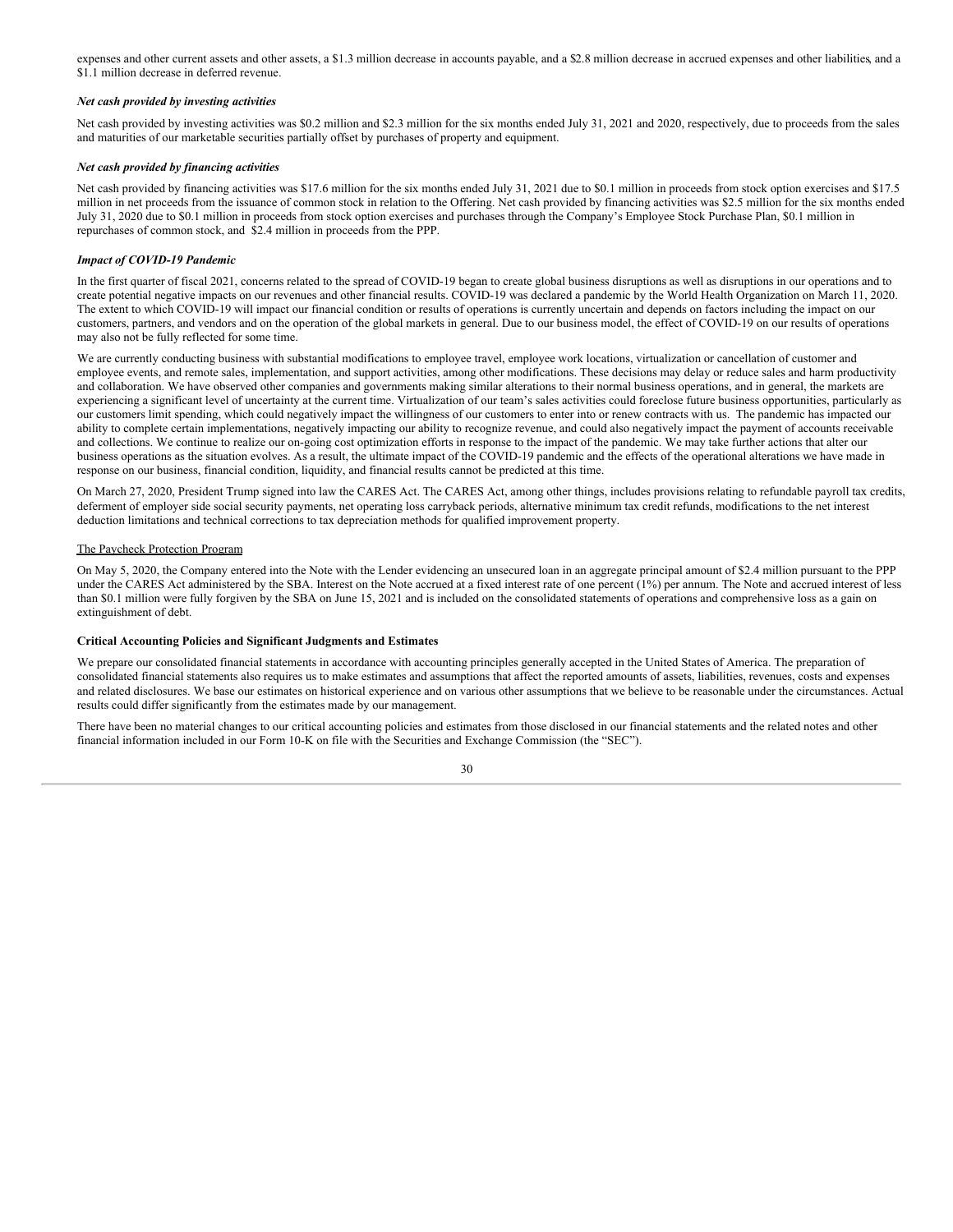#### **Off-Balance Sheet Arrangements**

We did not have during the periods presented, and we do not currently have, any off-balance sheet arrangements, as defined in the rules and regulations of the SEC.

#### **Recently Issued Accounting Pronouncements**

A description of recently issued accounting pronouncements that may potentially impact our financial position and results of operations is disclosed in Note 2 to our unaudited consolidated financial statements included in this Quarterly Report on Form 10-Q.

#### **ITEM 3. Quantitative and Qualitative Disclosures About Market Risk**

<span id="page-31-0"></span>We are a smaller reporting company, as defined in Rule 12b-2 under the Securities Exchange Act of 1934, as amended, for this reporting period and are not required to provide the information required under this item.

#### **ITEM 4. Controls and Procedures**

<span id="page-31-1"></span>*Evaluation of disclosure controls and procedures.* We maintain "disclosure controls and procedures," as defined in Rules 13a‑15(e) and 15d‑15(e) under the Exchange Act, that are designed to ensure that information required to be disclosed in the reports that we file or submit under the Exchange Act is (1) recorded, processed, summarized and reported, within the time periods specified in the SEC's rules and forms and (2) accumulated and communicated to our management, including our principal executive officer and principal financial officer, to allow timely decisions regarding required disclosure. Management recognizes that any controls and procedures, no matter how well designed and operated, can provide only reasonable assurance of achieving their objectives and management necessarily applies its judgment in evaluating the cost-benefit relationship of possible controls and procedures.

Based on the evaluation of our disclosure controls and procedures as of July 31, 2021, our principal executive officer and principal financial officer concluded that, as of that date, our disclosure controls and procedures were effective.

*Changes in internal control over financial reporting.*There were no changes in our internal controls over financial reporting during the three months ended July 31, 2021 that have materially affected, or are reasonably likely to materially affect, our internal controls over financial reporting. We have not experienced any material impact to our internal controls over financial reporting despite the fact that most of our employees are working remotely due to the COVID-19 pandemic. We are continually monitoring and assessing the COVID-19 situation on our internal controls to minimize the impact on their design and operating effectiveness.

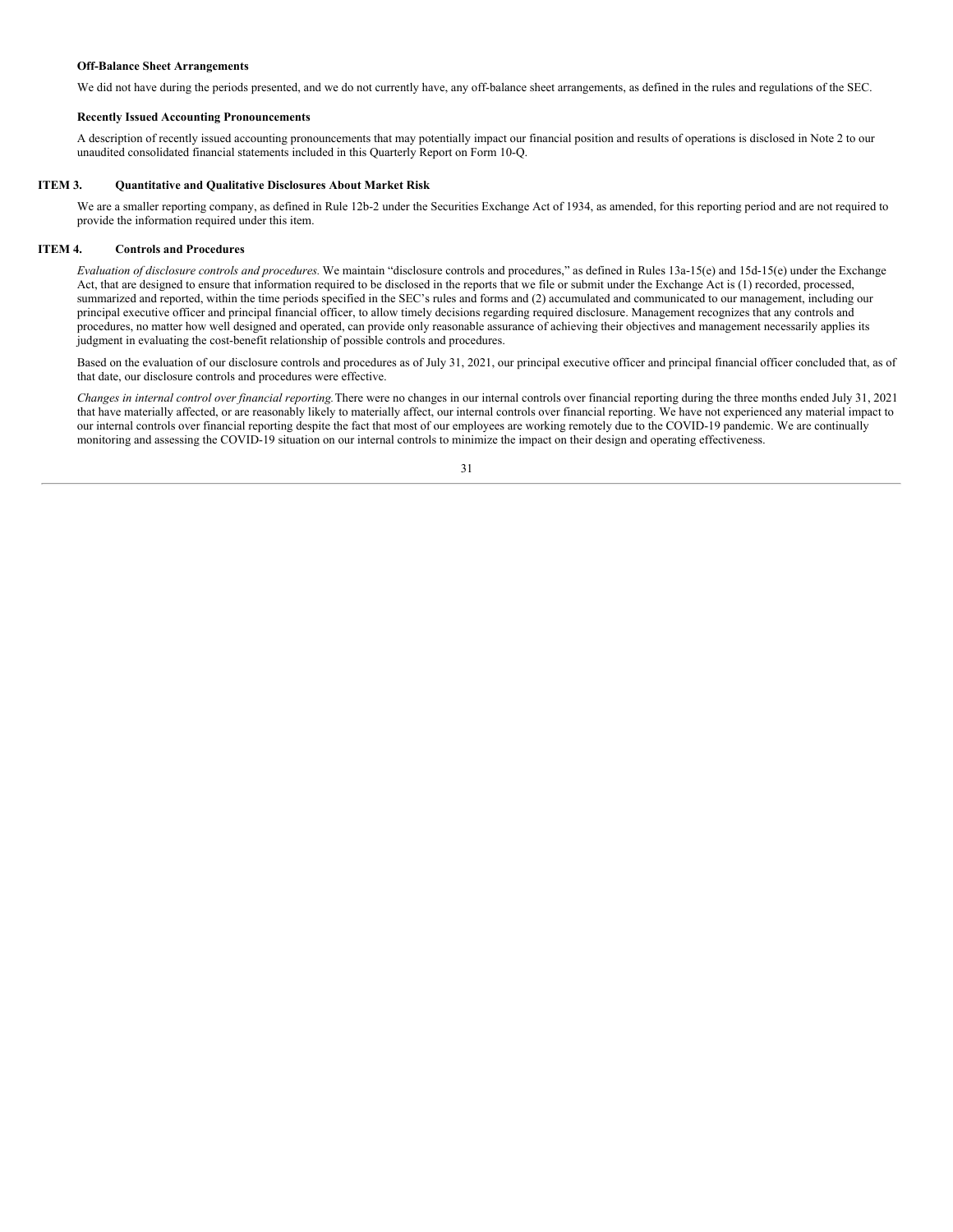# <span id="page-32-0"></span>**PART II. OTHER INFORMATION**

#### **ITEM 1. Legal Proceedings**

<span id="page-32-1"></span>We enter into agreements in the ordinary course of business with customers, resellers, distributors, integrators and suppliers. Most of our historical agreements require us to defend and/or indemnify the other party against intellectual property infringement claims brought by a third party with respect to our products. From time to time, we also indemnify customers and business partners for damages, losses and liabilities they may suffer or incur relating to personal injury, personal property damage, product liability, and environmental claims relating to the use of our products and services or resulting from the acts or omissions of us, our employees, authorized agents or subcontractors. Management cannot reasonably estimate any potential losses, but these claims could result in material liability for us (see Note 6 to our unaudited consolidated financial statements included in this Quarterly Report on Form 10-Q).

#### **ITEM 1A. Risk Factors**

<span id="page-32-2"></span>In addition to other information set forth in this Form 10-Q, you should carefully consider the risk factors discussed in Part I, "Item 1A. Risk Factors" in our Form 10-K for the fiscal year ended January 31, 2021, which could materially affect our business, financial conditions, and results of operations. The risks described in our Form 10- K are not the only risks that we face. Additional risks and uncertainties not currently known to us or that we currently deem to be immaterial also may materially adversely affect our business, financial condition or future results.

#### **ITEM 5. Other Information**

<span id="page-32-3"></span>None.

#### **ITEM 6. Exhibits**

<span id="page-32-4"></span>The following list of exhibits includes exhibits submitted with this Form 10-Q as filed with the SEC and those incorporated by reference to other filings.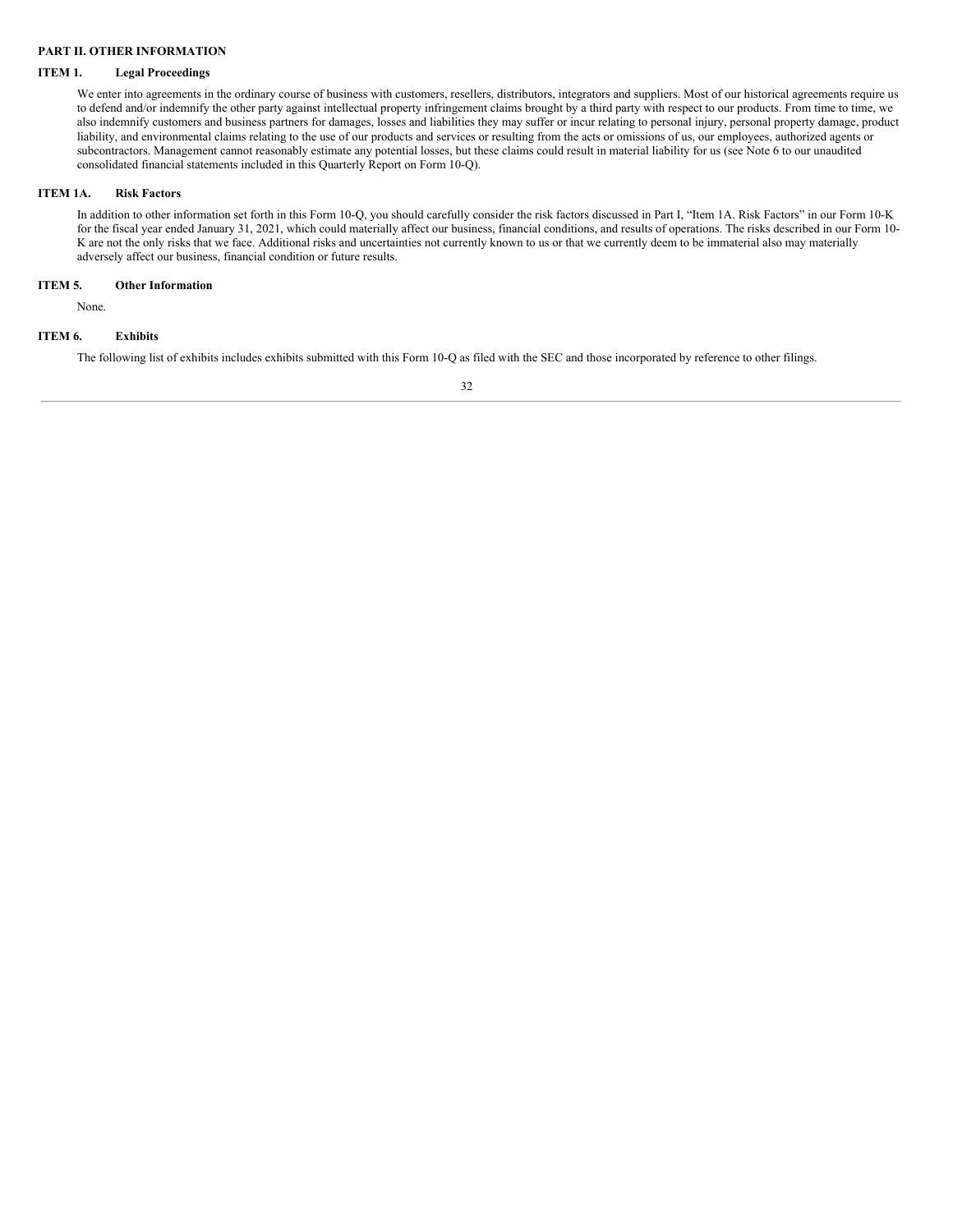# **Index to Exhibits**

| No.       | <b>Description</b>                                                                                                                                                                                                                    |
|-----------|---------------------------------------------------------------------------------------------------------------------------------------------------------------------------------------------------------------------------------------|
| 3.1       | Amended and Restated Certificate of Incorporation of the Company (filed as Exhibit 3.1 to the Company's Quarterly Report on Form 10-Q previously filed<br>on June 11, 2021 with the Commission and incorporated herein by reference). |
| 3.2       | Amended and Restated By-laws of the Company (filed as Exhibit 3.1 to the Company's Current Report on Form 8-K previously filed on May 18, 2021 with<br>the Commission and incorporated herein by reference).                          |
| $10.1*$   | 2021 Compensation and Incentive Plan (filed as Exhibit 99.1 to the Company's Registration Statement on Form S-8 previously filed on July 28, 2021 with<br>the Commission and incorporated herein by reference).                       |
| $31.1***$ | Certification Pursuant to Rule 13a-14(a) of the Exchange Act, as Adopted Pursuant to Section 302 of the Sarbanes-Oxley Act of 2002.                                                                                                   |
| $31.2**$  | Certification Pursuant to Rule 13a-14(a) of the Exchange Act, as Adopted Pursuant to Section 302 of the Sarbanes-Oxley Act of 2002.                                                                                                   |
| $32.1**$  | Certification Pursuant to 18 U.S.C. Section 1350, as Adopted Pursuant to Section 906 of the Sarbanes-Oxley Act of 2002.                                                                                                               |
| $32.2**$  | Certification Pursuant to 18 U.S.C. Section 1350, as Adopted Pursuant to Section 906 of the Sarbanes-Oxley Act of 2002.                                                                                                               |
| 101.INS   | Inline XBRL Instance Document. The instance document does not appear in the interactive data file because its XBRL tags are embedded within the inline<br>XBRL document.                                                              |
| 101.SCH   | Inline XBRL Taxonomy Extension Schema Document.                                                                                                                                                                                       |
| 101.CAL   | Inline XBRL Taxonomy Extension Calculation Linkbase Document.                                                                                                                                                                         |
| 101.DEF   | Inline XBRL Taxonomy Extension Definition Linkbase Document.                                                                                                                                                                          |
| 101.LAB   | Inline XBRL Taxonomy Extension Label Linkbase Document.                                                                                                                                                                               |
| 101.PRE   | Inline XBRL Taxonomy Extension Presentation Linkbase Document.                                                                                                                                                                        |
| 104       | Cover Page Interactive Data File (formatted as Inline XBRL and contained in Exhibit 101 filed herewith).                                                                                                                              |

\* Management contract or compensatory plan.

\*\* Filed herewith.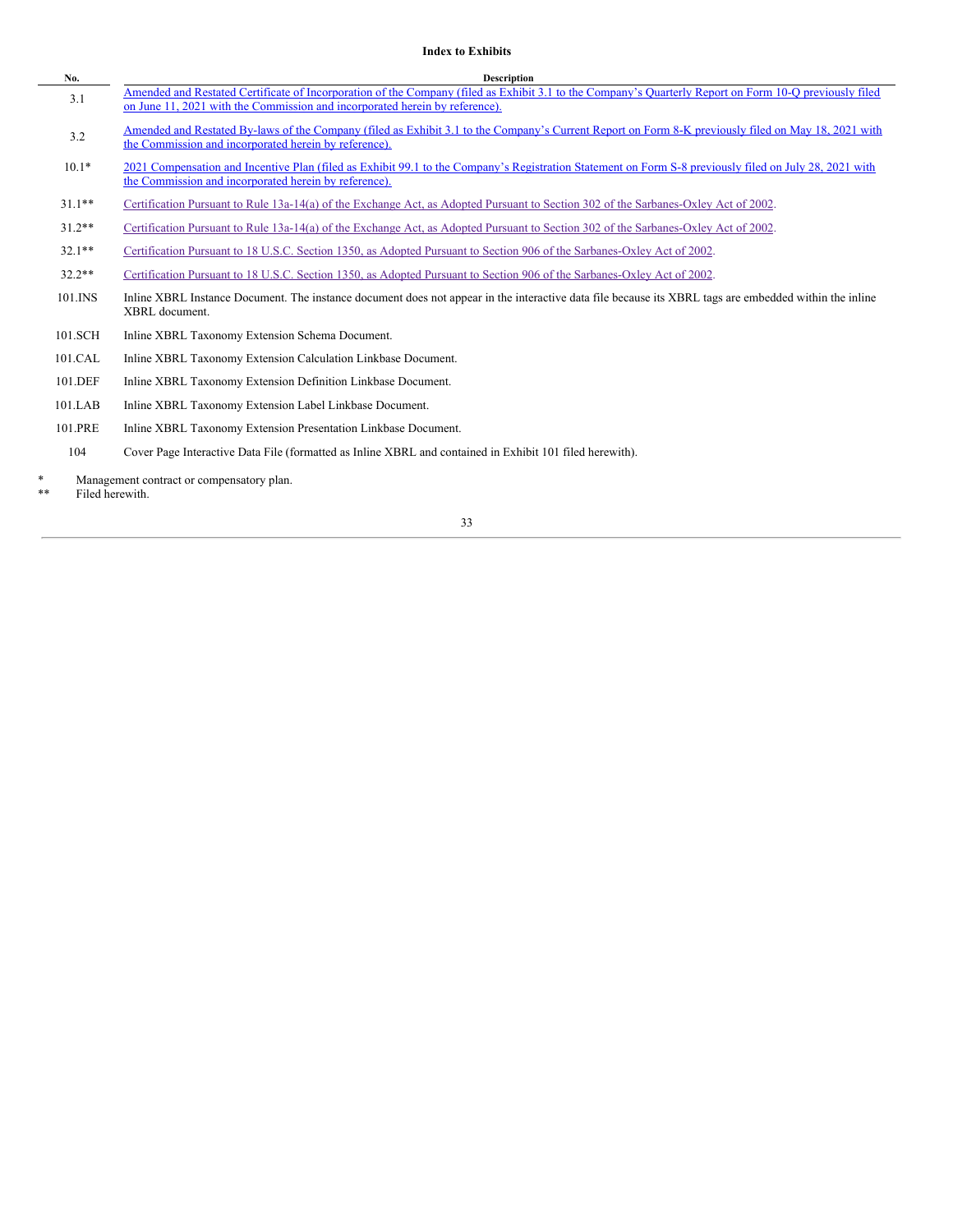#### **SIGNATURES**

<span id="page-34-0"></span>Pursuant to the requirements of the Securities Exchange Act of 1934, SeaChange International, Inc. has duly caused this report to be signed on its behalf by the undersigned, thereunto duly authorized.

Dated: September 14, 2021

# **SEACHANGE INTERNATIONAL, INC.**

by: /s/ ROBERT PONS

Robert Pons *Executive Chairman (Principal Executive Of icer)*

by: /s/ MICHAEL PRINN

Michael Prinn *Chief Financial Of icer, Senior Vice President and Treasurer (Principal Financial and Accounting Of icer)*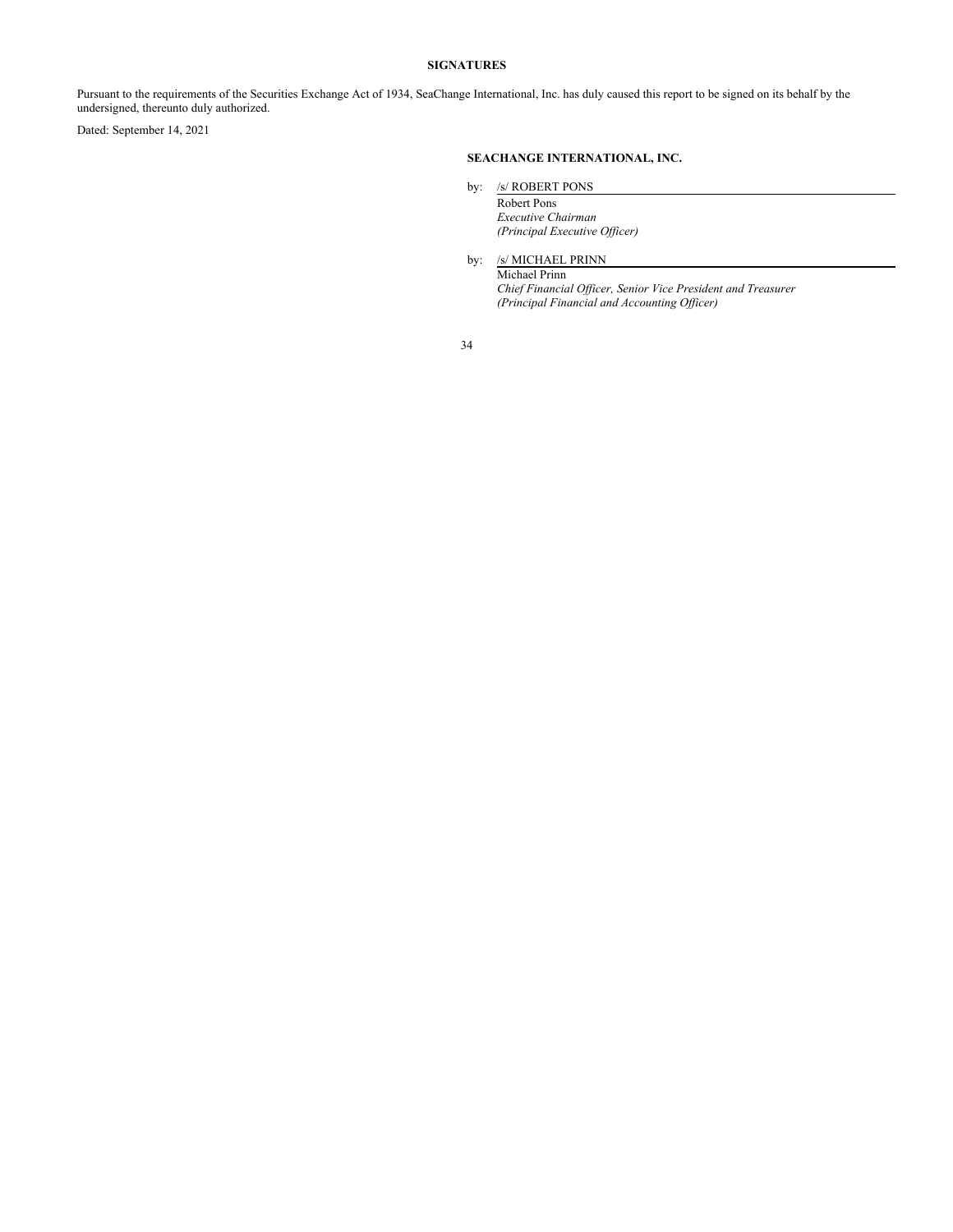#### **CERTIFICATION**

<span id="page-35-0"></span>I, Robert Pons, certify that:

- 1. I have reviewed this quarterly report on Form 10-Q of SeaChange International, Inc.;
- 2. Based on my knowledge, this report does not contain any untrue statement of a material fact or omit to state a material fact necessary to make the statements made, in light of the circumstances under which such statements were made, not misleading with respect to the period covered by this report;
- 3. Based on my knowledge, the financial statements, and other financial information included in this report, fairly present in all material respects the financial condition, results of operations and cash flows of the registrant as of, and for, the periods presented in this report;
- 4. The registrant's other certifying officer and I are responsible for establishing and maintaining disclosure controls and procedures (as defined in Exchange Act Rules 13a-15(e) and 15d-15(e)) and internal control over financial reporting (as defined in Exchange Act Rules 13a – 15(f) and 15d – 15(f)) for the registrant and have:
	- (a) Designed such disclosure controls and procedures, or caused such disclosure controls and procedures to be designed under our supervision, to ensure that material information relating to the registrant, including its consolidated subsidiaries, is made known to us by others within those entities, particularly during the period in which this report is being prepared;
	- (b) Designed such internal control over financial reporting, or caused such internal control over financial reporting to be designed under our supervision, to provide reasonable assurance regarding the reliability of financial reporting and the preparation of financial statements for external purposes in accordance with generally accepted accounting principles;
	- (c) Evaluated the effectiveness of the registrant's disclosure controls and procedures and presented in this report our conclusions about the effectiveness of the disclosure controls and procedures, as of the end of the period covered by this report based on such evaluation; and
	- (d) Disclosed in this report any change in the registrant's internal control over financial reporting that occurred during the registrant's most recent fiscal quarter (the registrant's fourth fiscal quarter in the case of an annual report) that has materially affected, or is reasonably likely to materially affect, the registrant's internal control over financial reporting; and
- 5. The registrant's other certifying officer and I have disclosed, based on our most recent evaluation of internal control over financial reporting, to the registrant's auditors and the audit committee of the registrant's board of directors (or persons performing the equivalent functions):
	- (a) All significant deficiencies and material weaknesses in the design or operation of internal control over financial reporting which are reasonably likely to adversely affect the registrant's ability to record, process, summarize and report financial information; and
	- (b) Any fraud, whether or not material, that involves management or other employees who have a significant role in the registrant's internal control over financial reporting.

Date: September 14, 2021

By: /s/ ROBERT PONS

Robert Pons *Executive Chairman (Principal Executive Of icer)*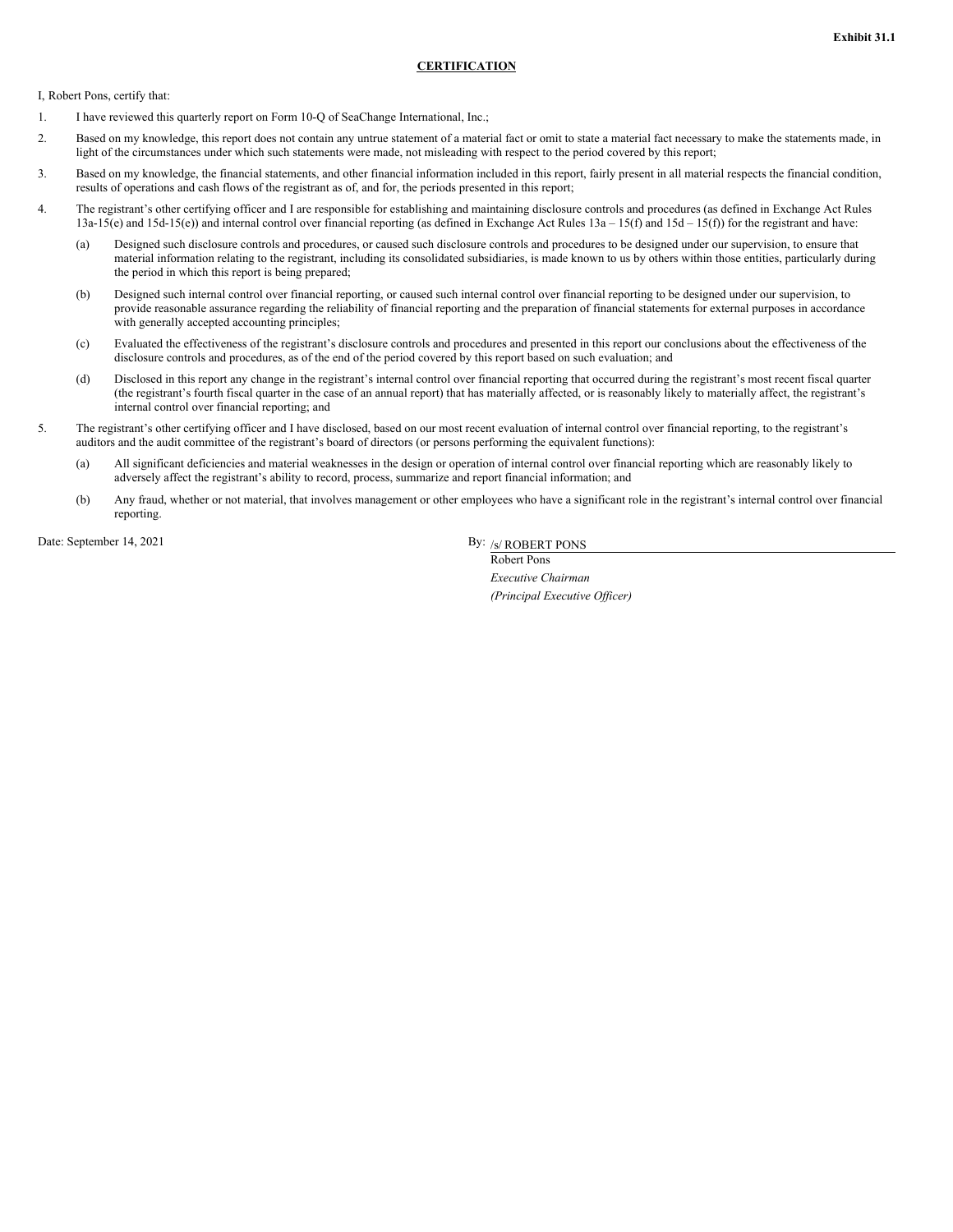#### **CERTIFICATION**

<span id="page-36-0"></span>I, Michael D. Prinn, certify that:

- 1. I have reviewed this quarterly report on Form 10-Q of SeaChange International, Inc.;
- 2. Based on my knowledge, this report does not contain any untrue statement of a material fact or omit to state a material fact necessary to make the statements made, in light of the circumstances under which such statements were made, not misleading with respect to the period covered by this report;
- 3. Based on my knowledge, the financial statements, and other financial information included in this report, fairly present in all material respects the financial condition, results of operations and cash flows of the registrant as of, and for, the periods presented in this report;
- 4. The registrant's other certifying officer and I are responsible for establishing and maintaining disclosure controls and procedures (as defined in Exchange Act Rules 13a-15(e) and 15d-15(e)) and internal control over financial reporting (as defined in Exchange Act Rules 13a – 15(f) and 15d – 15(f)) for the registrant and have:
	- (a) Designed such disclosure controls and procedures, or caused such disclosure controls and procedures to be designed under our supervision, to ensure that material information relating to the registrant, including its consolidated subsidiaries, is made known to us by others within those entities, particularly during the period in which this report is being prepared;
	- (b) Designed such internal control over financial reporting, or caused such internal control over financial reporting to be designed under our supervision, to provide reasonable assurance regarding the reliability of financial reporting and the preparation of financial statements for external purposes in accordance with generally accepted accounting principles;
	- (c) Evaluated the effectiveness of the registrant's disclosure controls and procedures and presented in this report our conclusions about the effectiveness of the disclosure controls and procedures, as of the end of the period covered by this report based on such evaluation; and
	- (d) Disclosed in this report any change in the registrant's internal control over financial reporting that occurred during the registrant's most recent fiscal quarter (the registrant's fourth fiscal quarter in the case of an annual report) that has materially affected, or is reasonably likely to materially affect, the registrant's internal control over financial reporting; and
- 5. The registrant's other certifying officer and I have disclosed, based on our most recent evaluation of internal control over financial reporting, to the registrant's auditors and the audit committee of the registrant's board of directors (or persons performing the equivalent functions):
	- (a) All significant deficiencies and material weaknesses in the design or operation of internal control over financial reporting which are reasonably likely to adversely affect the registrant's ability to record, process, summarize and report financial information; and
	- (b) Any fraud, whether or not material, that involves management or other employees who have a significant role in the registrant's internal control over financial reporting.

Date: September 14, 2021

By: /s/ MICHAEL D. PRINN Michael D. Prinn

> *Chief Financial Of icer, Senior Vice President and Treasurer (Principal Financial and Accounting Of icer)*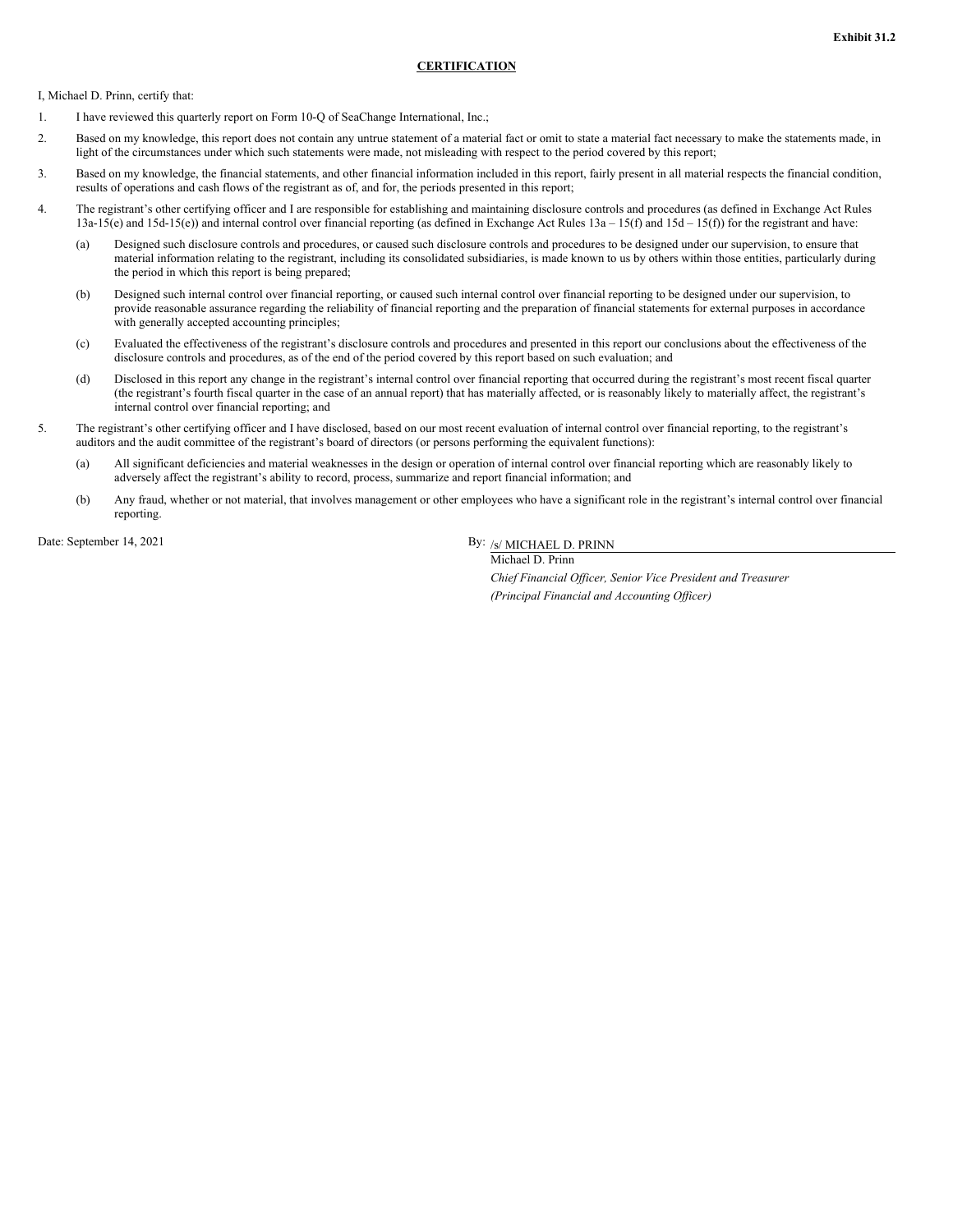#### **CERTIFICATION PURSUANT TO 18 U.S.C. SECTION 1350, AS ADOPTED PURSUANT TO SECTION 906 OF THE SARBANES-OXLEY ACT OF 2002**

<span id="page-37-0"></span>In connection with the Quarterly Report of SeaChange International, Inc. (the "*Company*") on Form 10-Q for the period ending July 31, 2021 as filed with the Securities and Exchange Commission on the date hereof (the "*Report*"), I, Robert Pons, Principal Executive Officer of the Company, certify, pursuant to 18 U.S.C. § 1350, as adopted pursuant to § 906 of the Sarbanes-Oxley Act of 2002, that to my knowledge:

(1) The Report fully complies with the requirements of Section 13(a) or 15(d) of the Securities Exchange Act of 1934, as amended; and

(2) The information contained in the Report fairly presents, in all material respects, the financial condition and results of operations of the Company.

Date: September 14, 2021 /s/ ROBERT PONS

Robert Pons *Executive Chairman (Principal Executive Of icer)*